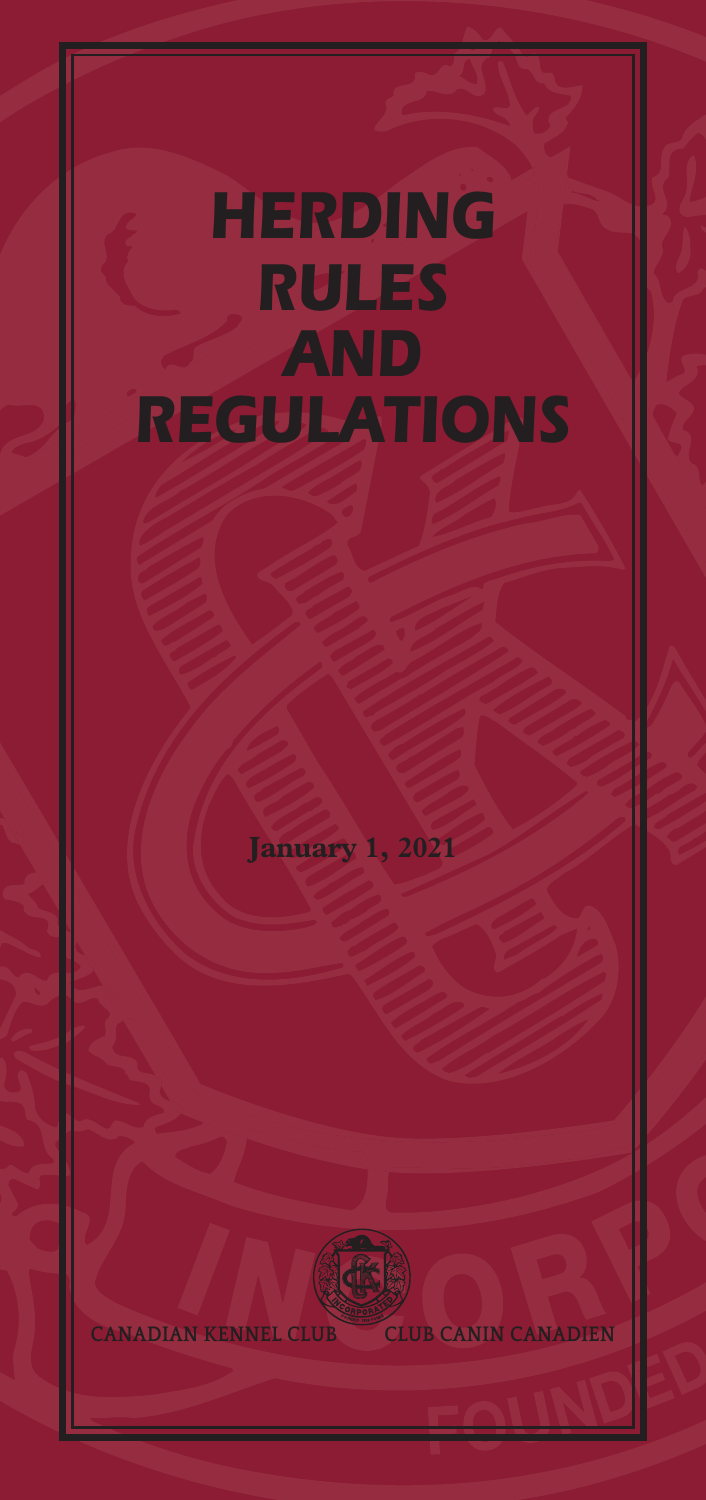# *PURPOSE*

The purpose of herding trials is to demonstrate the usefulness of the purebred dog as a worker and helper in the day-to-day management of livestock. A herding trial reflects not only instinct, ability and training of the dog, but also an effective working partnership of dog and handler for controlling and moving livestock calmly and efficiently.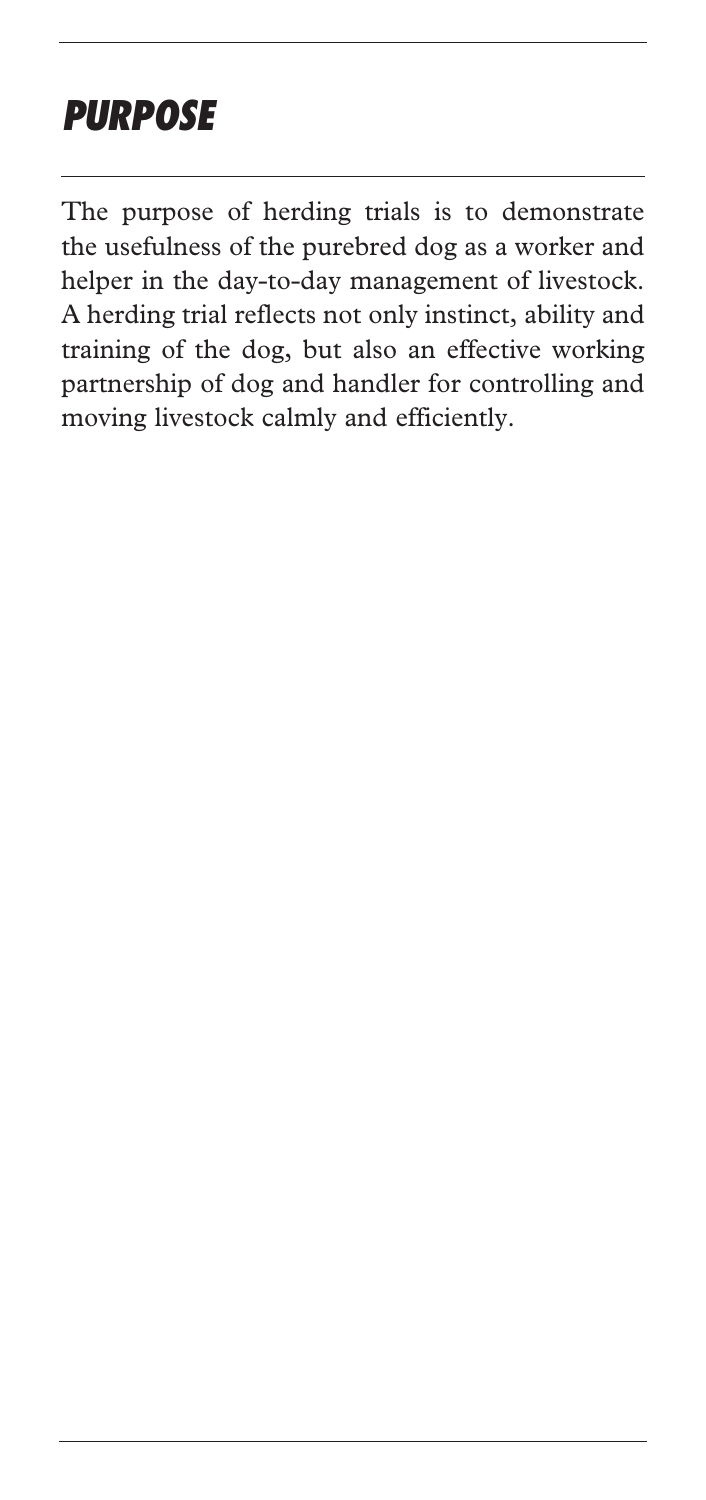# *TABLE OF CONTENTS*

| 1                  | <b>INTERPRETATIONS</b>                 |                                                       |  |  |
|--------------------|----------------------------------------|-------------------------------------------------------|--|--|
|                    | 1.1                                    | 1                                                     |  |  |
|                    | 1.2                                    | Herding Trials Defined & Classified<br>$\overline{2}$ |  |  |
| $\mathfrak{p}$     | <b>GENERAL RULES &amp; REGULATIONS</b> |                                                       |  |  |
|                    | 2.1                                    | Eligibility of Clubs to Hold                          |  |  |
|                    |                                        | 3                                                     |  |  |
|                    | 2.2                                    | Adverse Weather Conditions<br>3                       |  |  |
|                    | 2.3                                    | Making Application<br>$\overline{4}$                  |  |  |
|                    | 2.4                                    | $\overline{4}$                                        |  |  |
|                    | 2.5                                    | 4                                                     |  |  |
|                    | 2.6                                    | 5                                                     |  |  |
|                    | 2.7                                    | 6                                                     |  |  |
|                    | 2.8                                    | 6                                                     |  |  |
|                    | 2.9                                    | 6                                                     |  |  |
|                    | 2.10                                   | 6                                                     |  |  |
|                    | 2.11                                   |                                                       |  |  |
|                    | 2.12                                   | 7                                                     |  |  |
| <b>JUDGES</b><br>3 |                                        |                                                       |  |  |
|                    | 3.1                                    | Approval of Selected Judges<br>8                      |  |  |
|                    | 3.2                                    | Eligibility for Approval to Judge<br>8                |  |  |
|                    | 3.3                                    | 9                                                     |  |  |
|                    | 3.4                                    | 11                                                    |  |  |
|                    | 3.5                                    | Judge's Decision Final<br>11                          |  |  |
|                    | 3.6                                    | 12                                                    |  |  |
|                    | 3.7                                    | 13                                                    |  |  |
|                    | 3.8                                    | 13                                                    |  |  |
|                    | 3.9                                    | 13                                                    |  |  |
| 4                  | PREMIUM LIST & JUDGING SCHEDULE        |                                                       |  |  |
|                    | 4.1                                    | 13                                                    |  |  |
|                    | 4.2                                    | 16                                                    |  |  |
| 5                  |                                        | <b>RIBBONS &amp; PRIZES</b>                           |  |  |
|                    | 5.1                                    | 17                                                    |  |  |
|                    | 5.2                                    | 17                                                    |  |  |
|                    | 5.3                                    | 17                                                    |  |  |
|                    |                                        |                                                       |  |  |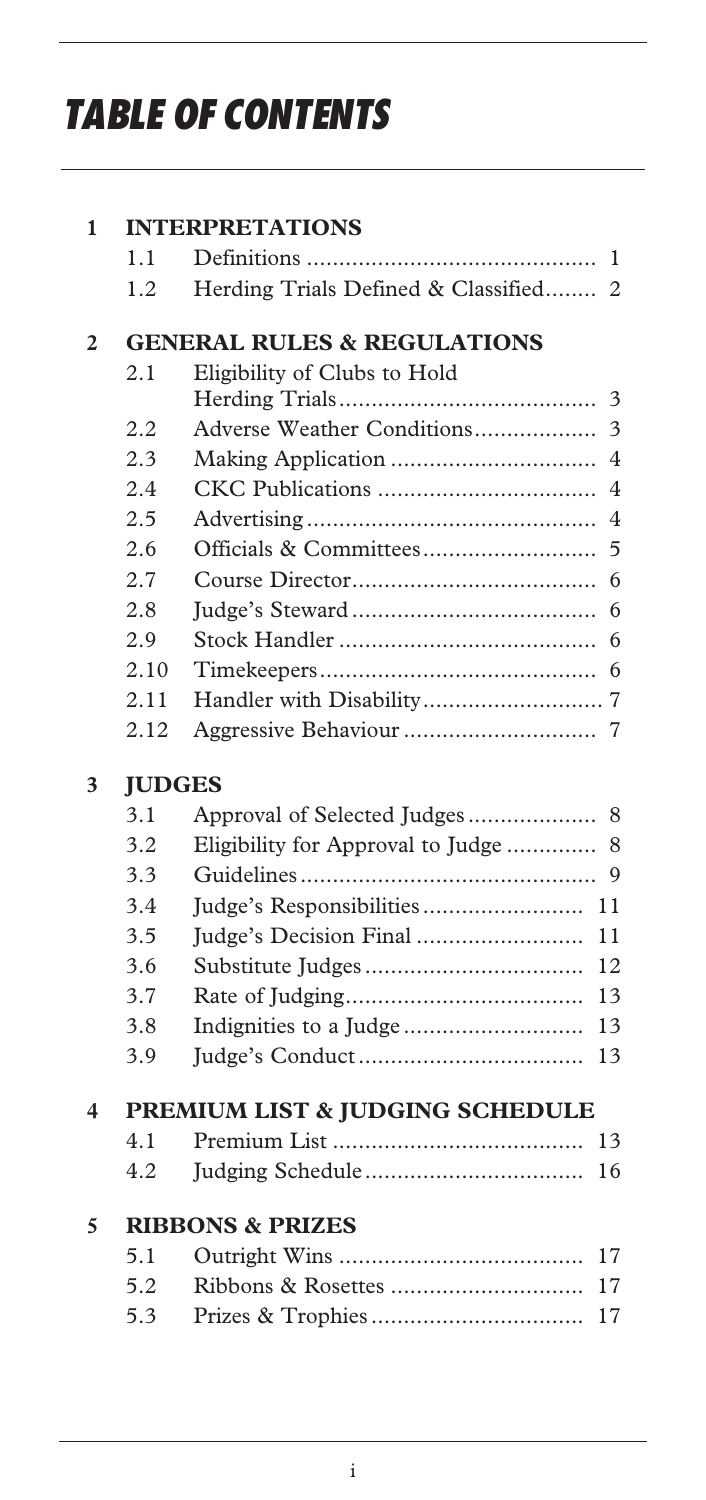| 6  | <b>ENTRIES</b>                 |                                   |    |
|----|--------------------------------|-----------------------------------|----|
|    | 6.1                            |                                   | 17 |
|    | 6.2                            |                                   | 19 |
|    | 6.3                            |                                   | 20 |
|    | 6.4                            |                                   | 20 |
|    | 6.5                            |                                   | 21 |
|    | 6.6                            | Eligibility of Dogs & Competitors | 21 |
|    | 6.7                            | Disqualification & Reinstatement  | 22 |
|    | 6.8                            |                                   | 23 |
|    | 6.9                            |                                   | 24 |
|    | 6.10                           |                                   | 24 |
|    | 6.11                           |                                   | 25 |
| 7  |                                | <b>UNSPORTSMANLIKE CONDUCT </b>   | 26 |
| 8  | <b>COURSES &amp; EQUIPMENT</b> |                                   |    |
|    | 8.1                            |                                   | 27 |
|    | 8.2                            |                                   | 27 |
|    | 8.3                            |                                   | 28 |
|    | 8.4                            | Course Design & Safety            | 29 |
|    | 8.5                            |                                   | 29 |
| 9  | <b>LIVESTOCK &amp; DOGS</b>    |                                   |    |
|    | 9.1                            |                                   | 30 |
|    | 9.2                            |                                   | 32 |
|    | 9.3                            |                                   | 32 |
|    | 9.4                            |                                   | 32 |
|    | 9.5                            |                                   | 32 |
| 10 |                                | <b>HERDING TITLES</b>             |    |
|    | 10.1                           | Herding Novice Tested (H.N.T.)    | 33 |
|    | 10.2                           | Herding Tested (H.T.)             | 33 |
|    | 10.3                           |                                   | 34 |
|    | 10.4                           | Herding Intermediate (H.I.)       | 35 |
|    | 10.5                           | Herding Advanced (H.A.)           | 35 |
|    | 10.6                           |                                   | 36 |
|    | 10.7                           | Herding Tending Titles            | 37 |
|    | 10.8                           |                                   | 39 |
|    | 10.9                           |                                   | 41 |
|    |                                |                                   |    |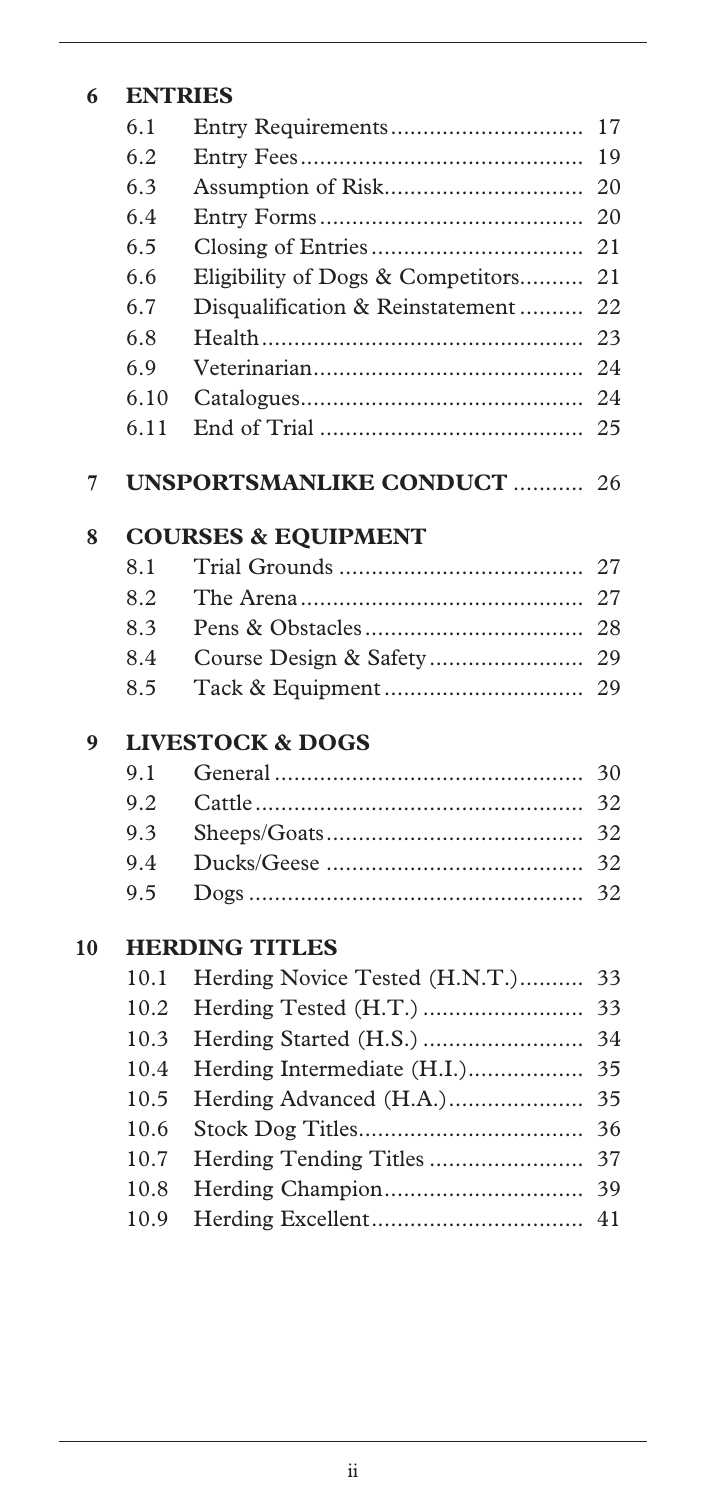| 11 |                                                              | <b>TEST REQUIREMENTS</b>       |    |
|----|--------------------------------------------------------------|--------------------------------|----|
|    | 11.1                                                         |                                | 42 |
|    | 11.2                                                         | Herding Novice Tested          | 43 |
|    | 11.3                                                         |                                | 44 |
|    | 11.4                                                         |                                | 44 |
|    | 11.5                                                         | Herding Intermediate           | 46 |
|    | 11.6                                                         |                                | 49 |
|    | 11.7                                                         | Stock Dog General Requirements | 51 |
|    | 11.8                                                         | Tending General Requirements   | 61 |
|    |                                                              |                                |    |
| 12 |                                                              |                                |    |
| 13 |                                                              |                                |    |
| 14 |                                                              |                                |    |
| 15 |                                                              |                                |    |
| 16 | <b>PROCEDURE FOR CONDUCTING</b><br>A HERDING TRIAL COMMITTEE |                                |    |
| 17 |                                                              |                                |    |
| 18 |                                                              |                                |    |
| 19 |                                                              |                                |    |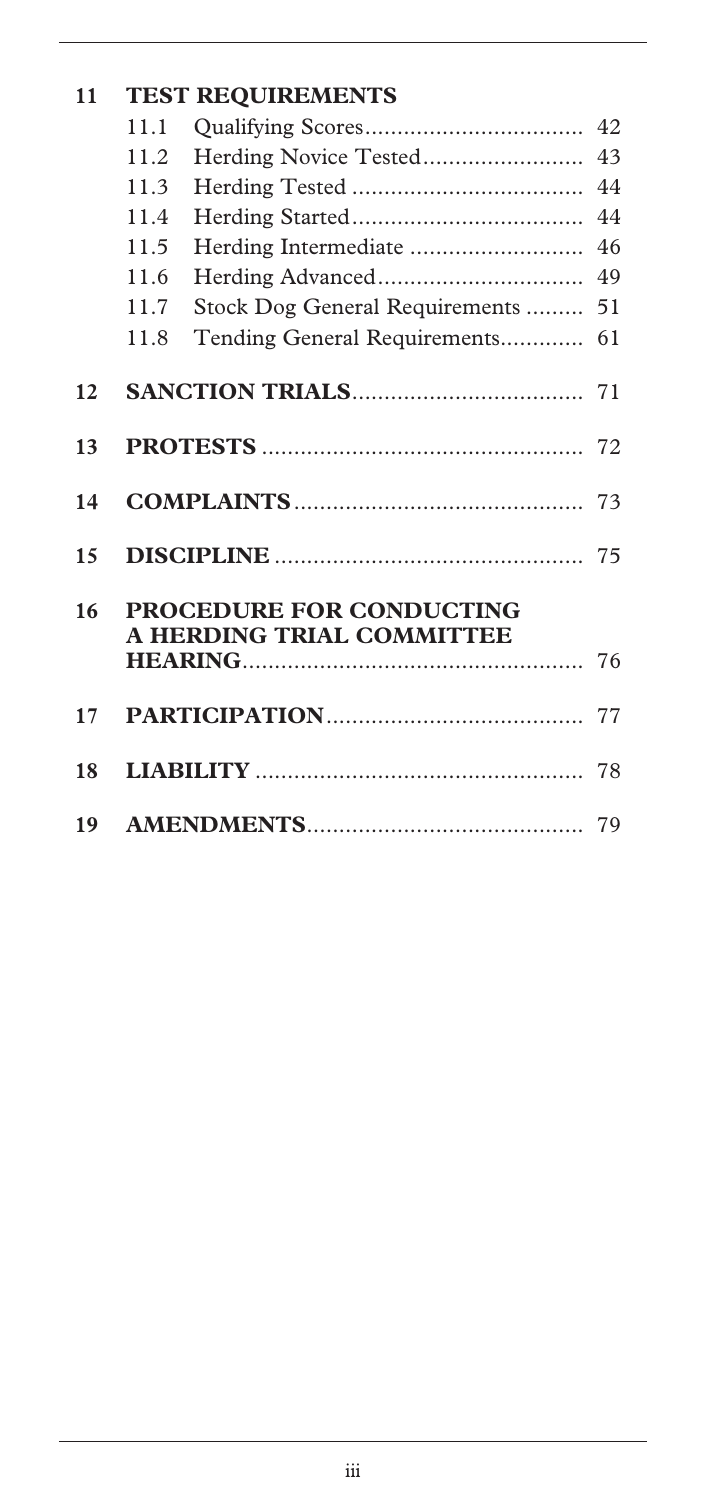# *1 INTERPRETATIONS*

#### **1.1 Definitions**

**"active in herding"** means testing, teaching and/ or attending clinics, and engaging in practical stock work

**"Board"** means the Board of Directors of The Canadian Kennel Club

**"breed"** includes a breed that is accepted by a CKC recognized foreign stud book or by an association incorporated under the Animal Pedigree Act other than the CKC

**"CKC"** means The Canadian Kennel Club

**"Club"** means The Canadian Kennel Club

**"club"** means a club or association officially accredited by The Canadian Kennel Club

**"complainant"** means any person who has laid a charge or complaint against another person, partnership, company or organization relative to contravention of these rules, regulations, procedures and policies of The Canadian Kennel Club

**"debar"** means to prohibit a person from participating in any competition or other activities directed, sanctioned, sponsored or authorized by The Canadian Kennel Club if held under its auspices or under any of its rules and regulations

**"defendant"** means any person, partnership, company or organization against whom a charge or complaint has been laid, relative to contravention of these rules, regulations, procedures and policies of The Canadian Kennel Club

**"deprive of privileges"** means to deprive a non-member of all privileges accorded to non-members of The Canadian Kennel Club, including the use of the Head Office

**"dog"** means a purebred dog of either sex

**"exhibitor"** means the owner(s) or handler who enters a dog in a herding trial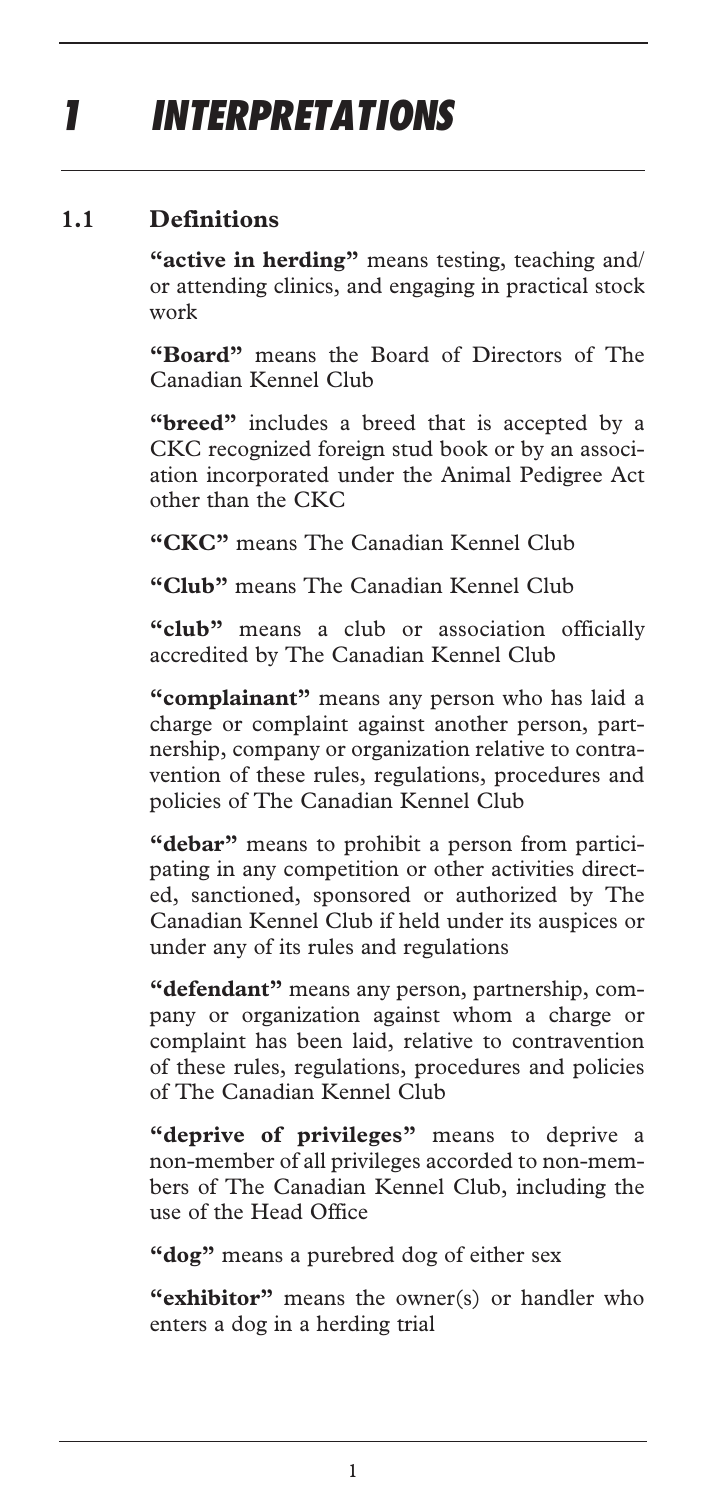**"expel"** means to terminate membership in The Canadian Kennel Club and depriving the person so expelled from all privileges of The Canadian Kennel Club

**"handler"** means the person handling the dog in the herding trial

**"Head Office"** means the office at which the business of The Canadian Kennel Club is carried out on a regular ongoing basis

**"immediate family"** means spouse, father, moth-*(09-06-18)* er, son, daughter, brother, sister, grandparents and significant other

> **"just cause"** means how a reasonable person without personal bias or prejudice would act

> **"lame"** means any condition which affects a dog's locomotion. A dog with a withered or amputated limb is considered to be moving with unnatural locomotion

> **"listed breed"** means a breed that is included in the Miscellaneous List and that is authorized to participate in CKC events in accordance with the rules and regulations governing those events

> **"owner"** means the owner or owners as stated on the registration certificate of the dog

> **"recognized breed"** means a breed that The Canadian Kennel Club is authorized to register in accordance with the Animal Pedigree Act

> **"suspend"** means to deprive a member, for the period ordered, of all the privileges of The Canadian Kennel Club

> **"trainer"** means any person who trains or has trained herding dogs, or who regularly assists with the training of dogs, or who regularly trains dogs belonging to a person outside his immediate family

**"Temporary Competition Number"** means a *(01-05-18)* number isssued by the CKC that allows a dog of a recognized breed that is eligible for CKC registration to participate in CKC events. Dogs that require a Miscellaneous Certification Number, Performance Event Number, or Canine Companion Number, are not eligible for a Temporary Competition Number.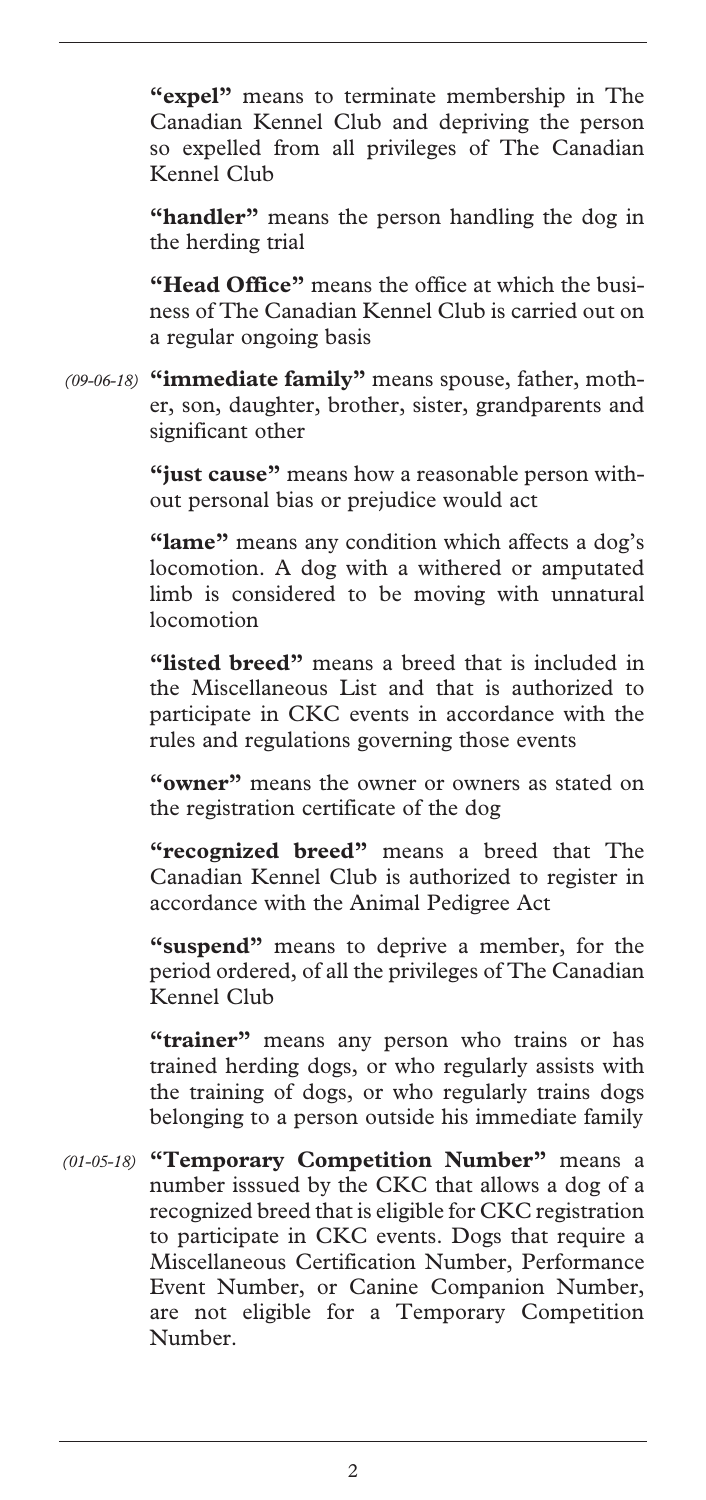This rule book shall be read with all applicable changes in gender so that the masculine shall include the feminine and vice versa and the singular shall include the plural if applicable.

#### **1.2 Herding Trials Defined and Classified**

- 1.2.1 An approved herding field trial conformation show is a show given in conjunction with a herding trial. Only dogs that have actually competed in any competitive level, without being excused, dismissed or disqualified in the preceding herding trial may compete in the conformation show.
- 1.2.2 An approved herding trial is a formal event given by a club recognized by the CKC at which a qualifying score towards a title may be awarded.
- 1.2.3 A sanctioned herding trial is an informal event given by a club recognized by the CKC at which dogs compete but do not earn qualifying scores towards titles.

### *2 GENERAL RULES & REGULATIONS*

#### **2.1 Eligibility of Clubs to Hold Herding Trials**

- 2.1.1 Only clubs recognized and in good standing with the CKC are eligible to apply for and hold a herding trial.
- 2.1.2 A club that has not held a herding trial under CKC rules within 3 years will be required to hold one sanctioned trial.

#### **2.2 Adverse Weather Conditions** *(47-06-17)*

2.2.1 During adverse and/or severe weather conditions, (47-06-17) it is at the discretion of the event giving club to cancel, curtail and/or postpone the judging of the event if the weather is severe enough to cause injury to the exhibitor and their dog. No penalty shall be imposed by The Canadian Kennel Club if such condition has caused the cancellation or postponement of the event.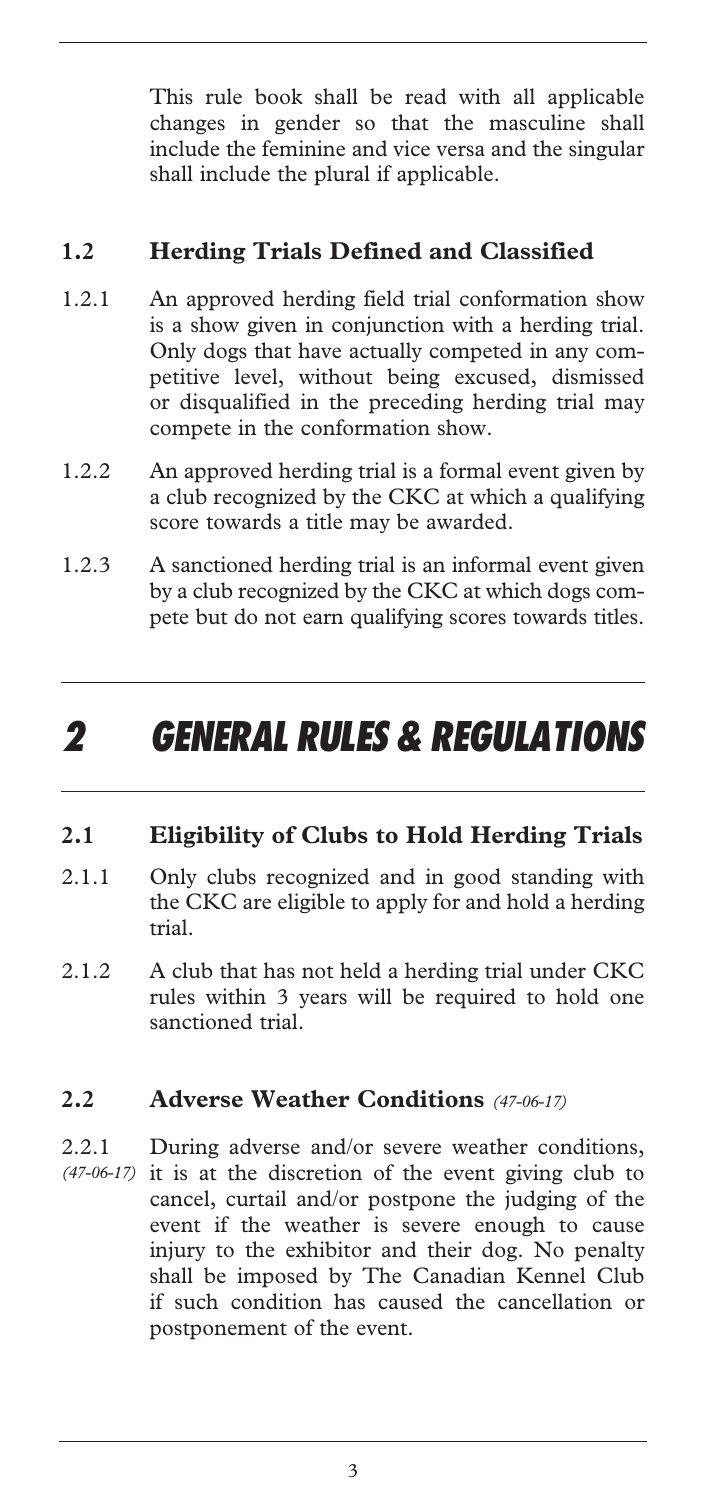#### **2.3 Making Application**

- 2.3.1 A club applying to hold a herding trial must make application on forms provided by the CKC. The Event Date application must be submitted so as to be received not less than 180 days prior to the date of the proposed trial. The CKC will notify the club whether or not approval has been granted. If the date is granted and the club fails to hold its trial on the date approved, an administrative fee as set by the Board will be assessed against the club, unless the CKC waives this fee on the grounds that the club had no alternative but to postpone or cancel.
- 2.3.2 The Event Secretary must be a regular member in good standing of the CKC.
- 2.3.3 The CKC shall have the authority to grant or withhold approval of an application for a trial date. In the event such action is taken, the trial-giving club shall have no claim against the CKC.
- 2.3.4 Only one type of course is to be used per trial.
- 2.2.5 The CKC will not approve an application for a herding trial when dates conflict with one or more herding trials within a 250 km (155 miles) radius, unless it can be shown that the granting of such approval will not work to the detriment of the clubs applying to hold the herding trials.
- 2.3.6 A club that meets all of the requirements of the CKC may be approved to hold a herding trial.

#### **2.4 CKC Publications**

2.4.1 All clubs holding herding trials are required to have copies of the latest edition of these Herding Trial Rules and Regulations available at the trial.

#### **2.5 Advertising**

- 2.5.1 A club that has not been granted priority dates must not advertise or publish the date of any herding trial that has not been approved by the CKC.
- 2.5.2 A club that has been granted priority dates for its event may advertise those dates prior to submitting the Event Date Application. This does not exempt the club from submitting the required applications to the CKC within the prescribed time frame.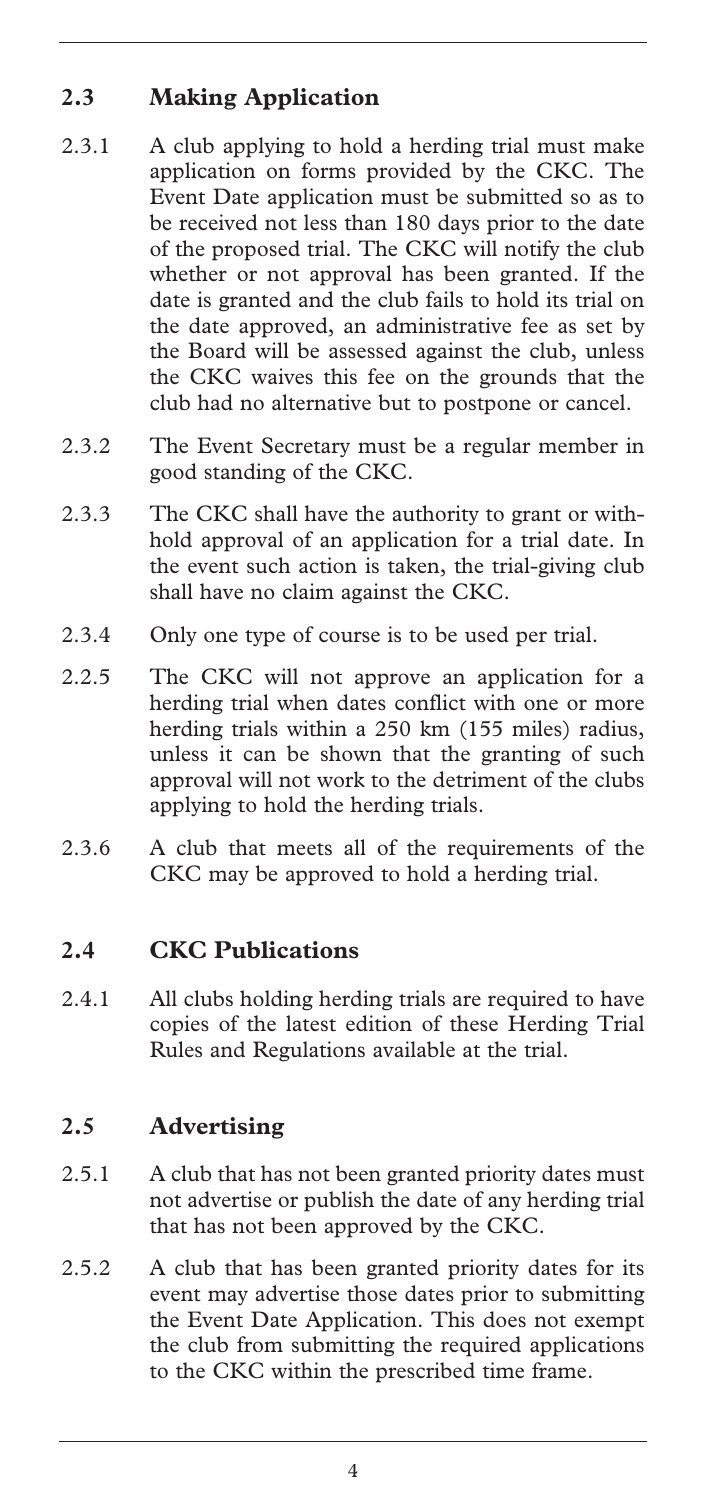2.5.3 A club must not advertise or publish the names of the judges until the club has received notification from the CKC that the judges have been approved.

#### **2.6 Officials & Committees**

- 2.6.1 Any club holding a herding trial must name a trial secretary who must be a regular member in good standing with the CKC. The premium list for CKC approved herding trials shall designate the Herding Trial Secretary as the person who is to receive entries.
- 2.6.2 Only those persons in good standing with the CKC may act in any official capacity at herding trials.
- 2.6.3 A club that has been granted permission by the CKC to hold a trial must appoint a Herding Trial Committee which will have complete responsibility for the planning and conducting of the event. The Committee shall be comprised of at least 3 members of the club and may include the Herding Trial Secretary, but the Herding Trial Secretary shall not be designated as the Herding Trial Committee chair. A majority of the Herding Trial Committee must be present during a CKC approved herding trial. In the absence of Herding Trial Committee members, the Chair or an officiating officer shall appoint sufficient Committee members in order to ensure compliance with this section. At least 2 members of the Herding Trial Committee must be regular members in good standing of the CKC.
- 2.5.4 The Herding Trial Committee and Herding Trial Secretary shall be held responsible for compliance with all of the applicable Herding Rules & Regulations, except those coming under sole jurisdiction of the judge, and must provide themselves with copies of the latest editions of these books.
- 2.6.5 A dog that bites or attempts to bite another dog or person may be removed from the event grounds or premises for the duration of the event by the Herding Trial Secretary.
- 2.6.6 The Herding Trial Committee of a club holding an approved herding trial shall have the authority to decide upon any matter arising during the running of the herding trial, except a matter coming within the jurisdiction of the judges.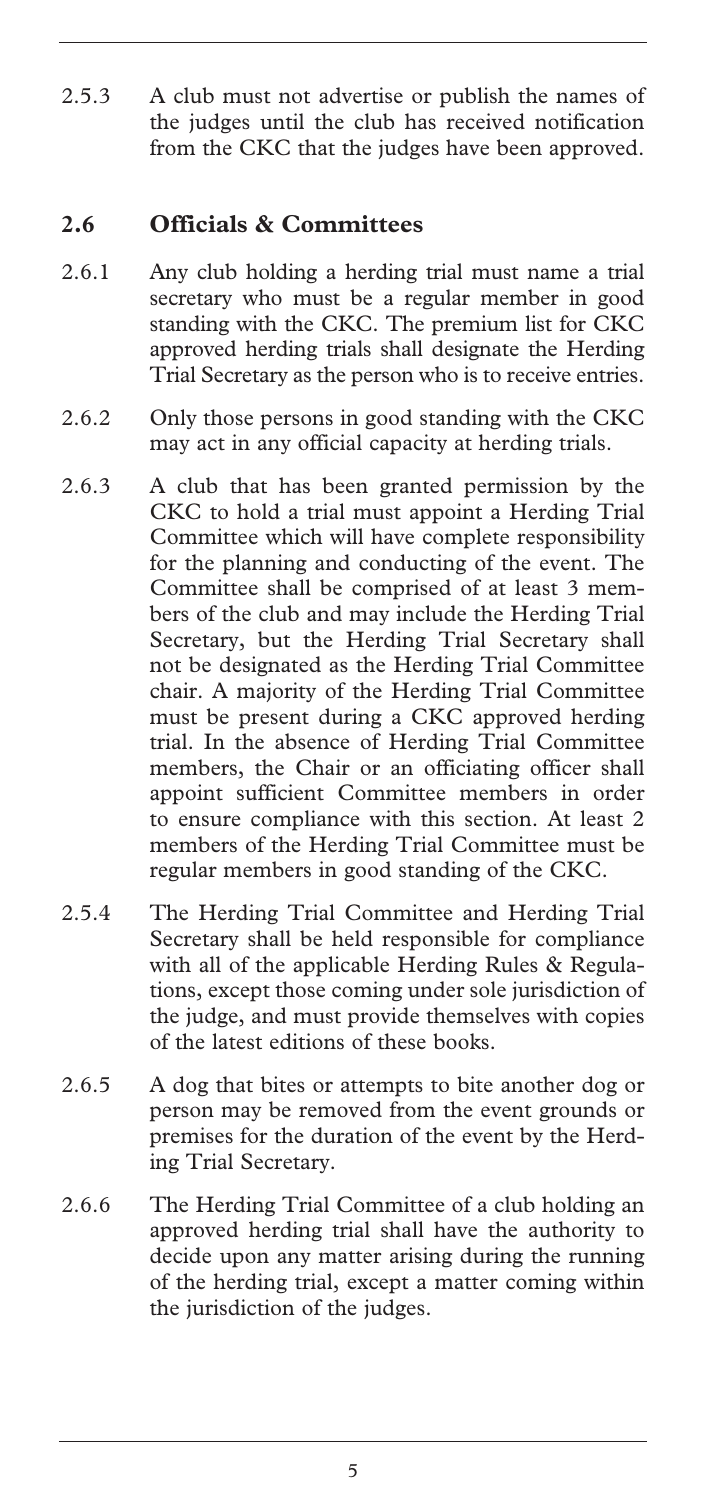#### **2.7 Course Director**

- 2.7.1 The trial-giving club must appoint a Course Director, whose duties are to design and construct or supervise the construction of the course or courses; to assist and advise in all matters pertaining to the courses and the running of same; and to supervise the care of the trial stock during the running of the trial. The Course Director or stewards will be responsible for keeping all competing dogs that are not on course or in the ready position from disturbing livestock, contestants, spectators or dogs that are on course and being judged. The Trial Committee and the Course Director will be responsible for ensuring that all non-competing dogs except stock handler's dogs are barred from the immediate run area.
- 2.7.2 The Course Director may appoint one or more Course Stewards to assist him.

#### **2.8 Judge's Steward**

2.8.1 The Trial Committee must appoint a judge's steward, who will assist the judge in filling out the score sheets during the trial. The judge's steward may also act as one of the Timekeepers.

#### **2.9 Stock Handler**

2.9.1 The Trial Committee must appoint a Stock Handler, who will handle the stock in the pens, and set them for the trial levels, in accordance with the regulations set out in Section 11 of these rules. The Stock Handler, under the supervision of the Course Director, is directly responsible for the care of the stock during the running of the trial.

#### **2.10 Timekeepers**

- 2.10.1 The Trial Committee must appoint 2 Timekeepers, who will keep time, warn handlers when 2 minutes remain in their run time, and confirm score totals. Handlers should acknowledge the warning when given.
- 2.10.2 The Timekeepers shall start the clock
	- (a) in courses beginning with a gather, when the dog leaves the handler to commence the gather, or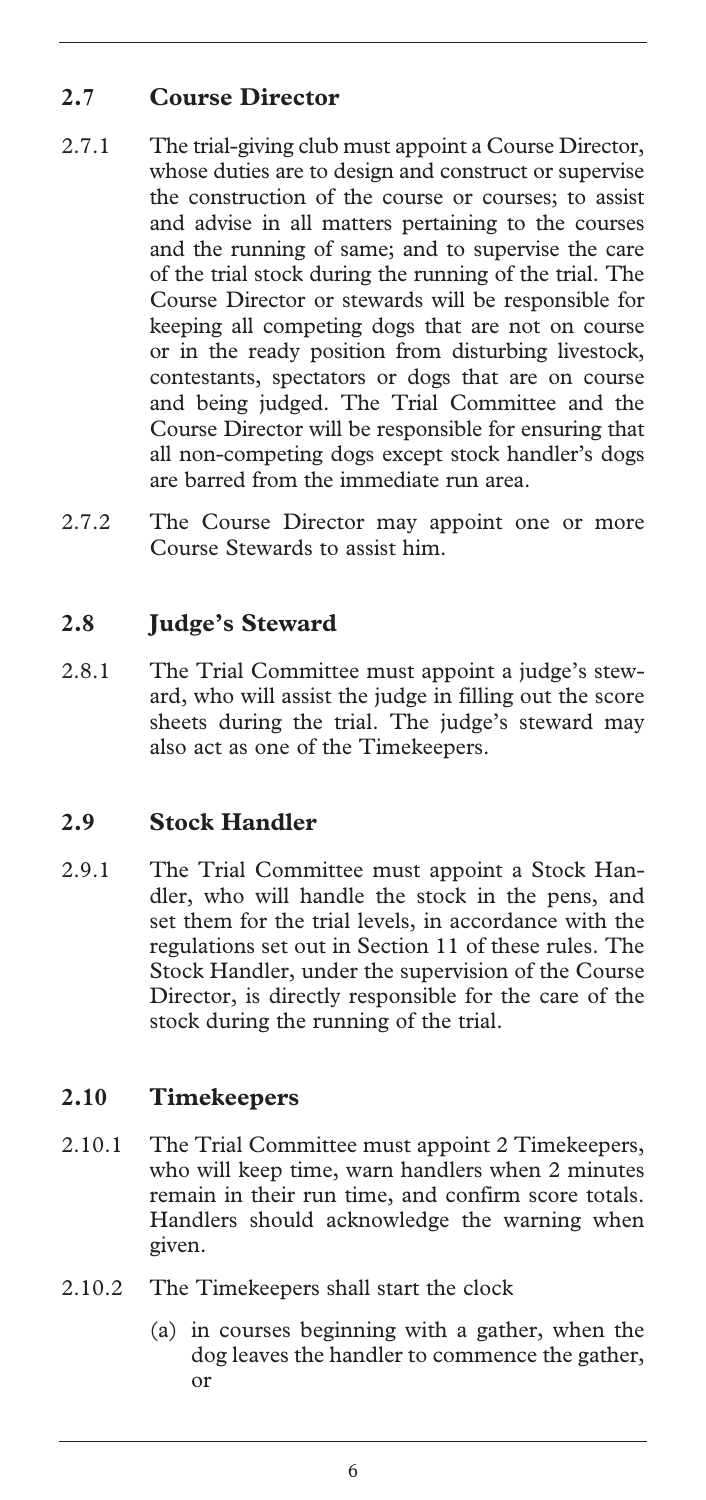- (b) in courses beginning with a take pen, when the take pen gate is opened.
- 2.10.3 The Timekeepers shall stop the clock when:
	- (a) the last element of the course has been completed as described by the judge at the handlers meeting;
	- (b) The allotted maximum time has expired, regardless of whether the contestant has completed the course or not;
	- (c) When the judge terminates the run;
	- (d) When the handler calls time;
	- (e) When the handler holds the dog.
- 2.10.4 In the event that the facilities need repairs or that the condition of the livestock or dog must be checked, or that the run is subjected to an unusual disturbance affecting fairness of competition, the judge may ask the Timekeepers to temporarily stop the clock until the run can be resumed.

#### **2.11 Handler with Disability**

2.11.1 At the judge's discretion a modification to the exercise/routine may be made to accommodate a handler with disabilities providing that such modification does not aid the dog's performance or inhibit other dogs and the dog is required to perform all exercises/routines.

#### **2.12 Aggressive Behaviour**

- 2.12.1 The judge must disqualify any dog that attacks any person, dog or livestock. When a dog has been disqualified under this section, the dog may not again compete in any trial until it has been reinstated by the CKC.
- 2.12.2 The owner of the dog must wait at least 30 days from the date of the disqualification before requesting reinstatement. A letter accompanied by the appropriate fee should be mailed to the CKC requesting reinstatement.
- 2.12.3 After examination, the Examining Committee shall submit its report to the CKC who, in turn, will advise the owner of the results.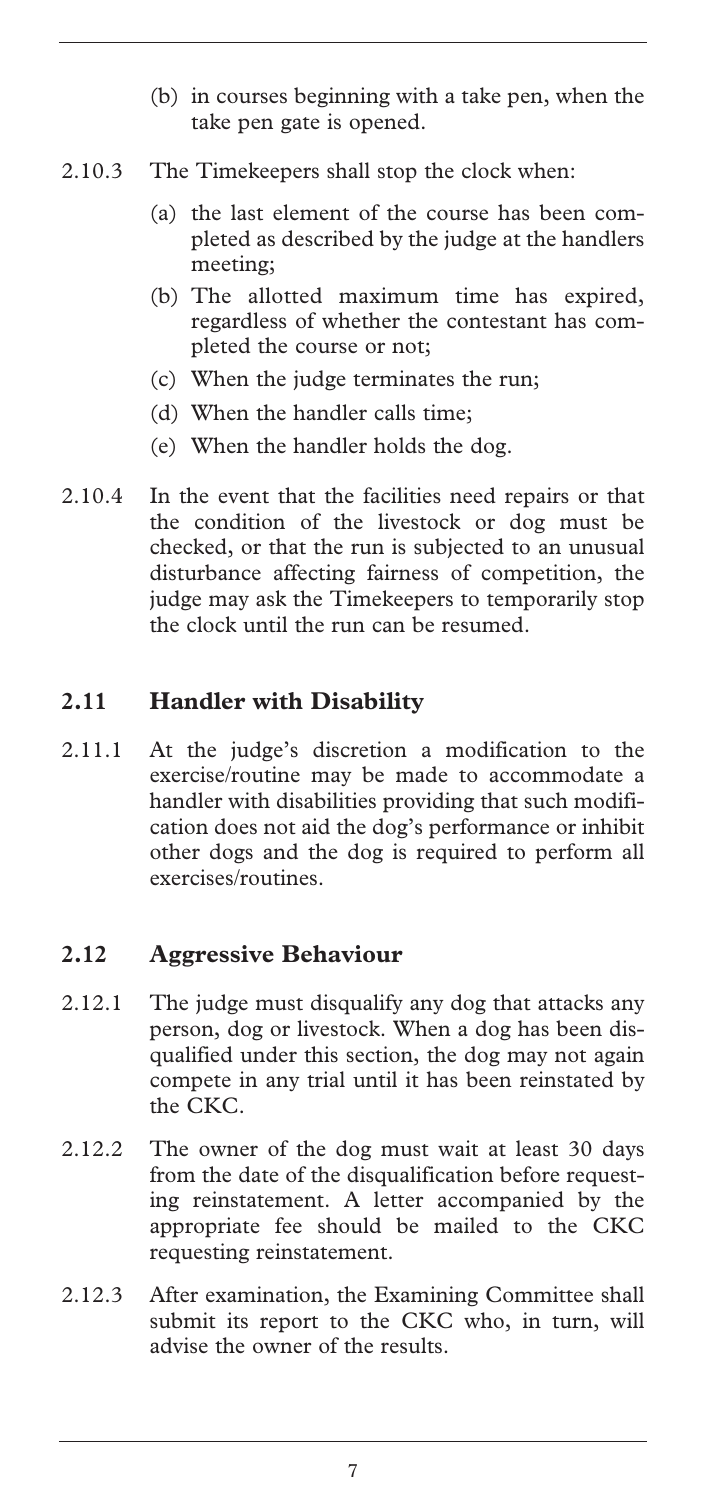- 2.12.4 Reinstatement of a dog following an examination as set forth in this section in no way affects the right of a judge to again disqualify the dog for the same or other reasons.
- 2.12.5 An inappropriate grip or wool pulling, not serious enough to be considered mauling of stock, is not considered "aggressive behaviour". At the judge's discretion, it may be grounds for terminating a run.

### *3 JUDGES*

#### **3.1 Approval of Selected Judges**

- 3.1.1 After a club has been granted permission by the CKC to hold a herding trial, the club must submit for approval the Judges Application form. The application must be submitted so as to be received not less than 120 days prior to the date of the trial. The application must set forth the names and addresses of the persons selected to judge, as well as the classes assigned to each judge.
- 3.1.2 When the application for approval of judges reaches the CKC less than 120 days prior to the trial, an administrative fee, as set by the Board, will be assessed against the club.
- 3.1.3 Once approval is granted, the CKC will inform the trial-giving club that the judges have been approved. The trial secretary shall send to each approved judge a confirmation of assignment letter, supplied by the CKC.
- 3.1.4 Once a panel of judges has been approved by the CKC, no change will be permitted except when necessary and with CKC permission (i.e. due to death or illness). If a judging change is necessary, the test giving club will inform the CKC and submit the name of a qualified replacement judge for approval.

#### **3.2 Eligibility for Approval to Judge**

3.2.1 The Board may prescribe such regulations, as to procedures and/or inquiries in order to determine and/or test the qualifications of a person applying for approval to judge any or all herding trial levels,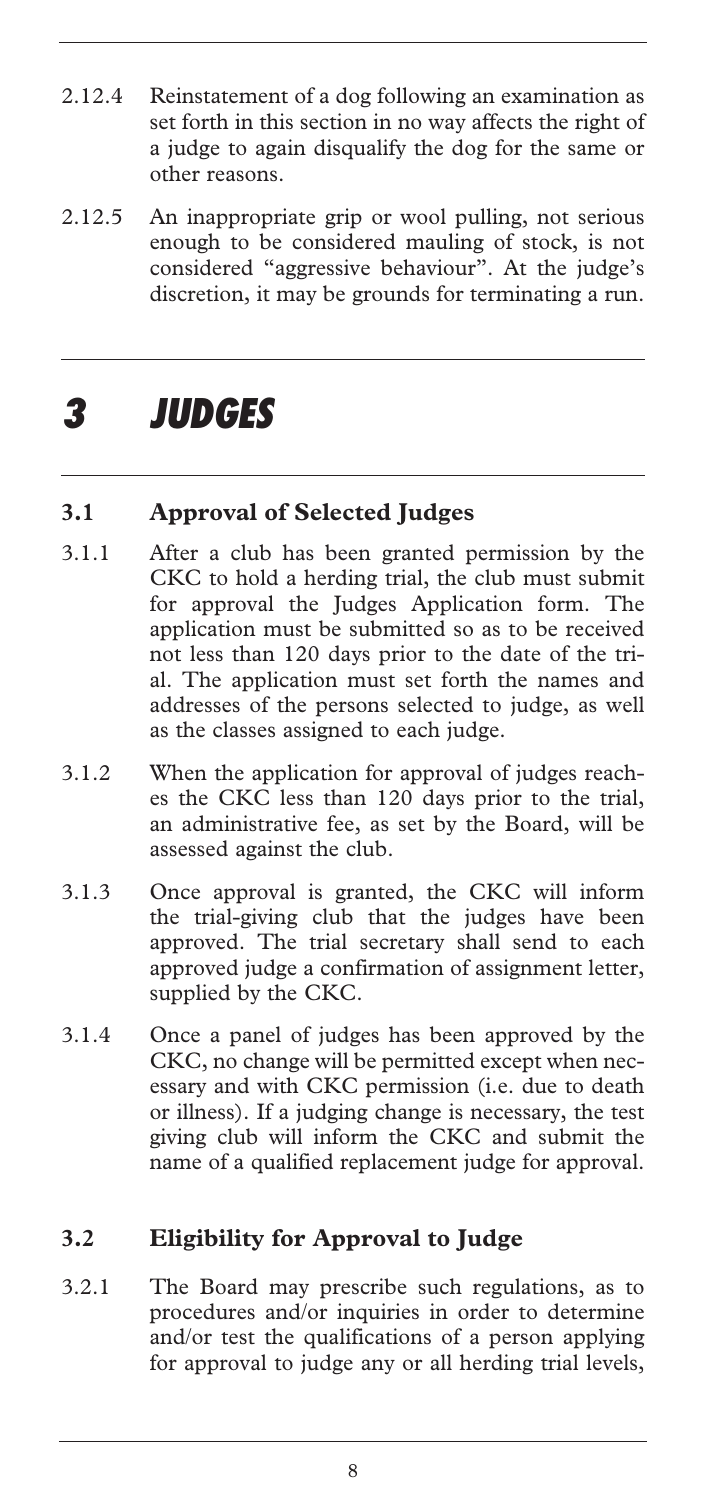as well as any person already approved to judge herding trials under these regulations.

- 3.2.2 The Board is authorized to do any or all of the following from time to time as it deems advisable:
	- (a) Prescribe and enforce regulations, policies and procedures, with a view to determining the qualifications of those wishing to establish eligibility to judge at approved herding trials (available from the CKC upon written request);
	- (b) Fix policies and requirements applicable to non-resident judges;
	- (c) Prescribe requirements for the testing of judges who are the subject of complaints;
	- (d) Prescribe and communicate to judges a Code of Ethics, of which any violation may subject the judge to the loss of any or all judging privileges;
	- (e) Take such other action as the Board may deem necessary from time to time with a view to ensuring an adequate supply of competent judges;
	- (f) Take generally such action, from time to time, to determine whether the judging privileges of a person should be continued, restricted or removed.

#### **3.3 Guidelines**

- 3.3.1 The judge must remember that he is judging the dogs only on their ability to perform the tests set for them. No specific breed style will be given preference in scoring. The goal is efficient movement of stock.
- 3.3.2 The judge must evaluate each entrant separately.
- 3.3.3 The judge may bar from competition any dog which does not obey the handler, any handler who interferes willfully with another competitor or competitor's dog, and may expel from competition any dog which the judge considers unfit to compete.
- 3.3.4 No judge shall require any dog or handler to do anything, or penalize a dog or handler for failing to do anything, which is not required by these regulations.
- 3.3.5 Judging begins when the dog enters the trial course area, and ends when the dog exits. If the clock is not running, the handler may touch the dog and/or hold their collar/leash. However, the judge may penalize the dog for inappropriate behavior such as fouling on the course or chasing livestock that are in the dog's line of vision.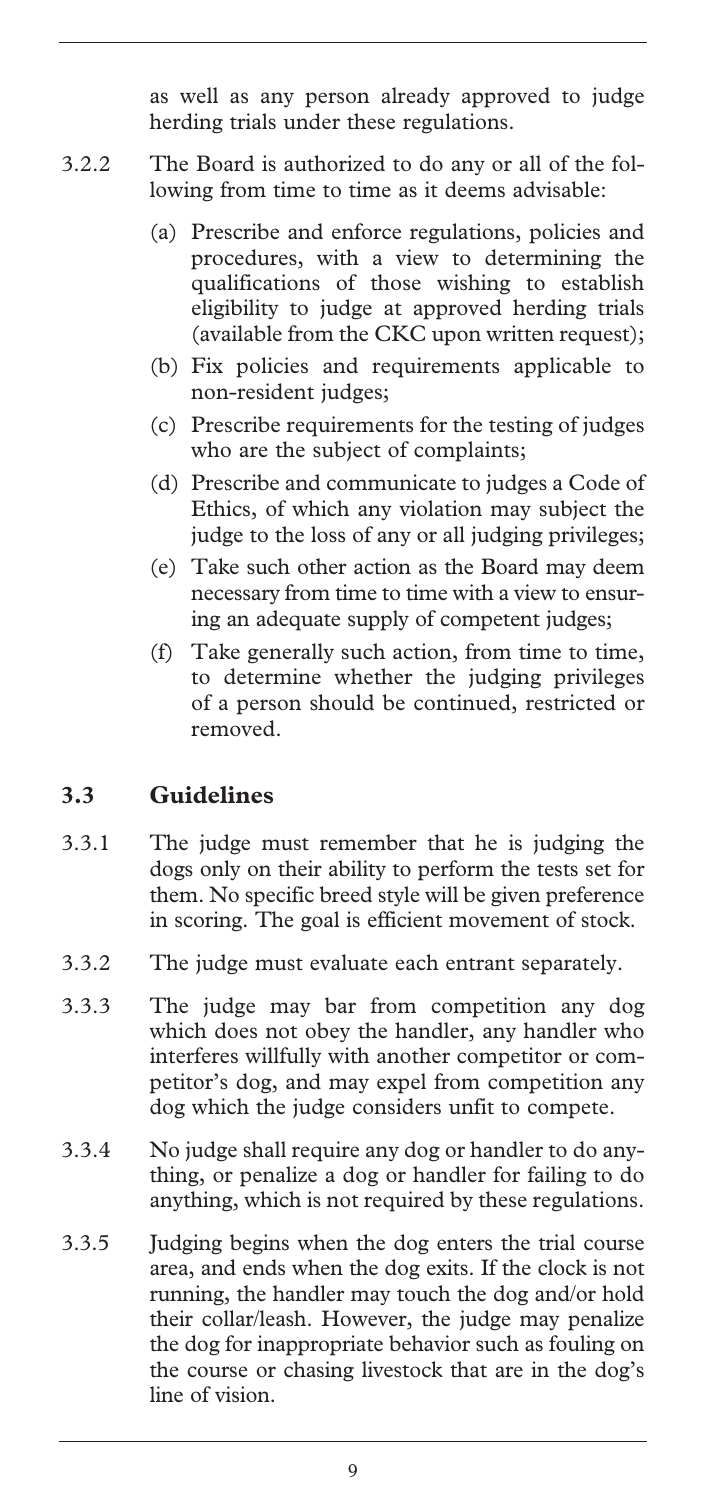- 3.3.6 Within each level, dogs (including bitches in season) shall be judged in catalogue order, or in an order determined by drawing of entries. Judges are not required to wait for dogs. It is the responsibility of each handler to be ready with his dog when required, without having to be called. Running order shall be posted in a conspicuous place on the trial grounds.
- 3.3.7 If a dog has failed in a particular portion of a test, it shall not ordinarily be given a second chance. If, in the judge's opinion, the dog's performance was prejudiced by peculiar and unusual conditions, the judge may, at his own discretion, re-judge the dog on a portion or on the entire course. The time of the re-run will be at the judge's discretion.
- 3.3.8 The judge shall not disclose any results to entrants or spectators until after the level has been run and the results are officially announced. At the test level however, the judge is encouraged to talk briefly with each handler after their run, for the purpose of education and encouragement. The trial committee or the judge will announce at the handler meeting when the results will be officially announced. Results must be available to competitors prior to their starting another trial.
- 3.3.9 In the event of multiple trials on the same day, results must be available to competitors prior to the competitor starting another trial.
- 3.3.10 A judge is not required to explain his marking and should not enter into any discussion with any handler who appears to be dissatisfied. Any individual who suspects that there may have been a technical error, or an error in identifying a dog, may report this to the Course Steward or other trial official.
- 3.3.11 Any corrections made by the judge in the judge's book must be initialed by the judge. Once the judge's book has been tabulated and signed by the judge, it cannot be altered except to correct an error or omission. Any error or omission on the part of the trial secretary must be corrected and signed by the trial secretary and initialed by the judge.
- 3.3.12 In the case of a tied score, a judge may choose one aspect of the course to break the tie. At the handlers' meeting, the judge must designate his choice of tie breaking. If the judge fails to designate his choice at the handlers' meeting, in the case of a tie, the tie shall be broken by movement of stock between the course elements, followed by the free standing obstacle, followed by the dog entered in the higher class.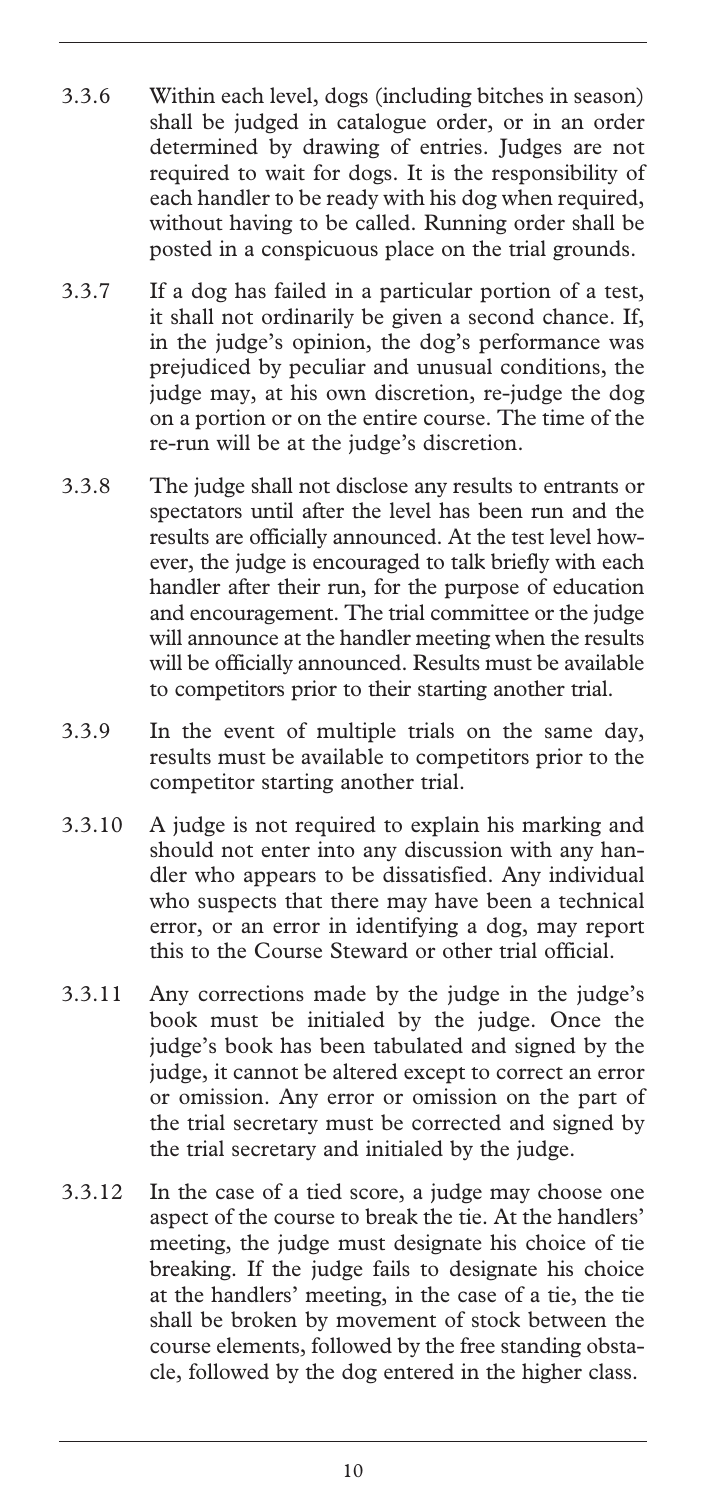- 3.3.13 Prior to each trial the judge shall hold a handlers' meeting at which both the judge and the handlers should walk the course and ensure its safety. The judge may explain what he expects at each level. Handlers should feel free to ask any questions concerning the judge's expectations.
- 3.3.14 The judge may terminate a run for lack of progress, wool pulling, inappropriate gripping of stock, over-running or excessive running of stock.
- 3.3.15 Scoring shall reflect the number of stock through each obstacle, the quality of the work performed and the demonstrated ability of the dog to work without excessive direction by the handler. Quality of work includes calmness, efficiency, the degree to which the stock is controlled continuously by the dog rather than fences or the handler, and the degree to which the dog maintains attention to the stock. Efficiency includes keeping the stock grouped and moving steadily forward along the shortest possible path through the course, except where a pause or a hold is required.

#### **3.4 Judge's Responsibilities**

- 3.4.1 It is the judge's responsibility to assist the Course Director and the exhibitor in ensuring the safety of all stock, dogs, and people participating in the herding trial.
- 3.4.2 It is the judge's responsibility to judge each entry against the rules and regulations in a fair and equitable manner. Scoring may reflect appropriately any inordinate stock behaviour.
- 3.4.3 It is the judge's responsibility to withhold any and all awards for lack of merit.
- 3.4.4 Judges should bear in mind that their demeanour will have a definite affect on the enjoyment of exhibitors and spectators alike and thus will affect the future of the sport.

#### **3.5 Judge's Decision Final**

3.5.1 During the trial, the decision of the judge shall be final in all matters affecting working and scoring of dogs and handlers and in the evaluation of their performance.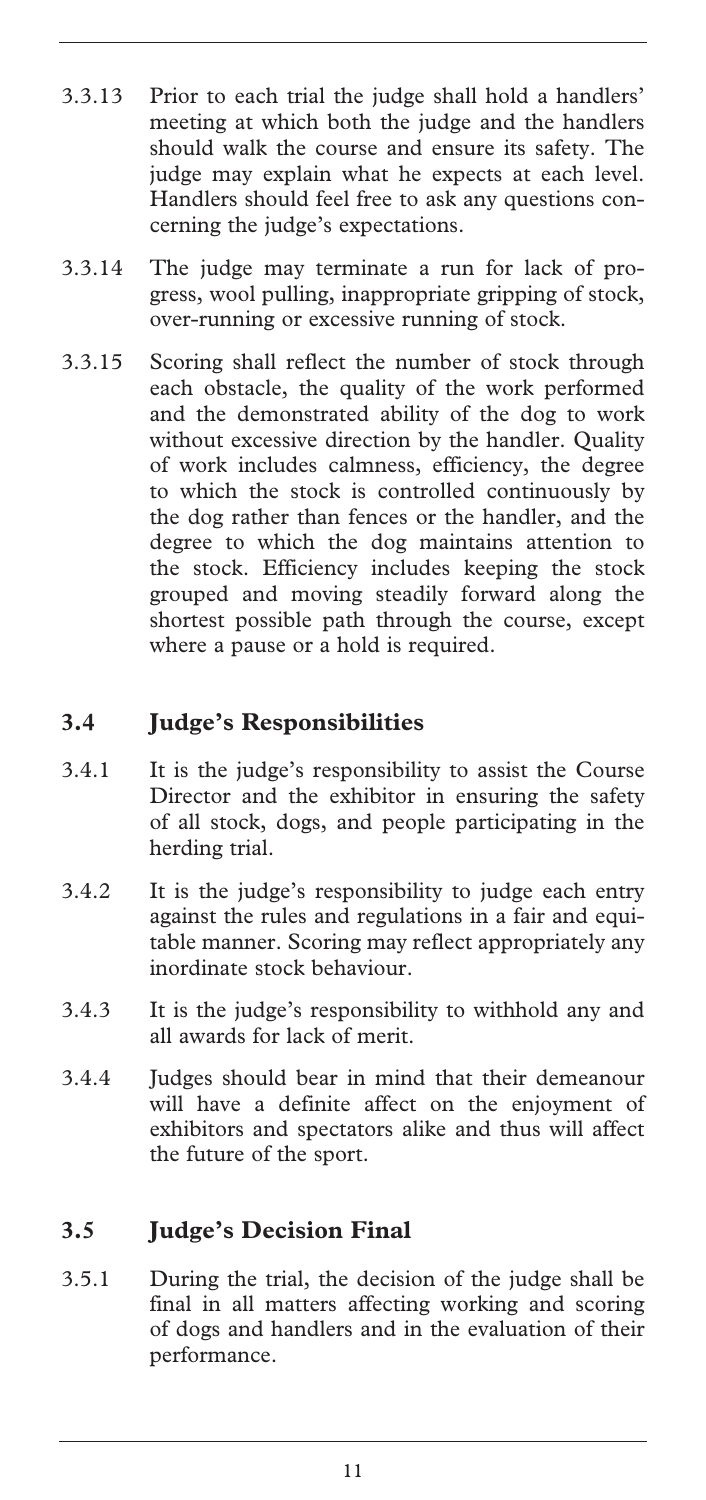#### **3.6 Substitute Judges**

- 3.6.1 Where a trial-giving club is notified before or after the issuance of a judging schedule that an advertised judge will not, for any reason, be able to fulfill his judging assignment, attempts will be made to secure CKC approval for a replacement judge.
- 3.6.2 If, due to circumstances beyond the control of the trial-giving club, a replacement judge is required at the last moment, the club will then seek the approval of the local Board member. The Club will subsequently notify the CKC of the circumstances of the approval and of the changes made.
- 3.6.3 All changes in judging will be posted near the arena and all those who have entered dogs under the advertised judge shall be allowed to withdraw at any time prior to judging of that trial. All requests for withdrawal shall be in writing and all entry fees and listing fees will be returned to the owner or the authorized handler of the dog.
- 3.6.4 Where possible, the trial-giving club will attempt to notify exhibitors of the judging change at the time of mailing of the judging schedule.
- 3.6.5 Where an advertised judge has judged part of a level and finds it impossible to finish, a substitute judge shall be selected by the Trial Committee and, in that situation, the awards and scores made by the advertised judge shall stand and his substitute shall judge only those remaining levels and awards. No dog entered under the advertised judge shall be withheld from competition if it has already been judged by the advertised judge. However, any dogs which have yet to appear in the arena may be withdrawn from competition if requested in writing; however, the entry fee will not be refunded.
- 3.6.6 If an advertised judge is prevented from fulfilling his engagement for either whole or part of the trial, the Trial Committee shall appoint a qualified judge if one is readily available. If a qualified judge is not available, the Committee shall choose a person whom they feel is capable of substituting for the approved judge.
- 3.6.7 A qualifying score earned under a substitute judge would be considered as having been earned under the advertised judge.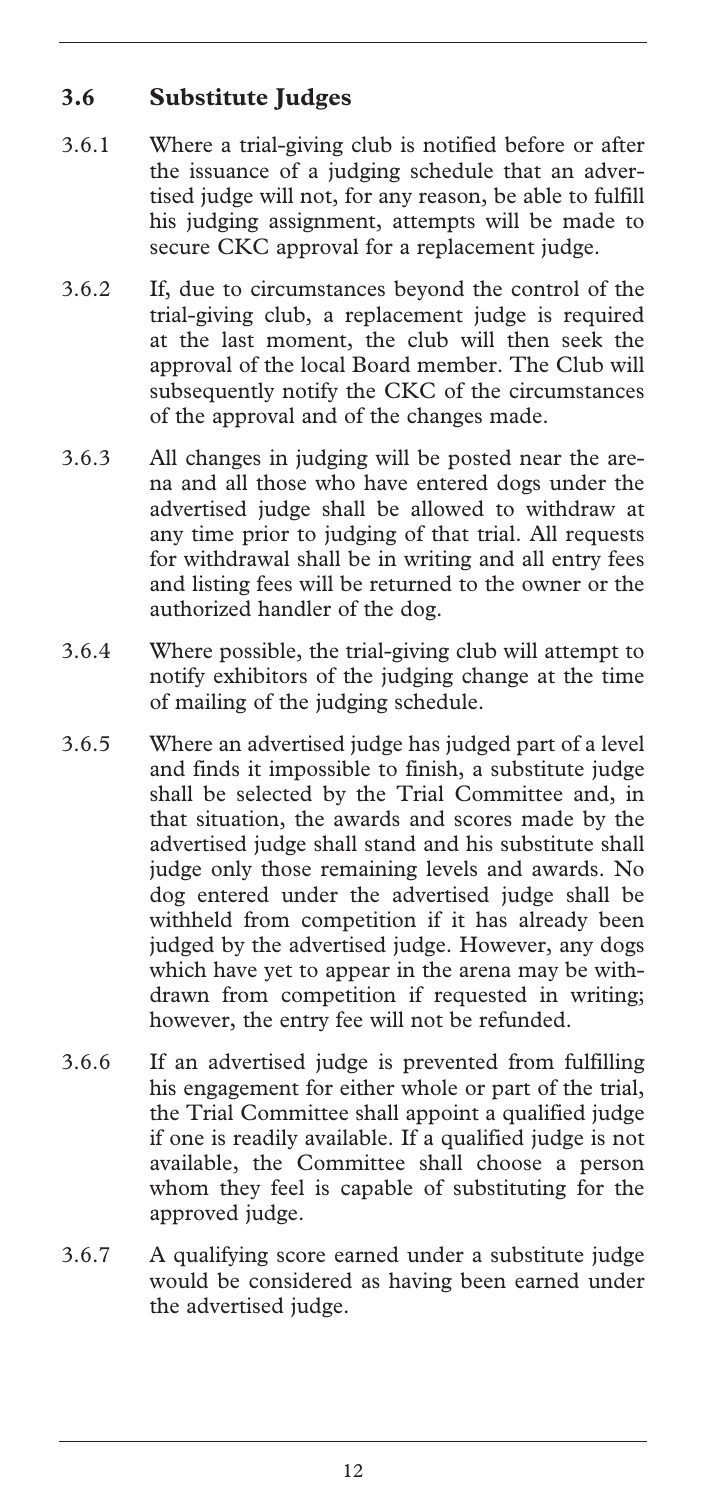#### **3.7 Rate of Judging**

3.7.1 The maximum number of dogs that may be judged by a judge is 50, or 8 hours of judging, whichever is less. One hour off for rest and meals (not including intervals when livestock is rotated must be allowed during the day).

> When a judge has set a lower maximum limit on the number of dogs he will judge in one day, the Herding Committee must be informed at the time the judge accepts the invitation to officiate. If a club receives an entry in excess of the maximum number, the CKC may approve an additional judge, providing the facilities are adequate and there is sufficient livestock available. The additional judge must be a licensed CKC Herding judge and must have previously judged at an official CKC Herding Trial. Prompt notification shall be sent to the CKC in advance of the trial, of the appointment of any additional judge.

3.7.2 The judge shall set a time limit for each run, which shall be announced at the handlers' meeting prior to the start of judging.

#### **3.8 Indignities to a Judge**

3.8.1 A judge officiating at a trial held under these rules shall not be subjected to indignities of any kind during the progress of the trial. It shall be the duty and obligation of the club holding the trial to see that this rule is effectively carried out.

#### **3.9 Judge's Conduct**

3.9.1 A judge must conduct himself in a manner that is fair and not prejudicial to the sport.

### *4 PREMIUM LIST & JUDGING SCHEDULE*

#### **4.1 Premium List**

4.1.1 A standard premium list must be published by all clubs holding herding trials under these rules. A club or association which has been granted per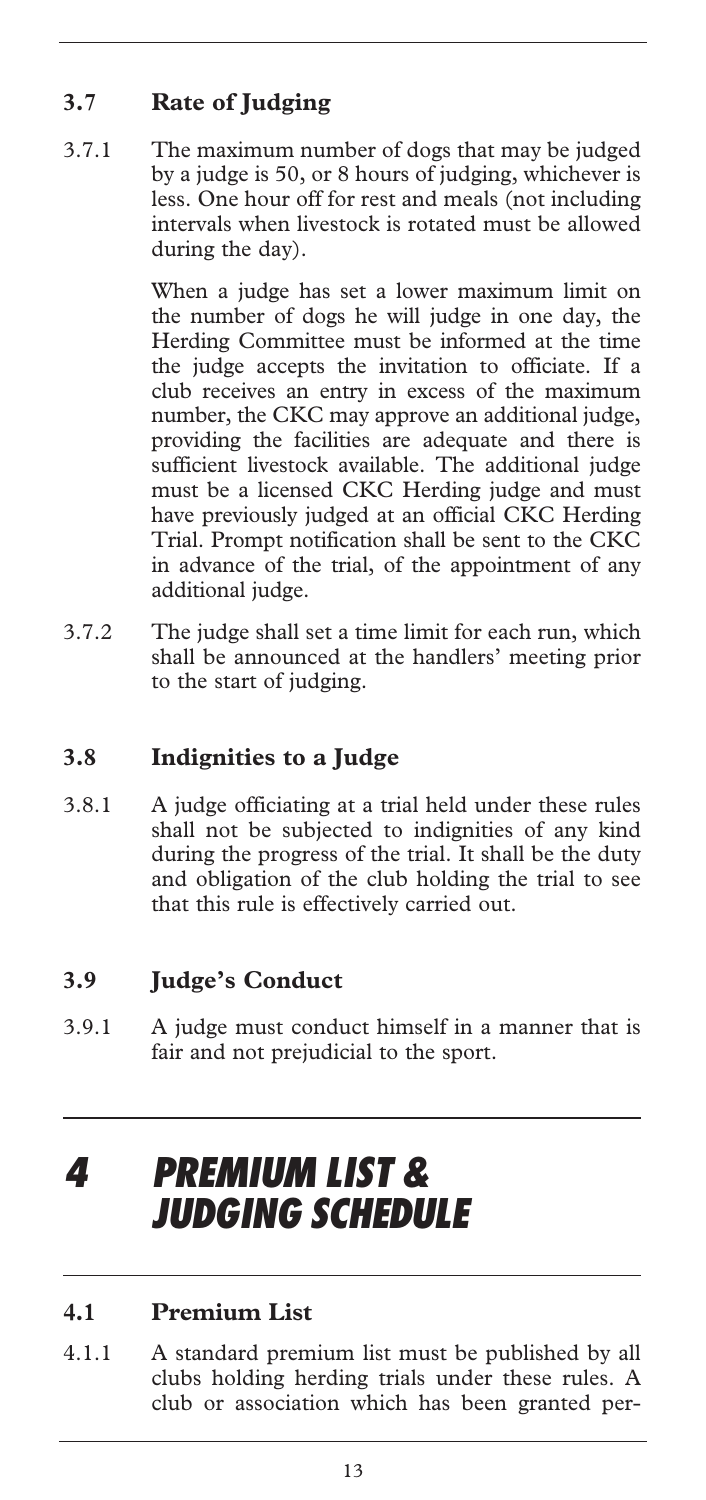mission to hold a trial and has received approval of its selected judges must prepare and have printed a premium list with entry forms to be made available to prospective exhibitors.

- 4.1.2 Premium lists and entry forms shall be of such size, in such form, and contain such information as prescribed by the CKC. The following information must be listed on the cover (or first inside page, excluding the inside cover) of the premium list:
	- (a) The words "Official Premium List";
	- (b) The name of the club or association holding the event;
	- (c) Dates of the events;
	- (d) Date and time for closing of entries (no entries may be accepted, altered, cancelled or substituted after the official closing date and time for entries except as for provided in these rules).
	- (e) With the exception of an alternates list no entries will be refunded after the official closing date stated in the premium list.
	- (f) If entries are limited,a statement to that effect must appear on the cover of the premium list.
- 4.1.3 The following information must appear in a premium list:
	- (a) Exact location of the event (may include a map showing the location of the site);
	- (b) The statement "These events held under the rules of the CKC";
	- (c) A list of courses offered at the trial, which shall be identified as Arena, Stock Dog or Tending;
	- (d) A list of the Trial Committee members with the address and phone number of the trial secretary;
	- (e) The address and phone number of where entries are to be sent (if different from the trial secretary);
	- (f) A listing of the judges and their mailing addresses;
	- (g) A complete list of the judges' assignments broken down for each day;
	- (h) A list of awards and prizes, if offered (Note: trophies do not need to be described in detail);
	- (i) If money is to be offered as prizes, the amount for each award must be given;
	- (j) The name of the Chief Executive Officer of the CKC and the address of the Head Office;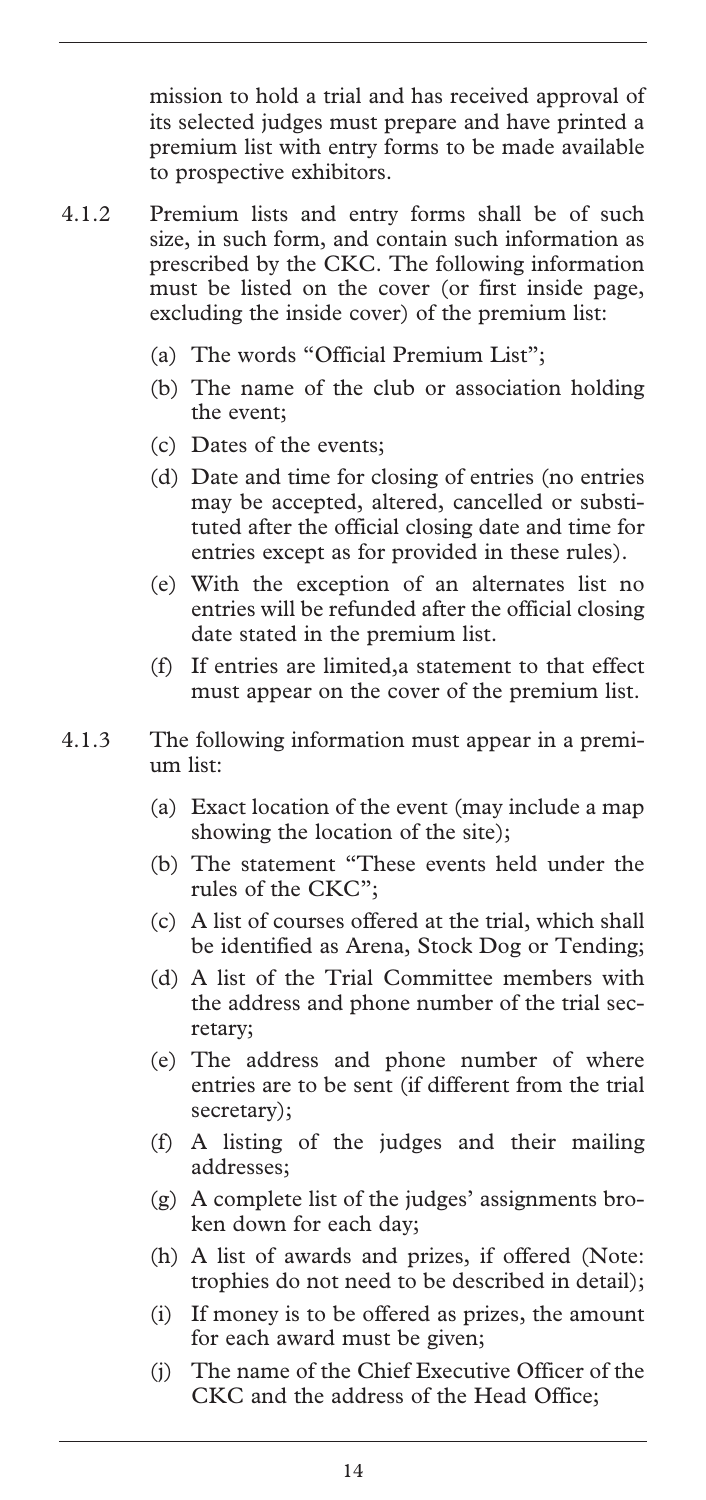- (k) The name of the Herding Trial Representative for the area;
- (l) Limitations, if any, on the number of entries;
- (m) Type of stock used;
- (n) One or more official CKC entry forms;
- (o) A copy of the official release form;
- (p) A statement which includes the wording of Section 18.1 and 15.7 of these rules;
- (q) A statement defining the precincts of the trial. A building or specific area must be designated, and must be clearly defined;
- (r) As all HT classes are held in an arena, the premium list must specify if the trial will accept HTT entries;
- (23-03-17) (s) At its option, a club may choose to allow mixed breeds and unrecognized breeds to compete. This option, if exercised, must be stated on the cover of the premium list.
- (24-06-20) (t) At its option, a club may choose to allow one limited entry trial for non-competitive runs for each regular (competitive) trial held during the trial event. Non-competitive runs will be limited to any dog that is stock handling or is being handled by a person who is judging or stock handling during the event. A dog may only enter the Non-Competitive trial if it is not entered in the regular (Competitive) trial. This option, if exercised, must be stated in the Premium list.
- 4.1.4 Two copies of the premium list must be sent to the CKC at the time of distribution to prospective entrants. One copy must be sent to:
	- (a) All officiating judges;
	- (b) The Board member representing the zone in which the trial is to be held.
- 4.1.5 If indications point to a probable entry in any or all levels in excess of the club's facilities, the club may limit entries in any or all levels by means of a prominent announcement on the title cover page of its premium list stating that entries in such levels or trial will close automatically when a certain limit, determined as above, for such levels or trial has been reached, even if the official closing date for entries has not arrived.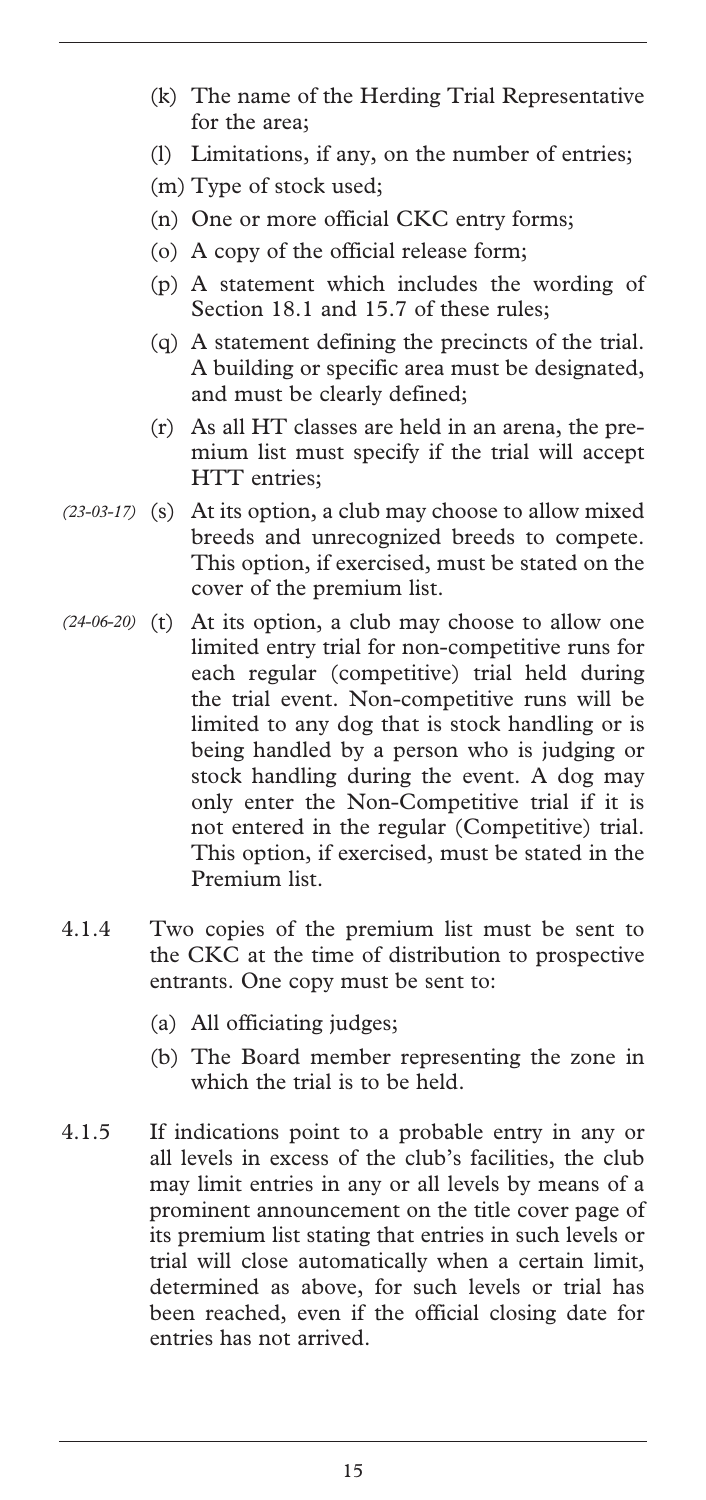4.1.6 An alternate list shall be compiled in the method listed in the premium list, which may be in the order received or by postmark. If multiple entries are postmarked the same day a draw will be made and alternates may be allowed to run in the place of any absent dog. The premium list shall clearly state the date in which the draw will take place, at which time the secretary will no longer wait for entries that are delayed in the mail – regardless of the date posted. Entry fees for an absent dog replaced by an alternate dog shall be refunded to the absent dogs' owner. Alternate dogs which are not able to run shall have the entry fees refunded.

#### **4.2 Judging Schedule**

- 4.2.1 Once entries have closed, with the exception of day of trial entries (if offered by the club), all exhibitors, the CKC and the Herding Representative for the zone in which the trial is being held, must be sent a program which states:
	- (a) time schedule for first handlers meeting,
	- (b) running order of each trial stating course type and stock type,
	- (c) number of dogs entered in each level of each trial (including alternates which are clearly marked)
- 4.2.2 If the club chooses to advertise and accept day of trial entries, changes to this program must be made, and every attempt should be made to have all competitors notified. New programs must be made available at the trial, and must be submitted to CKC Head Office with the event results.
- 4.2.3 Day of trial entries can be accepted up to one (1) hour prior to the start of each trial.
- 4.2.4 For Arena Courses, the judging schedule shall be based on the judging of 5 dogs per hour on cattle, 6 dogs per hour on sheep and 8 dogs per hour on ducks at each level.
- 4.2.5 For Stock Dog and Tending Courses, the trial committee shall set the judging schedule.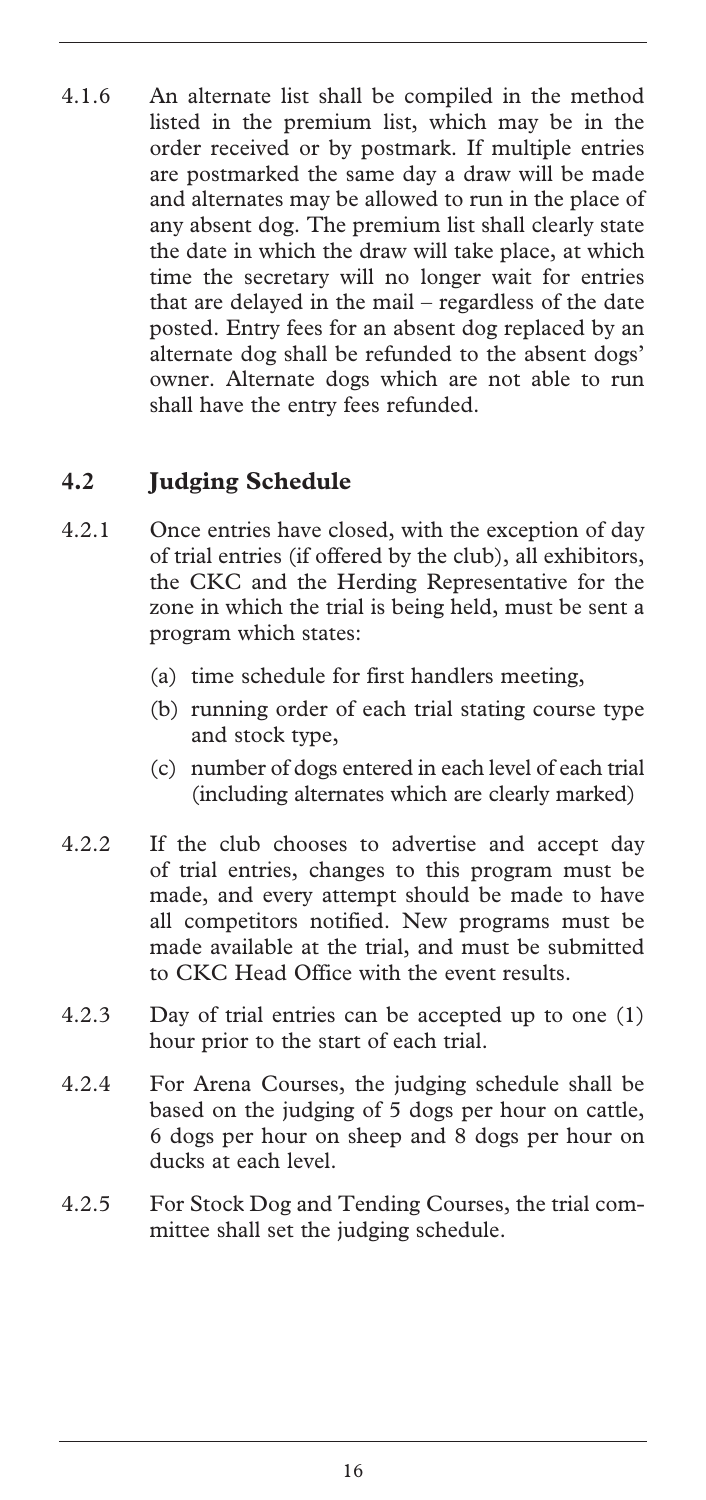# *5 RIBBONS & PRIZES*

#### **5.1 Outright Wins**

5.1.1 All ribbons, rosettes, and other prizes shall be offered for outright award to qualifying dogs only.

> No ribbon, rosette, or other prize shall be awarded which is not listed in the premium list.

#### **5.2 Ribbons & Rosettes**

5.2.1 All clubs holding herding trials under the rules of The Canadian Kennel Club shall use the following colours for their prize ribbons and rosettes:

| First Prize  | Blue       |
|--------------|------------|
| Second Prize | Red        |
| Third Prize  | Yellow     |
| Fourth Prize | White      |
| Qualifying   | Dark Green |

- 5.2.2 Each ribbon or rosette shall be at least 5.1 centimetres (2 inches) wide and at least 15.2 centimetres (8 inches) long. In addition, a facsimile of the crest of the CKC, the name of the prize and the name of the trial-giving club must appear on the face.
- 5.2.3 Ribbons or cards can be given out at sanction herding trial for passing scores. The following information must appear on the face of the ribbon or rosette, name of club, sanctioned trial and passing score. Passing score ribbons/cards must be Gold in colour. High in Trial at a Sanctioned Herding Trial must be gold and white.

#### **5.3 Prizes & Trophies**

- 5.3.1 If money prizes are offered, a fixed amount for each prize shall be stated in the premium list.
- 5.3.2 All non-monetary special prizes which are offered shall be accurately described or the value stated in the premium list. Stud services or dogs shall not be offered as prizes.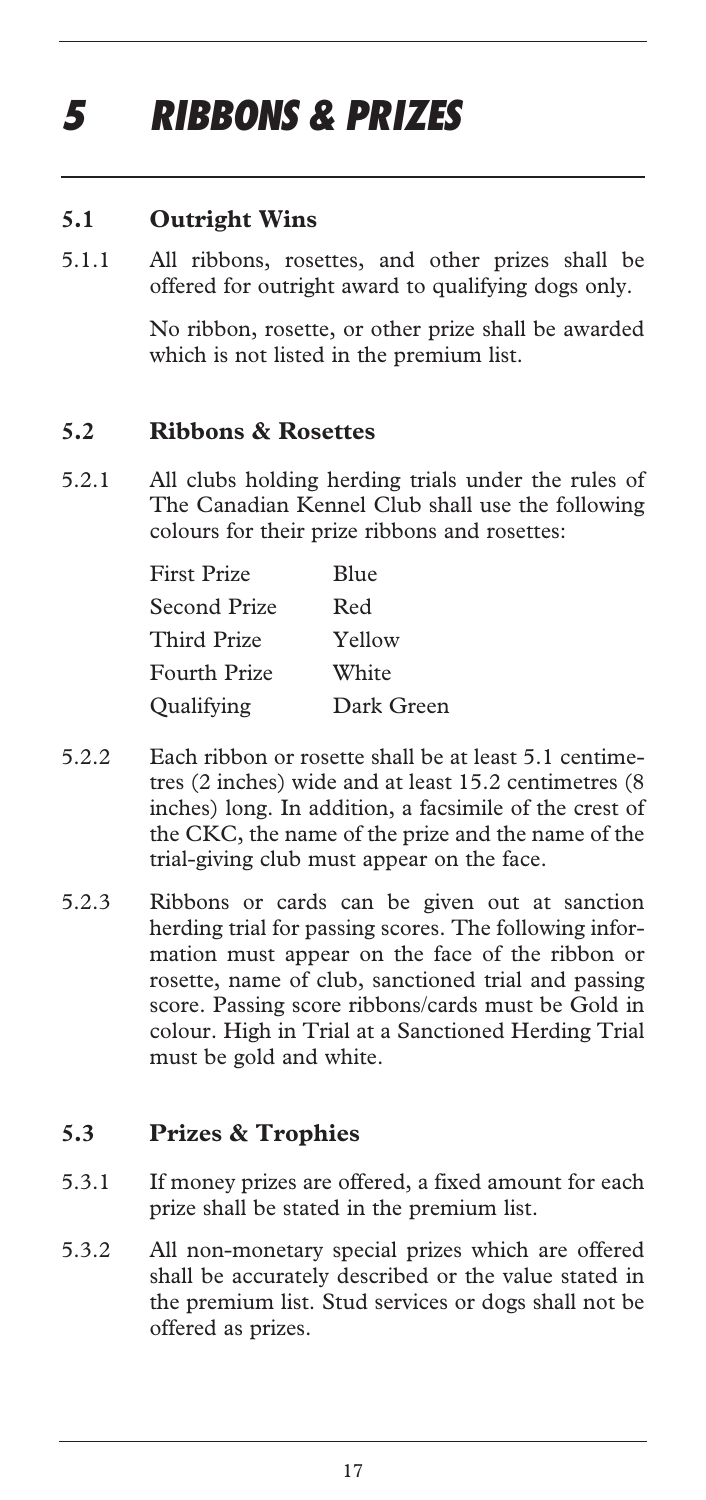# *6 ENTRIES*

#### **6.1 Entry Requirements**

- 6.1.1 Every dog entered in an approved herding trial or sanctioned herding trial must be one of the following:
	- (a) Registered with the CKC;
	- (b) Have an Event Registration Number;
	- (c) Have a Performance Event Number
	- (d) Eligible for registration with the CKC;
	- (e) Have a Miscellaneous Class Certification Number (MCN) if it belongs to a CKC listed breed; or
- (24-03-17) (f) Have a Canine Companion Number (CCN)
- 6.1.2 To be eligible to compete at approved herding trials or sanctioned herding trials a dog must meet the requirements of Section 6.1.1 and:
	- (a) Must be at least 6 months of age;
	- (b) May be spayed, neutered, or debarked;
	- (c) May not be lame (it is the judge's responsibility to determine whether a dog is lame);
	- (d) May not compete if it has tape or bandages that may impair its working ability (such a dog must be immediately excused and under no circumstances may it be returned later for judging after the tape or bandages have been removed).
- 6.1.3 If a dog is not registered individually in the records of the CKC, it may be entered at a trial held under these regulations as a "listed" dog, provided that:
	- (a) If born in Canada, it is eligible for individual registration;
	- (b) If not born in Canada, it is eligible for individual registration in the records of the CKC;
	- (c) If foreign born and owned, it obtains an Event Registration Number or CKC registration number, from the CKC within 30 days of the first trial entered.
- 6.1.4 The entry of a listed dog at a herding trial held under these rules (sanctioned herding trials excluded), must be accompanied by the appropriate listing fees. All fees, listing and recording, must be submit-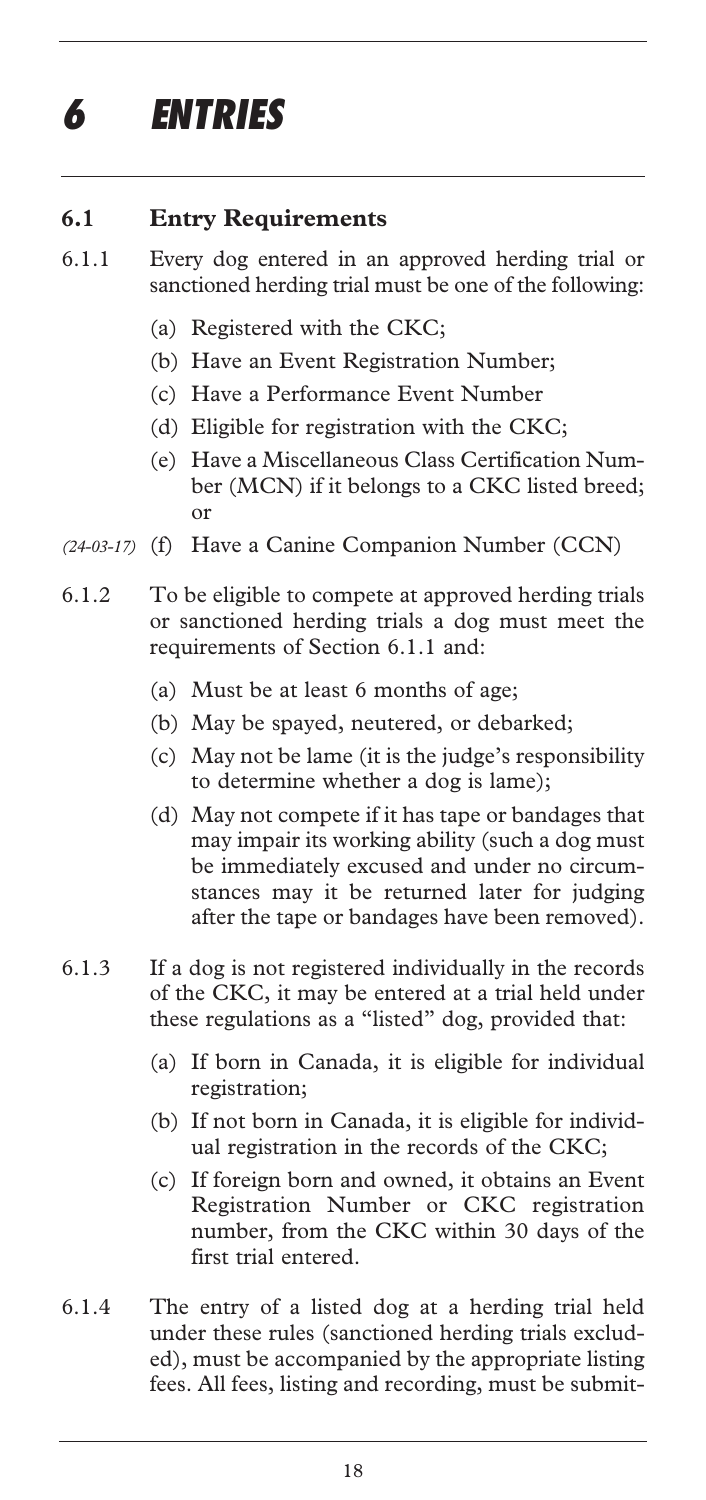ted to the CKC by the club or association holding the trial, within the 21 days following the trial.

- 6.1.5 The CKC has the authority, at any time, to require the owner of a listed dog to submit proof of the dog's eligibility for registration in the CKC's Stud Book, and if the CKC is satisfied that the dog is not eligible for registration, it shall have the right to order the cancellation of all scores and prizes earned by the dog at trials held under these regulations. Failing to comply with the CKC's request to return ribbons and/or prizes to the clubs concerned, the owner of the dog automatically renders himself ineligible to enter any dog in any competition approved by the CKC.
- 6.1.6 A dog belonging wholly or in part to any judge or to any member of the immediate family or household of any judge, shall not be entered in any trial where the dog could be judged by that judge.
- 6.1.7 With the exception of Novice Tested and Herding Tested, an entry shall not be made at an approved herding trial under a judge of any dog which the judge, or any member of his immediate family or household, within 6 months prior to the date of the trial, owns or has owned (wholly or in part), sold or held under lease.
- 6.1.8 Every dog must be the bonafide property of the persons listed as owners, and can only be entered once in any one level at a trial.
- 6.1.9 The officials of any trial may decline to accept entries for just cause and no one shall have any claim or recourse against the organization holding the trial or any official connected therewith. The authorities must file their reasons for doing so with the CKC within 21 days after the trial has been held.
- 6.1.10 The trial-giving club shall notify by mail or email the person making the entry that such entry has been received and accepted or rejected. If rejected, the fee and entry form shall be returned and the reasons for non-acceptance stated.

#### **6.2 Entry Fees**

6.2.1 Tendering of a dishonoured cheque or declined credit card in payment of entry fees shall be considered non-payment of entry fees. Any individual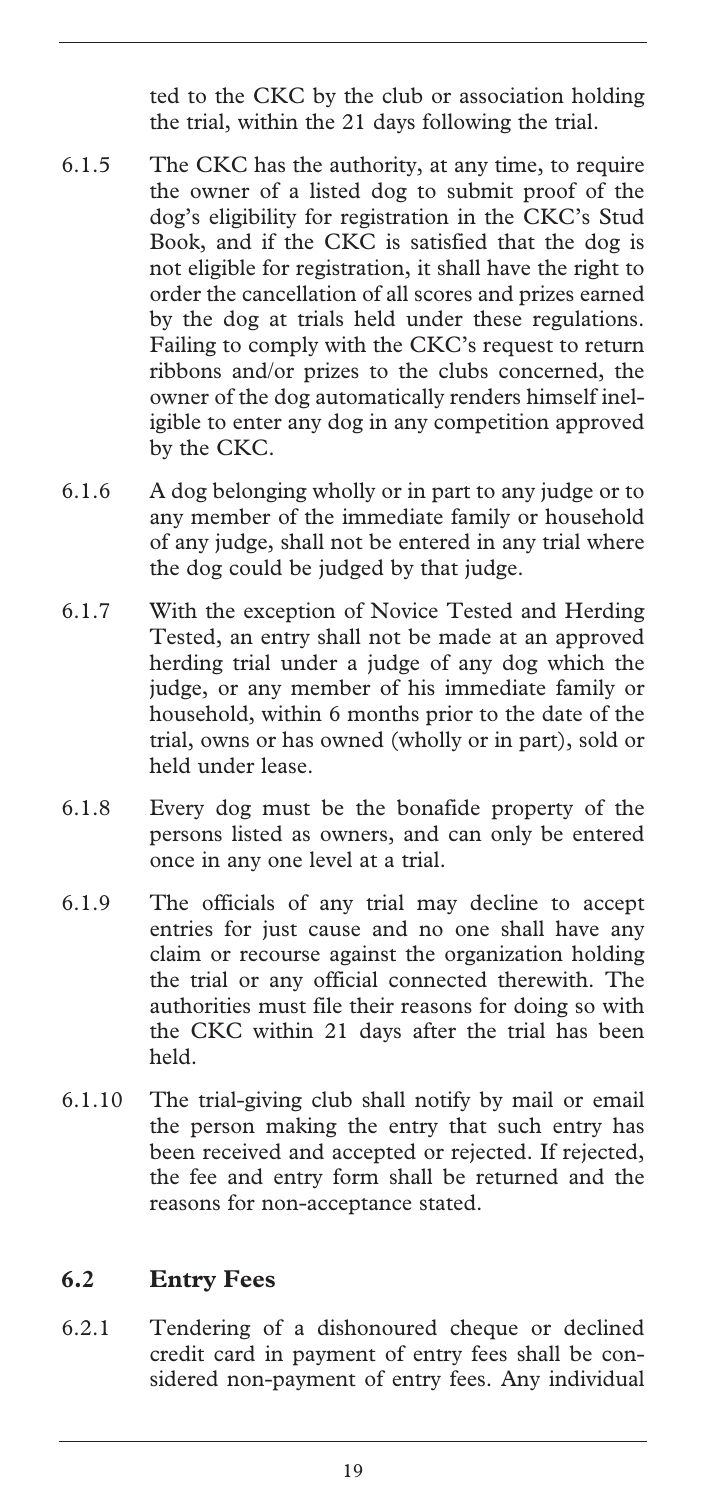who commits this offence should be reported to the CKC, and may be subject to disciplinary action and cancellation of awards.

6.2.2 A dog is not allowed to enter the arena at any herding trial unless the entry fee has been paid and the release waiver signed. Non-compliance with this section of these regulations shall be considered an offense punishable by disciplinary action, and cancellation of awards. Non-competing stock handler's dogs are exempt from this rule.

#### **6.3 Assumption of Risk**

- 6.3.1 The owner or handler entering a dog in a trial does so at his own risk and agrees to abide by these rules.
- 6.3.2 The CKC shall not be responsible to any person, partnership, club or corporation for any loss or damage arising at, or by reason of, any herding trial held under any rules adopted by the CKC.
- 6.3.3 A release form and a CKC entry form must be completed and signed by all competitors and received by the Trial Secretary before the closing date of the trial.
- 6.3.4 The release form shall state:
	- (a) That the exhibitor shall release the trial-giving club, the owner of the facility, and the owner of the stock from any liability for loss or damage resulting from this trial;
	- (b) That the exhibitor agrees to pay the full market value (which will be stated on the release form) of any livestock death resulting from his dog's actions, whether willful or accidental, or in the case of injury to any livestock resulting from his dog's actions, agrees to pay all veterinary fees up to the market value of the animal.

#### **6.4 Entry Forms**

- 6.4.1 The entry form for a dog entering a herding trial must disclose the name of the dog entered, the name and address of the owner, the name of the breeder, date and place of birth, names of sire and dam, name of handler (if any), the level in which it is entered, the breed, and the CKC registration number or Event Registration Number.
- 6.4.2 Owners are responsible for errors in making out entry forms, regardless of who makes such errors.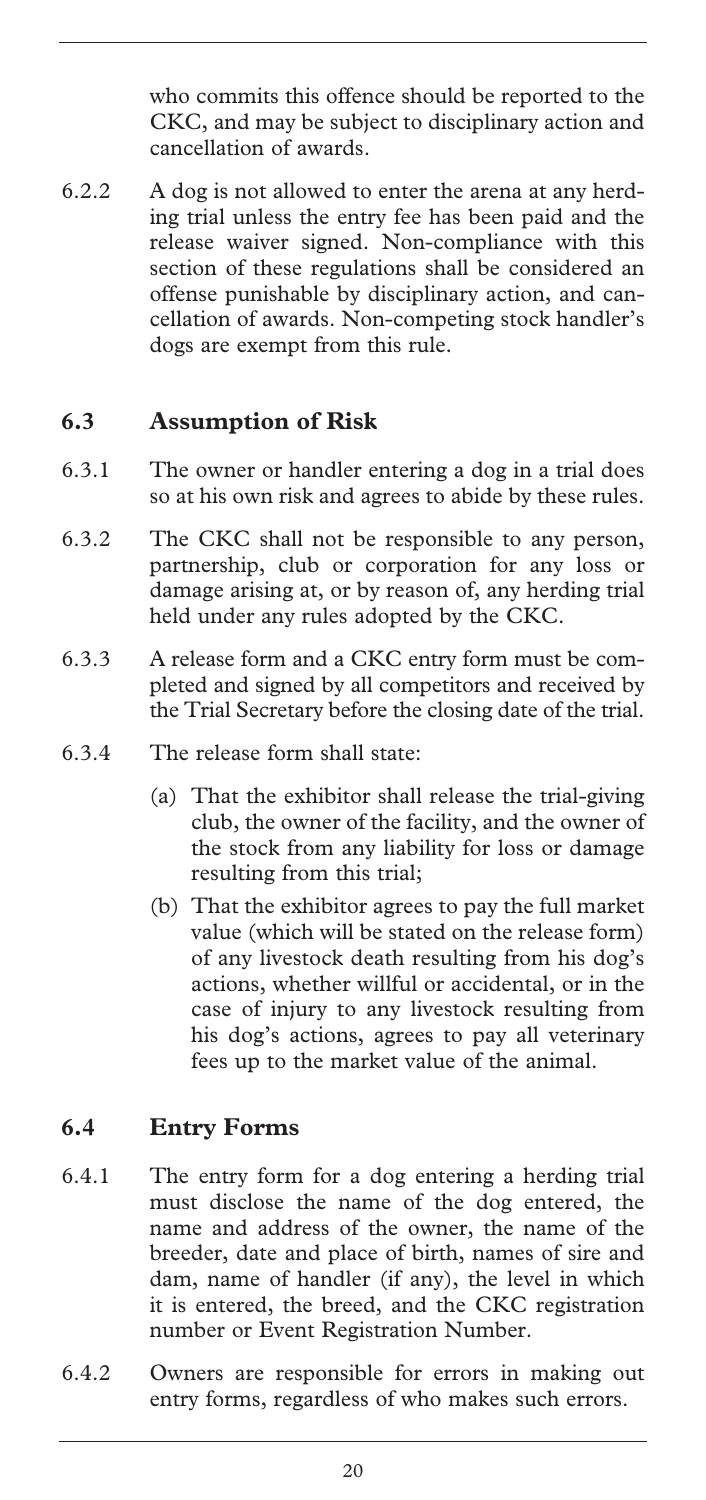#### **6.5 Closing of Entries**

- 6.5.1 Entries shall close as stated in the premium list, but in no case shall they close less than 10 days prior to the date of the trial.
- 6.5.2 A club holding a CKC approved herding trial may accept entries postmarked or hand delivered by the time and date specified in the premium list. Entries that are placed in the mail and postmarked by the closing date and time can be accepted up to 5 days prior to the date of the first trial.
- 6.5.3 All entries must be made on an official CKC entry form and be received by the Trial Secretary as indicated in the premium list.
- 6.5.4 Entries may be limited by the trial-giving club for reasons such as limitations of stock, facilities, or judges.
- 6.5.5 Exhibitors must also be sent:
	- (a) a receipt containing the dogs name(s) and entry number(s)
	- (b) course level(s) entered
	- (c) name of exhibitor(s)
	- (d) position on the alternates list, if applicable

#### **6.6 Eligibility of Dogs & Competitors**

- 6.6.1 All purebred dogs six (6) months of age or older that are officially recognized by the CKC and those breeds of dogs listed in the miscellaneous list as approved by the Board are eligible to compete in herding trials (see Entry Requirements).
- 6.6.2 An exhibitor may enter more than one dog in any level.
- 6.6.3 A dog may commence trialing at any level and the dog's owner/agent may move the dog up to a higher trialing level at any time. There is no requirement to complete a title once a leg is earned, or to complete titles in any order. After a dog has qualified for a leg towards a title, the dog is no longer eligible to compete at a lower level. These restrictions apply only within a course title sequence (i.e., Arena, Stock Dog & Tending) so that, for example, a qualifying score or title at an advanced level in arena trialing will not preclude competition at lower levels in Tending or Stock Dog courses or on another type of stock.

6.6.4 After a dog has qualified for a title at a level below *(25-03-17)* Advanced, it cannot continue competing at that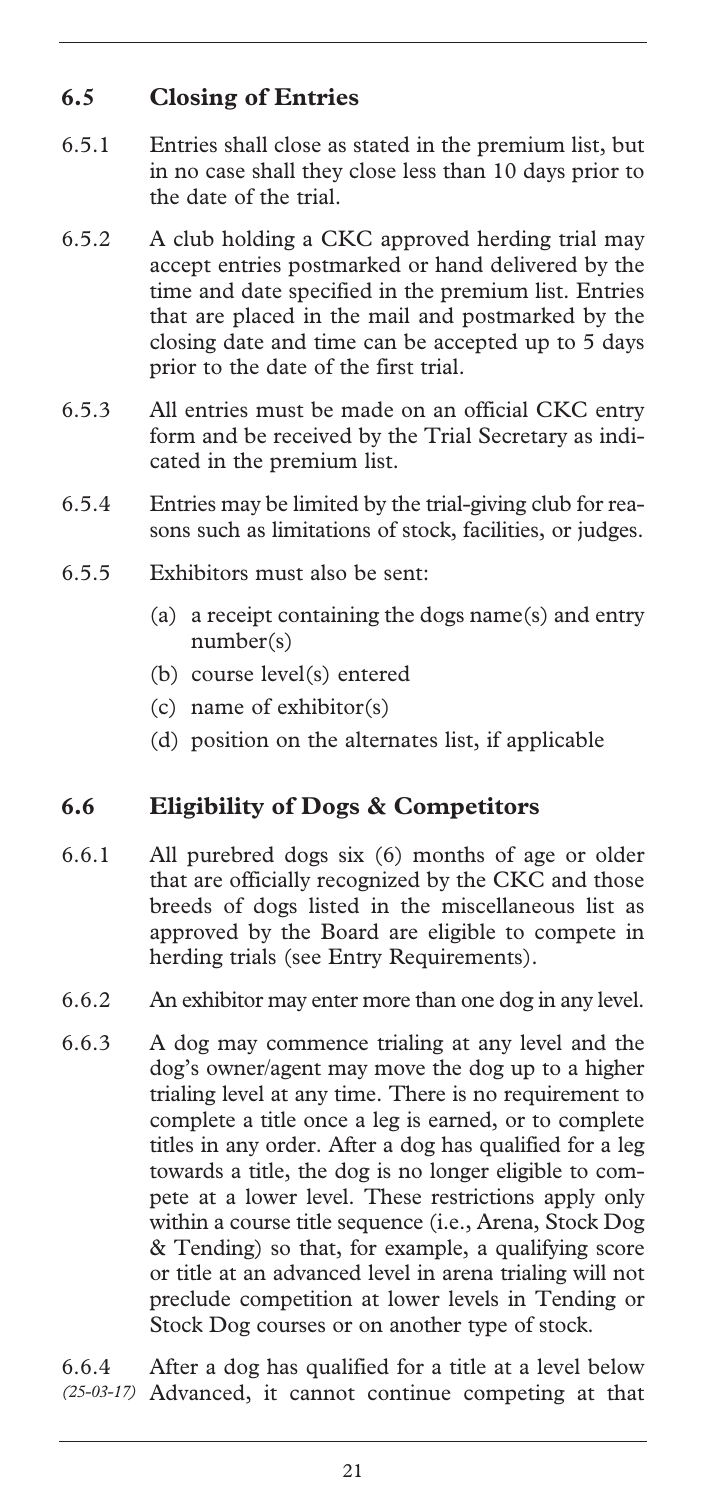level after the end of the second calendar year. This restriction applies only within a course title sequence (i.e., Arena, Stock Dog & Tending) so that a qualifying score or title at the advanced level in arena trialing, for example, will not preclude competition at lower levels in Tending or Stock Dog courses or on another type of stock.

- 6.6.5 Dogs may be entered in a trial as "Exhibition Only" (25-06-20) or "Non-Competitive". The entry form must be clearly marked in this regard. Entries for dogs entered in Exhibition Only or Non-Competitive will only be accepted if it is indicated in the Premium List and provided that entries have not otherwise filled.
- 6.6.6 Dogs entered in "Exhibition Only" may run at any level of competition regardless of previous legs and/ or titles earned, and they are not eligible for moveup. The run is conducted and judged as a regular run except that results will not be recorded, and no placements, points, or qualifying scores will be issued. The score sheets for any such entries must be clearly marked "Exhibition Only".
- 6.6.7 Non-Competitive runs may be allowed for a dog whose owner and/or handler is an individual who is *(26-06-20)*  judging or stock handling at that trial event provided that there is a separate trial number and judge for the non-competitive runs. Non-Competitive runs will be conducted and judged as regular trial runs on the same course as the Approved CKC trial, except that the trial is judged solely for the earning of a leg towards titles and/or Herding Excellent points, and is not eligible for any placements or prizes.

#### **6.7 Disqualifcation & Reinstatement** *(19-03-16)*

- 6.7.1 Any dog disqualified for biting or viciousness shall automatically be disqualified from entering in any *(19-03-16)*  other event in any other discipline until such time as the dog is officially reinstated.
- 6.7.2 The judge shall have the authority to disqualify or (58-06-17) excuse a dog which menaces, threatens or attempts to bite the judge, another person, or another dog. If a dog is twice excused for any combination of these actions, it shall have the status of a disqualified dog. The judge shall also have the authority to disqualify or excuse a dog which attempts to bite, or bites in response to an attack from another dog.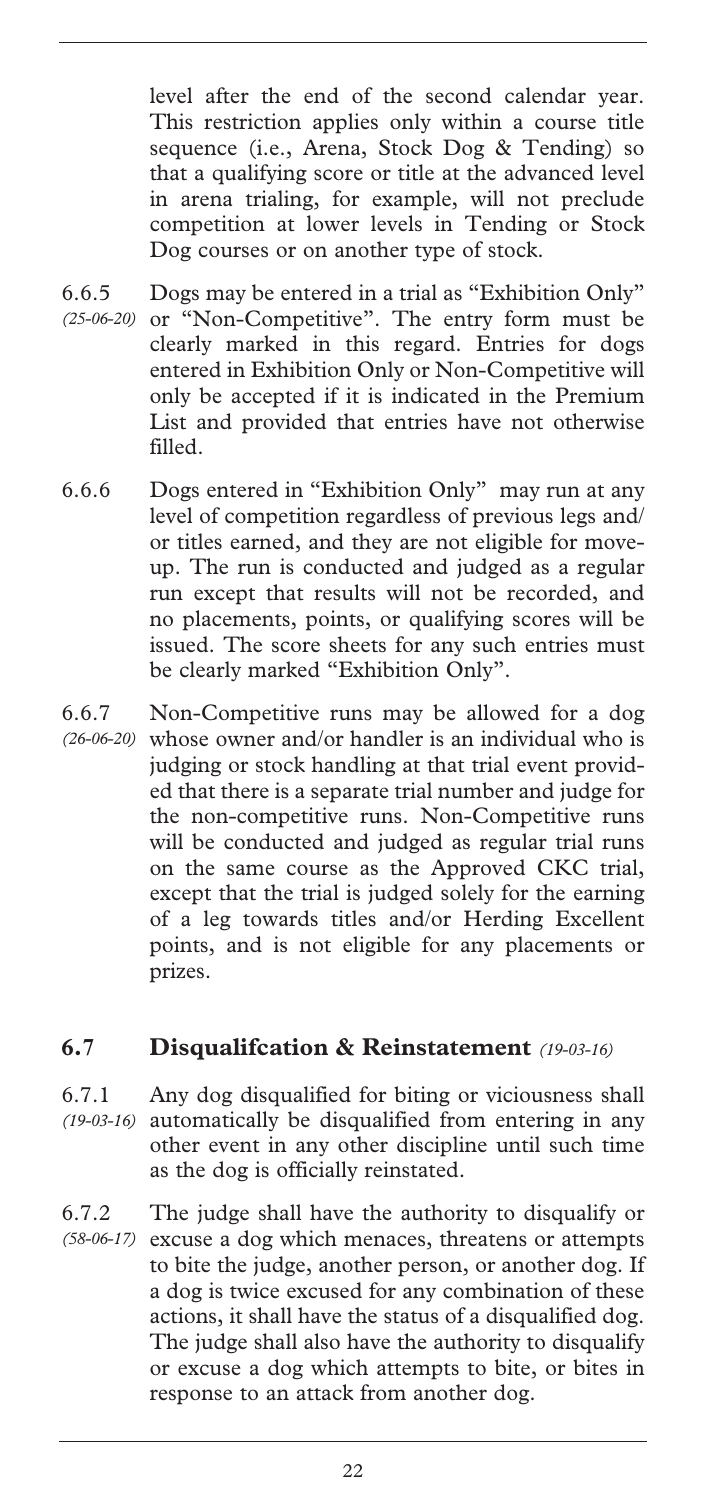- 6.7.3 The judge shall disqualify or permanently disqualify a dog which bites the judge, another person or any dog. Dogs permanently disqualified under this provision will not be eligible for reinstatement. The decision to permanently disqualify a dog must be clearly indicated on the Judge's Disqualification Form. *(58-06-17)*
- 6.7.4 Once a dog has been disqualified for any reason at a Herding Trial, it may not be entered until the dog *(19-03-16)*  has been reinstated by the CKC. All awards earned by a dog in violation of this section will be cancelled by the CKC and the owner of the dog is subject to disciplinary action. A dog disqualified under section 6.7.3 is not eligible for reinstatement.
- 6.7.5 Any dog that is disqualified under section 6.7.3 shall automatically be disqualified from entering in *(19-03-16)*  any other CKC event in any other discipline until such time as the dog is officially reinstated, if the dog is eligible for reinstatement.
- 6.7.6 Reinstatement
- (19-03-16) (a) The owner of a dog which has been disqualified at an event held under these rules may, after 30 days from the date of said disqualification, apply in writing to the CKC for reinstatement of the dog, unless the dog is ineligible for reinstatement as per Section 6.7.3. The request for reinstatement must be accompanied by a deposit as set by the Board.

#### **6.8 Health**

6.8.1 No dog may be entered at a trial if it has any communicable disease. *(90-05-19)* 

- 6.8.2 Dogs entered in a test must have current immunization status. *(90-05-19)*
- 6.8.3 No dog may be brought onto the grounds or premises of a trial if it: *(90-05-19)*
- (90-05-19) (a) is known to have distemper, parvovirus, kennel cough or other communicable disease; or
- (b) has recovered from distemper, parvovirus, ken-*(90-05-19)*  nel cough or other communicable disease within the last 30 days.
- (90-05-19) (c) has been housed within 30 days prior to the show, trial or test on premises on which there existed distemper, parvovirus, kennel cough or other communicable disease.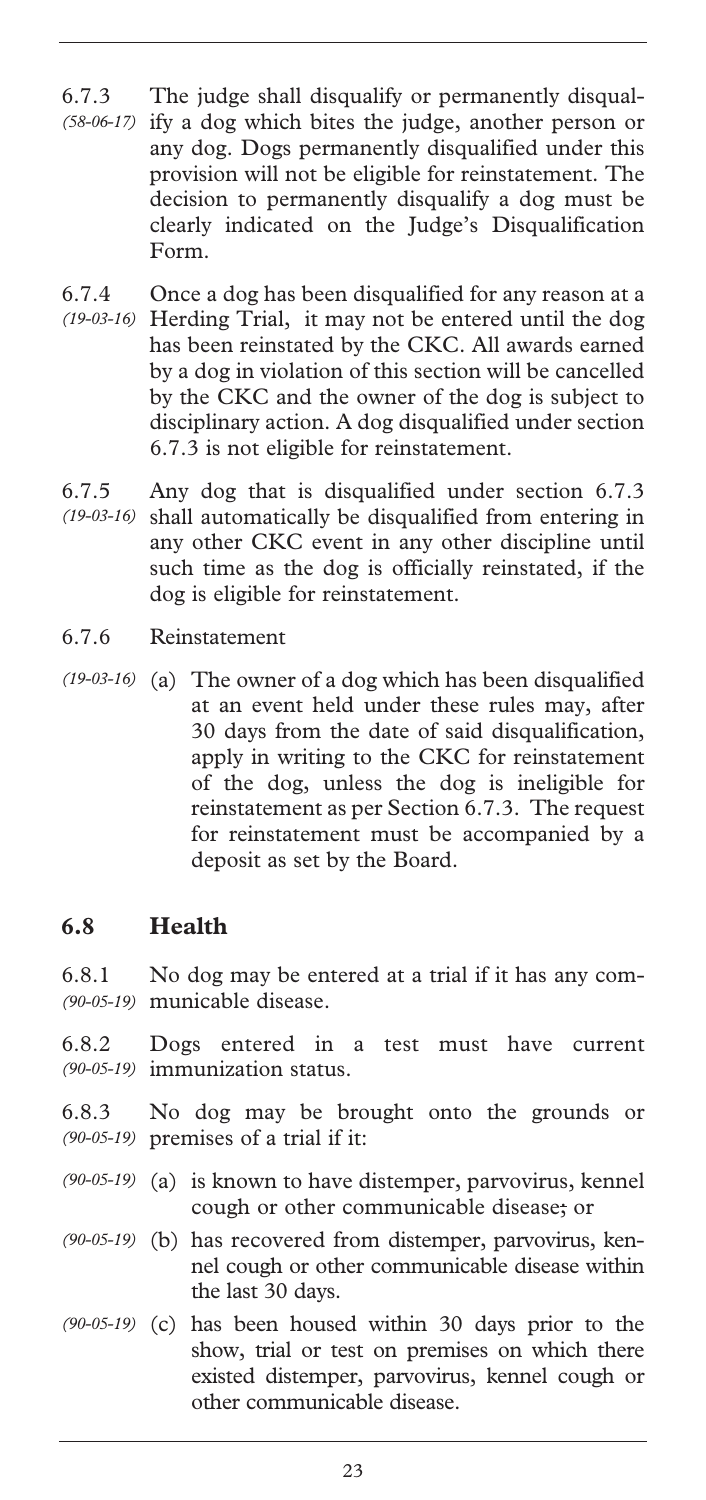6.8.4 Where it is found that these rules have been contra-(90-05-19) vened, the dog in question shall be removed from the show, trial or test premises/grounds and the exhibitor will be subject to disciplinary action.

#### **6.9 Veterinarian**

6.9.1 Every trial shall have a qualified veterinarian within easy call during the entire progress of the trial.

#### **6.10 Catalogues**

- 6.10.1 An official catalogue must be provided for all approved herding trials. The official catalogue must be printed or typed. A copy of the catalogue must be available at the trial.
- 6.10.2 The following information must be listed on the outside front cover or the first page of the catalogue:
	- (a) Name of the club or association holding the trial;
	- (b) The dates of the trial;
	- (c) The statement "This event held under the rules of The Canadian Kennel Club";
	- (d) Exact location of the trial;
	- (e) List of the Herding Trial Committee including the Trial Chair;
	- (f) Name, address and phone number of the Trial Secretary;
	- (g) A complete list of the judges and their mailing addresses;
	- (h) A listing of each judge's assignments for each day;
	- (i) Type of stock (i.e. cattle, sheep or ducks).
- 6.10.3 The information in the catalogue on each dog must be in the following order:
	- (a) Catalogue number of the dog;
	- (b) Registered name of the dog (in capital letters);
	- (c) CKC registration number (if given), Event Registration Number (ERN), Performance Event Number (PEN), Miscellaneous Certification Number (MCN) or designate as listed;
	- (d) Date of birth;
	- (e) Name of breeder(s);
	- (f) Registered name of sire;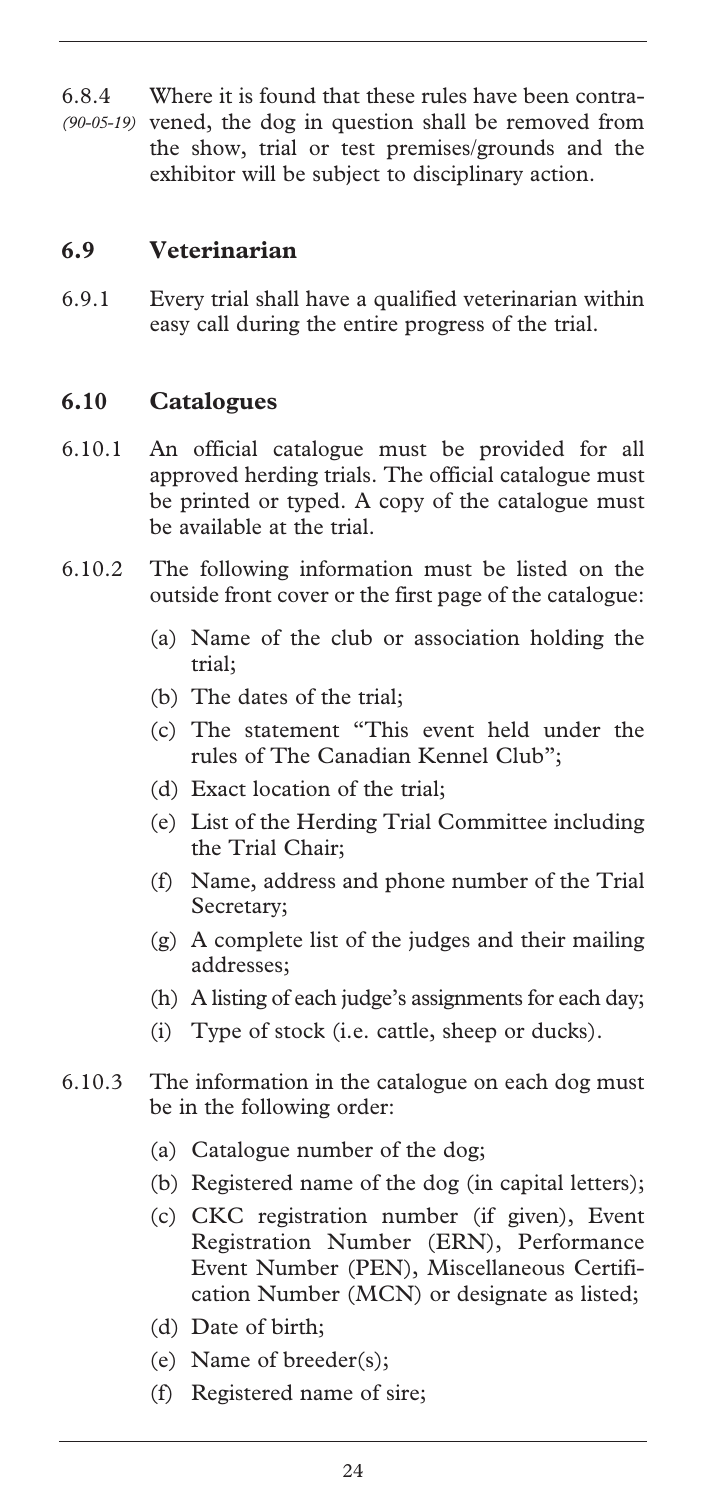- (g) Registered name of dam;
- (h) Place of birth (Canada or elsewhere);
- (i) Name of owner(s);
- (j) Address of owner(s);
- (k) Handler (if applicable).
- 6.10.4 A trial giving club shall provide a complimentary copy of its catalogue to each officiating judge.

#### **6.11 End of Trial**

- 6.11.1 The Trial Secretary shall, within 14 days of the (21-12-19) completion of an approved herding trial, forward to the CKC the official catalogue, marked to indicate each dog's score and signed and certified by the judges and the Trial Secretary, the score sheets for those dogs which received a qualifying score, along with the entry forms for all dogs entered, and the complete Trial Secretary's report which shall also include all applicable information and documents.
- 6.11.2 In addition to the requirements of 10.7.4, a detailed list of all dogs entered in the advanced classes clearly identifying each dog that is competing for championship and/or herding excellent points. Scores for all dogs will be listed on the attachment with championship and/or excellent points assigned and clearly marked.
- 6.11.3 Dogs running for Exhibition-Only or Non-Com-(27-06-20) petitive will be counted in the total daily number of runs judged and fees paid as if they had been entered in competition.
- 6.11.4 A club holding an approved herding trial shall retain an official catalogue.
- 6.11.5 The trial giving club is responsible for the collection (21-12-19) of all listing and recording fees and the submission of same to the CKC so as to be received not more than 14 days after the closing of the trial. The trial-giving club shall forward the following to the CKC:
	- (a) The signed certification by any one of the following: president, vice president, secretary or other authorized signing officer, as to the number of listed dogs entered in its trial and the total number of dogs entered in competition in its trial;
	- (b) A remittance fee which shall include all listing and recording fees as set by the CKC for each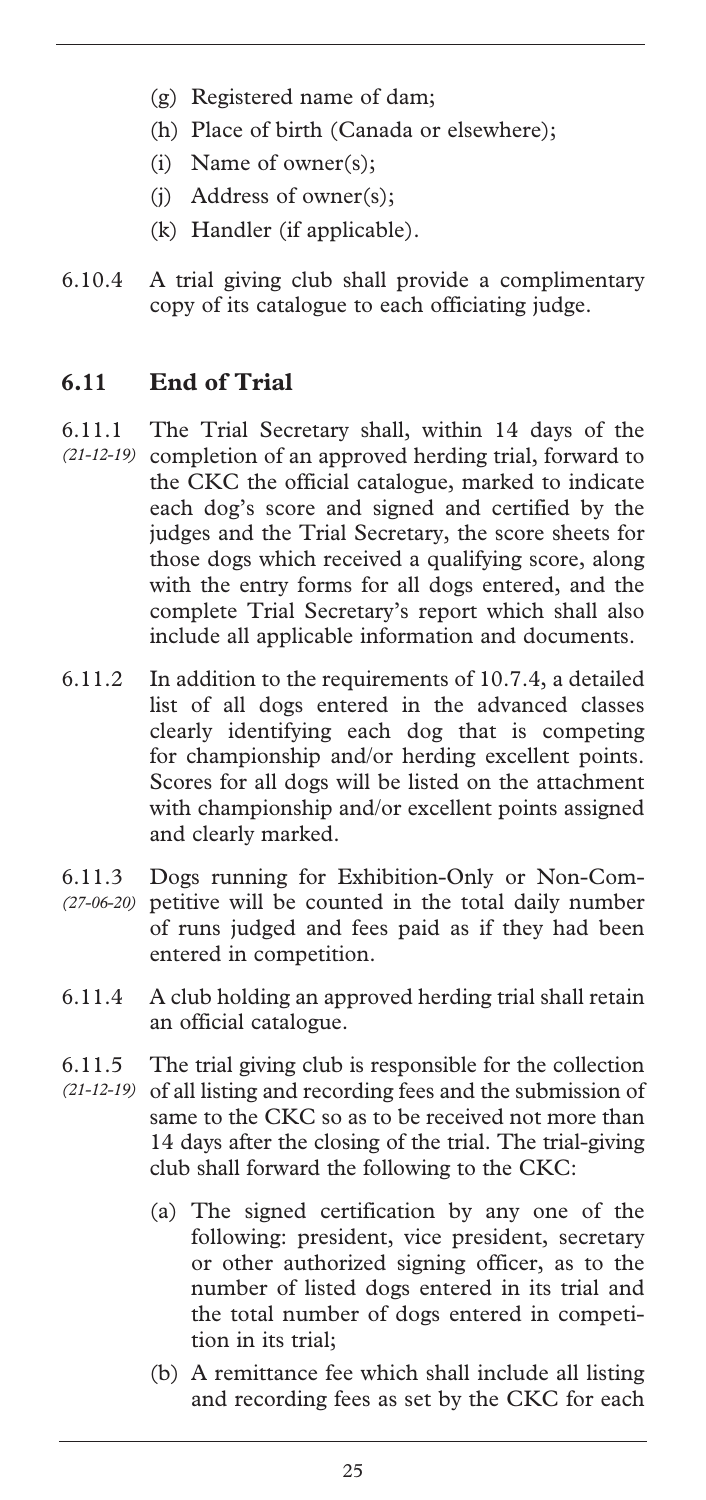and every dog entered in competition in its trial. In the event that the CKC establishes that the remittance fails to completely cover the fees as set forth above, an administrative fee will be assessed against the club as set by the Board;

- (c) If a dog is entered in more than one level at a herding trial, the remittance fee applies to each entry.
- 6.11.6 Non-compliance with the provisions of this section will result in an automatic administrative charge as set by the CKC, per day, for each day over the 14 day period.

### *7 UNSPORTSMANLIKE CONDUCT*

- 7.1 The Herding Trial Committee shall investigate, at once, any instance of alleged unsportsmanlike conduct on the part of the handler, or any report that a handler has been observed kicking, striking or otherwise roughly manhandling a dog. If a Herding Trial Committee, after investigation, determines that a handler is in violation of this section, and that the incident, if proven, would constitute conduct prejudicial to the sport or the CKC, it shall exercise its authority in accordance with section 16
- 7.2 It shall be deemed unsportsmanlike conduct if a person during the running of or in connection with an event abuses or harasses a judge or official or any other person present in any capacity at the event.
- 7.3 Any handler who displays unsportsmanlike conduct or who is seen to kick, strike or otherwise roughly manhandle a dog while on the grounds of a herding trial at any time during the holding of the event, may be expelled from the trial by the Herding Trial Committee.
- 7.4 The judges shall also have the authority to expel a handler from a trial if they observe unsportsmanlike conduct on the part of the handler or see the handler kicking, striking or otherwise roughly manhandling a dog while the event is in progress. It will be the duty of the judge to report promptly to the Herding Trial Committee the expulsion of a handler and the Herding Trial Committee shall then proceed in accordance with paragraph 7.1.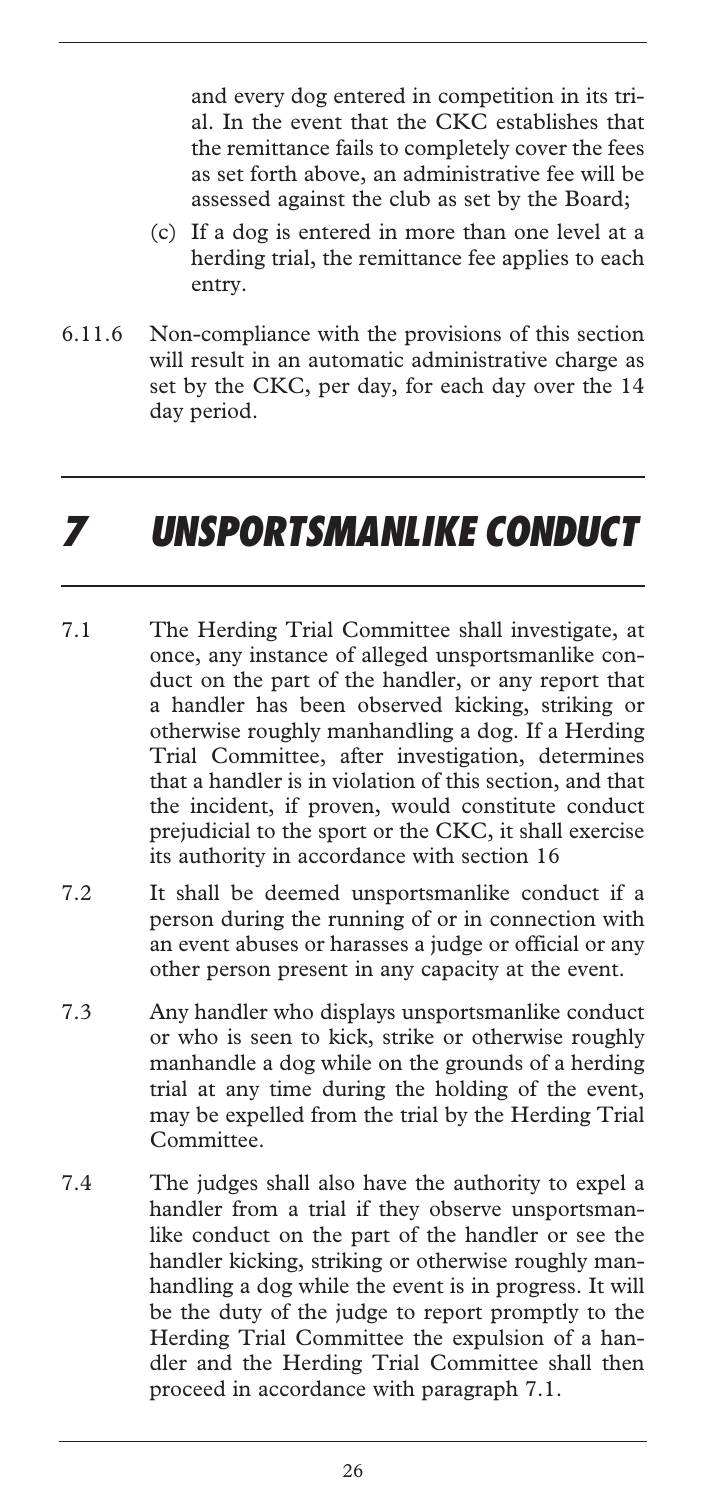7.5 The Herding Trial Secretary shall submit within 21 days to the CKC a complete report of any action taken under this section.

### *8 COURSES & EQUIPMENT*

#### **8.1 Trial Grounds**

8.1.1 The trial grounds will be determined by the Trial Committee.

#### **8.2 The Arena**

- 8.2.1 The arena size for cattle and sheep must be no less than 30.5 metres (100 ft) by 61 metres (200 ft) and no more than 91.5 metres (300 ft) by 122 metres (400 ft). Herding tested may be held in a smaller arena size (no less than 30.5 metres (100 ft) by 61 metres (200 ft) if the competitive levels are held in the larger arena size.
- 8.2.2 The Herding Novice Tested arena size for cattle and sheep may be held in an arena that is between 15.5 metres (50 ft) by 15.5 metres (50 ft) up to 30.5 metres (100 ft) by 30.5 metres (100 ft). The shape of the arena can be round, square or rectangular. The corners of a rectangular of square arena should be broken by a panel or appropriate material to eliminate the 90 degree corner.
- 8.2.3 The arena size for ducks must be no less than 15 metres (50 ft.) by 30.5 metres (100 ft.) and no more than 30.5 metres (100 ft.) by 30.5 metres (100 ft.).
- 8.2.4 The Stock Dog course will not be confined to an arena, but should encompass a group of locations depending on the specific course. There must be a perimeter fence or other natural barrier containing the trial area, but this need not coincide with the course boundaries. The minimum size of the course must be no less than 2 1/2 acres or one hectare or 10,000 sq. m or 108,000 sq. ft.
- 8.2.5 The arena size for the Tending Tested level must be no less than 30.5m (100ft) by 61.5m (201.7ft) and no more than 61.5m (201.7ft) by 125m (410 ft). A graze area not exceeding 10m (32.8ft) by 30m (98.4ft) should be set up along one of the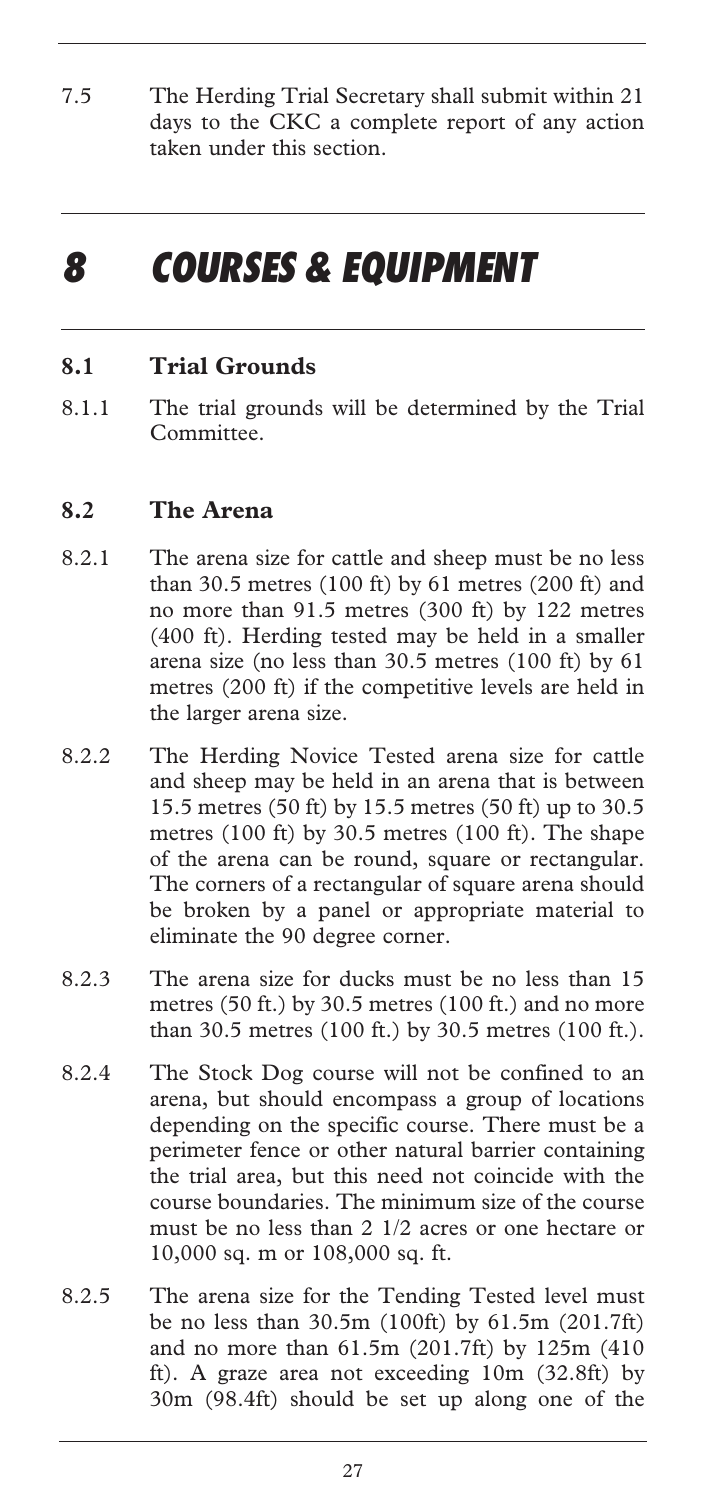long walls. This area must be marked with wood shavings, sawdust, mown grass or plowed furrow so that it is discernible to the dog. A line marked in the same manner as the graze area will be placed approximately 3.5m (11.4ft) from the sidewalls and around the perimeter of the arena.

#### **8.3 Pens & Obstacles**

- 8.3.1 The take pen must be a minimum of 5 metres (16 feet) by 6 metres (20 feet) for cattle, 3.6 metres (12 feet) by 3.6 metres (12 feet) for sheep, and 1.5 metres (5 ft) by 1.8 metres (6 ft) for ducks. The exhaust pen may be the same pen as the take pen. If the exhaust is a separate pen, it must be large enough to accommodate the number of stock being used. The take and exhaust pens must have a gate that latches and swings easily. Gate widths must be sufficient to accommodate stock movement without undue risk of stock contact with the gate or gateposts. Trial organizers must attempt to provide suitable pens. However, if the design of the take pen and the characteristics of the stock suggest that an unusual risk of injury to dogs or stock would be associated with use of the take pen for sheep or cattle, the judge may decide to have stock handlers turn sheep or cattle into the arena for the competitive trial levels. Where this is done, a gather will be substituted for the take pen component of the course, the judge will specify at the handlers meeting how the gather is to be done for each trial level, and the timing of each run will begin when the dog is sent to begin the gather.
- 8.3.2 For Stock Dog trials at the Advanced level, the freestanding pen will have a 2 m (6.5 feet) rope firmly affixed to the gate and hung loosely on the pen to keep the gate closed. If the gate has a latch, the latch must be removed or disabled for this exercise.
- 8.3.3 Fenceline obstacles in all levels must consist of a section of fencing, a fence panel, or an object such as a barrel placed so that the stock must go:
	- (a) Through an opening in the obstacle; or
	- (b) Between the obstacle and the arena fence. The opening for stock to negotiate in all fenceline obstacles or between the fenceline obstacle and the arena wall must be 2.4 metres (8 ft.) to 3.7 metres (12 ft.) wide for sheep and cattle and 1.2 metres (4 ft. ) to 1.8 metres (6 ft.) wide for ducks.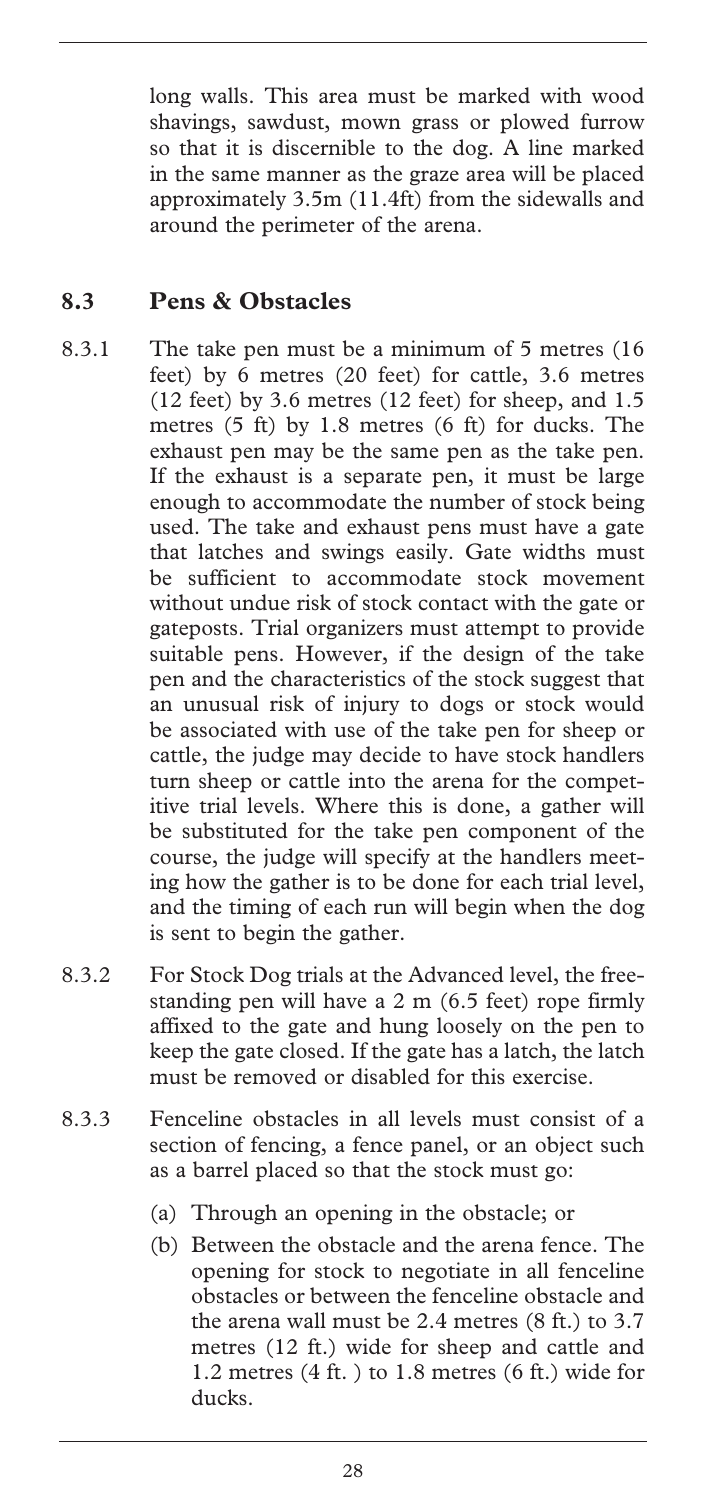- 8.3.4 Freestanding obstacles (hereinafter called "freestanding chutes") in all levels must consist of a Y chute or open gateway in a section of fencing. The opening for stock to negotiate in all freestanding chutes must be 4.3m (14ft) to 4.9m (16ft) wide for sheep and cattle and 1.5m (5ft) to 2.1m (7ft) wide for ducks.
- 8.3.5 Trailers, chutes, footbaths, bridges and stalls etc. must be of sufficient size to safely accommodate the stock, dog and handler as required. If other obstacles are used, i.e., trees, bushes, boulders, tractors, hay wagons, round bales of straw etc., sufficient space should be available for safe passage of the stock, dog and handler as required.
- 8.3.6 All obstacles shall be a minimum height of 1.2 metres (4 ft.) for cattle, .9 metres (3 ft.) for sheep and .6 metres (2 ft.) for ducks.

#### **8.4 Course Design & Safety**

- 8.4.1 The course design for each level shall be decided upon by the Course Director, approved by the judge, and posted one hour before the start of the trial.
- 8.4.2 Before the trial, the Course Director and his stewards will ensure that the trial grounds are cleared of all litter and dangerous objects such as broken glass, loose wire, etc. and they shall inspect all obstacles and fences to be used in the trial to ensure that they are sturdy and safe with no nail projecting, broken boards, etc., that might cause injury to livestock, dogs, or competitors.
- 8.4.3 Where natural hazards (e.g. thorned vegetation, wasps) on the site are known to exist and be consequential, the nature of these known hazards should be disclosed to competitors before the trial begins. Livestock guardian dogs should be secured, preferably out of visual range while visiting dogs are on the trial site.
- 8.4.4 It is the responsibility of the Course Director, the judge, and the exhibitor to ensure the safety of the course.

#### **8.5 Tack & Equipment**

8.5.1 Handlers may not take a training aid of any kind into the arena, either loose or attached to the dog's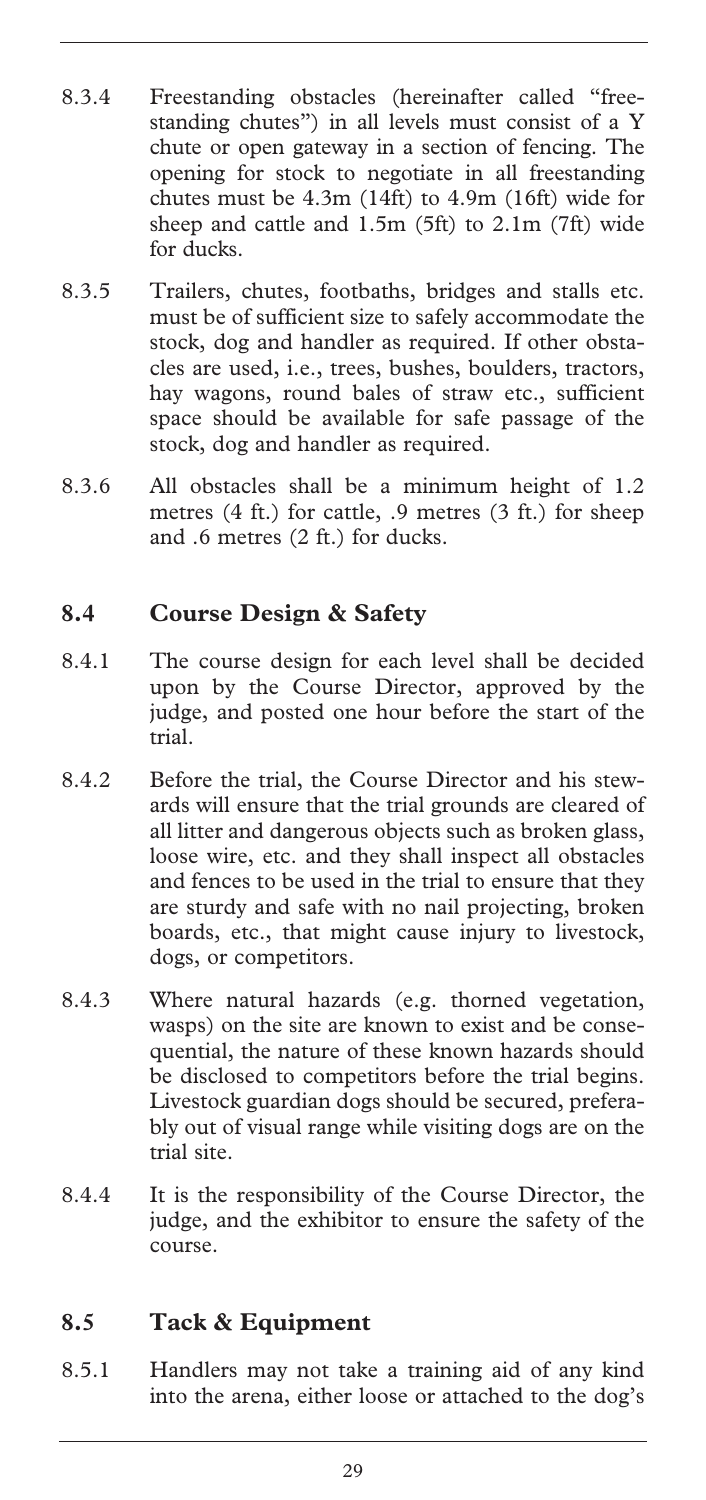collar. This includes a whip, PVC pipe or any other item with the exception of a stock stick or shepherd's crook, maximum 1.5 metres (5 ft.) in length. It is acceptable for the handler to carry and use a whistle for commanding the dog and to carry the dog's leash.

- 8.5.2 The dog may wear a well-fitting plain buckle collar. Choke collars or special training collars or collars that are either too tight or so large that they hang down unreasonably in front of the dog are not permitted. There shall not be anything hanging from the collars. Any questionable collar must be approved by the judge prior to the start of the trial.
- 8.5.3 All tests shall be performed off-lead. The handler may not hold on to the dog while the clock is running.
- 8.5.4 The dog may enter the arena on or off lead. The handler may remove the leash at any time before starting the run.

### *9 LIVESTOCK & DOGS*

#### **9.1 General**

- 9.1.1 Water and shade must be supplied to stock as required.
- 9.1.2 Feed must be supplied if stock are kept overnight.
- 9.1.3 No warm-up work or practice will be permitted by any entered dog on the trial course within 24 hours before the trial starts.
- 9.1.4 No electric stock prods will be permitted to be used on the trial stock before or during the trial on the day of the trial.

9.1.5 A club holding a CKC herding trial may offer either cattle, sheep, or ducks as trial stock. Type of stock available for each class must be announced in the Premium List. Whenever the word "sheep" is used in these regulations it is understood that goats may be used in place of sheep provided the premium list states sheeps and/or goats will be used. Any qualifying runs under sheep or goats will qualify towards a sheep title. Whenever the word "duck or ducks" is used in these regulations, it is understood *(26-03-17) (28-06-20)*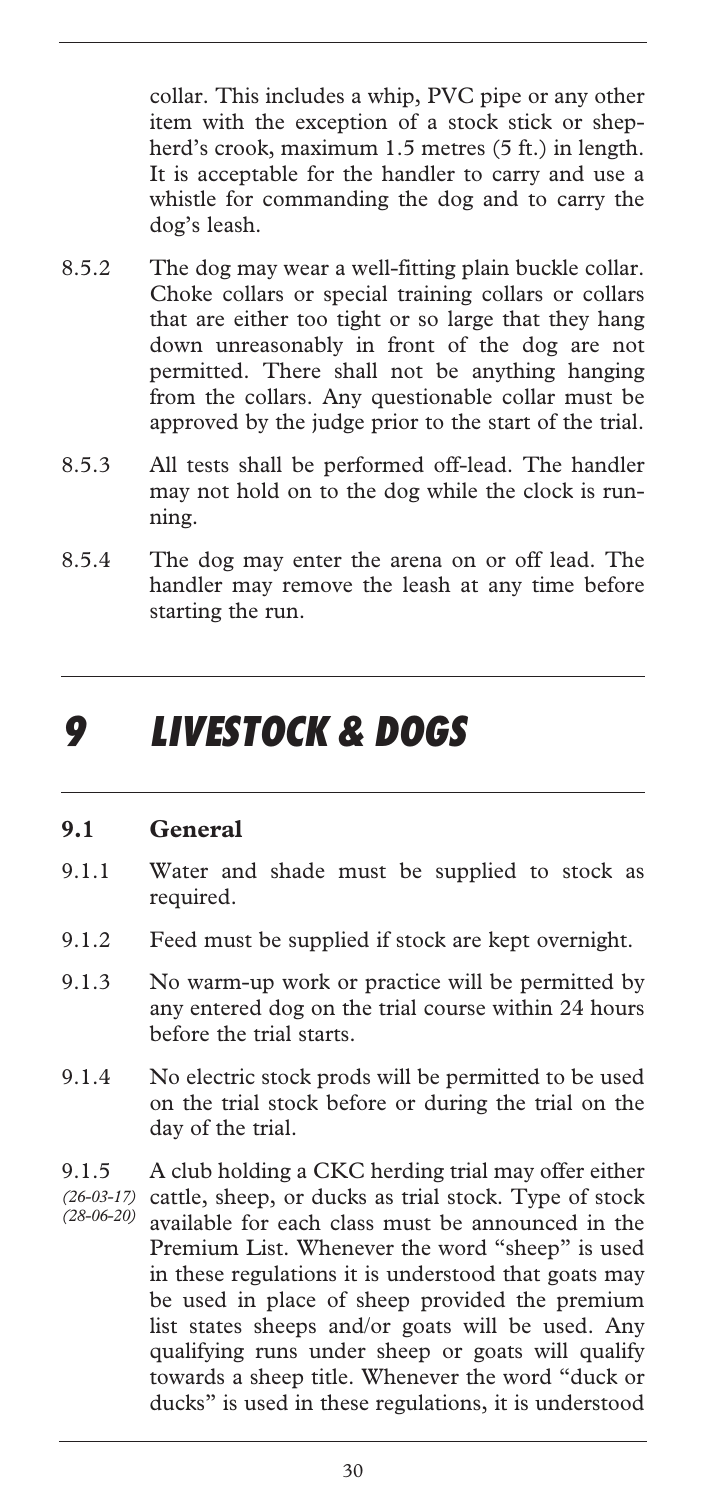that geese may be used in place of ducks provided the premium list states geese and/or ducks will be used. Any qualifying runs under geese or ducks will qualify towards a duck title.

- 9.1.6 All stock must be accustomed to being worked by dogs, healthy and conditioned prior to the trial.
- 9.1.7 The club must ensure that facilities are provided for the separation of fresh and exhausted stock. Stock will be sorted by gate run, with an attempt to show uniformity among groups. Alternately, stock will be sorted into groups primarily on the basis of uniformity, and used in those groups throughout the trial; these groups will be run in a pre-determined order, except that groups may be deleted from the run order or individual animals may be substituted within groups where a group member is found to be unsound or otherwise unfit for use. Selection of particular stock for a particular competitor will constitute misconduct and will be grounds for a formal complaint.
- 9.1.8 For Arena Courses, each head of stock must have a minimum of 1/2 hour rest between runs. In weather over 21.1 degrees Celsius a minimum rest of 45 minutes is required. For Stock Dog and Tending Courses, priority must be given to care of stock. Trial schedules should be adjusted to provide adquate breaks for livestock if necessary.
- 9.1.9 Only Sheep, Cattle and Geese are used for Stock Dog trials and each run will be allotted a minimum of 7 head of stock for every scored section, with larger numbers preferred (Fewer than 7 heads may be involved in a component within a scored section, for example, where sorting or gate workis done). *(29-06-20)*
- 9.1.10 Each run for Arena trials will be allotted 3 to 10 head of stock. All runs at each level must have the same number of stock.
- 9.1.11 The trial giving club is responsible for ensuring an adequate number of livestock has been hired for the number of runs at their trial. Regardless of the type of stock used, clubs must arrange to have additional stock in reserve.
- 9.1.12 At the discretion of the Course Director, one or more dogs may be used to facilitate stock handling, provided that they do not interfere with livestock behaviour during judging. A dog competing in that day's trial events may not be used for stockhandling until after it has completed its final run for the day.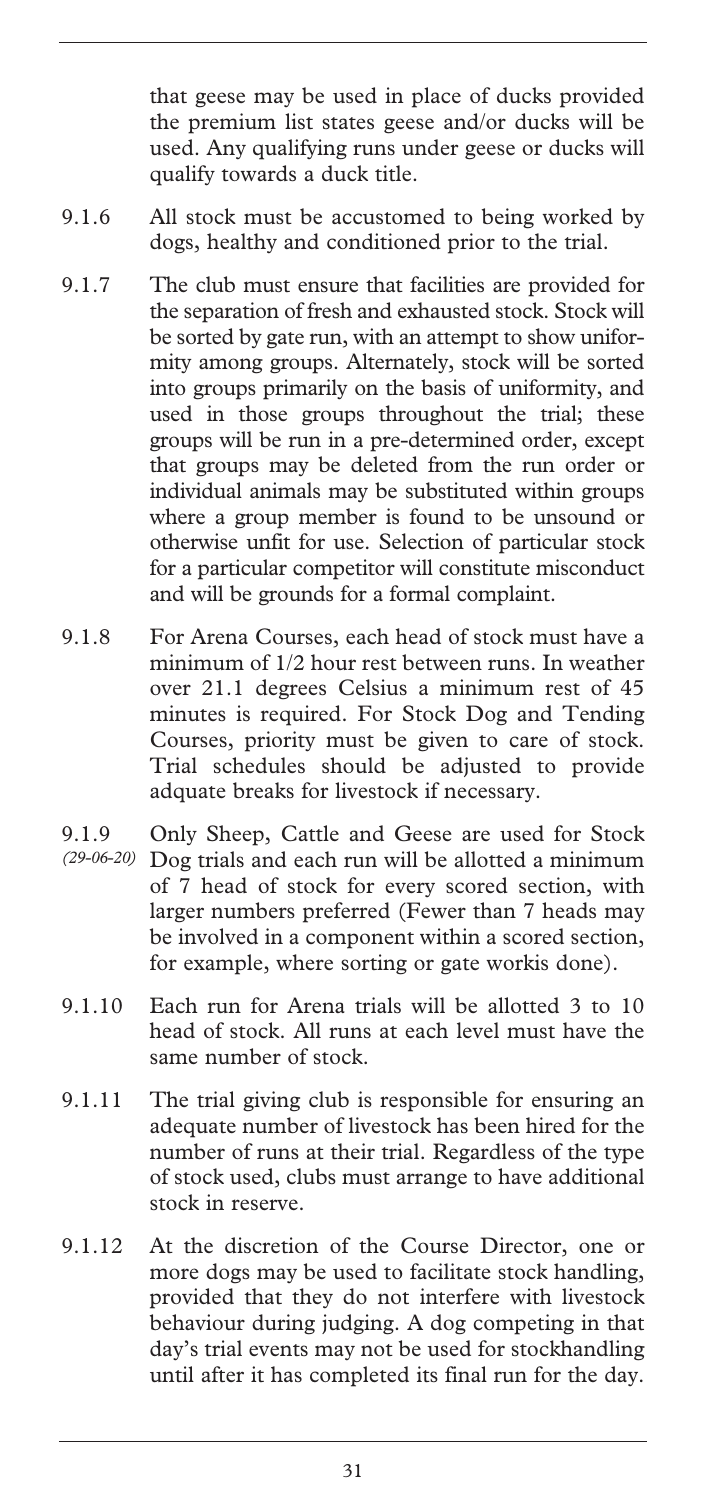## 9.1.13 Only sheep are used in the CKC tending trial course.

- (a) The sheep used for the tending course MUST be accustomed to being worked by different breeds of dogs and have been worked on this type of course previously. Sheep must be healthy and conditioned prior to the trial.
- (b) Large flocks will give the best opportunity for success, therefore, clubs putting on a tending course/trial are encouraged to use the largest number of sheep available per run. While there is no maximum number, the minimum number of sheep allowed per run is 25.
- (c) No single head of stock may be used more than 8 times in one day on courses up to 725m (2,376.6ft), or more than 6 times in one day on courses over 725m (2,376.6ft).

## **9.2 Cattle**

9.2.1 Cattle used in CKC herding trials must be either steers, heifers or dry cows with a minimum weight of 158.9 kilograms (350 lbs.).

### **9.3 Sheeps/Goats** *(29-06-20)*

- 9.3.1 Sheep/goats used in CKC herding trials must be (29-06-20) either lambs/kids, wethers or ewes, and in the case of wool sheep over 1 year of age, must have been shorn within the past year.
- 9.3.2 People attending to sheep/goats should know how to (29-06-20) properly catch them under the jaw or by the flank, and how to hold them under the jaw for restraint or controlled movement. The proper use of a crook, by a competent operator, is also an acceptable catching method. Sheep/goats should never be caught by grabbing their fleece.

9.3.3 Sheep/goats must never be lifted by the head, ears, horns, tail or fleece. *(28-06-20)* 

### **9.4 Ducks/Geese** *(28-06-20)*

9.4.1 Ducks/geese used in CKC herding trials must be (28-06-20) fully feathered.

9.4.2 People attending ducks/geese should know how to properly catch ducks with a minimum of stress to the birds. Ducks/geese should never be caught or held in such a way that would pull feathers. *(29-06-20)*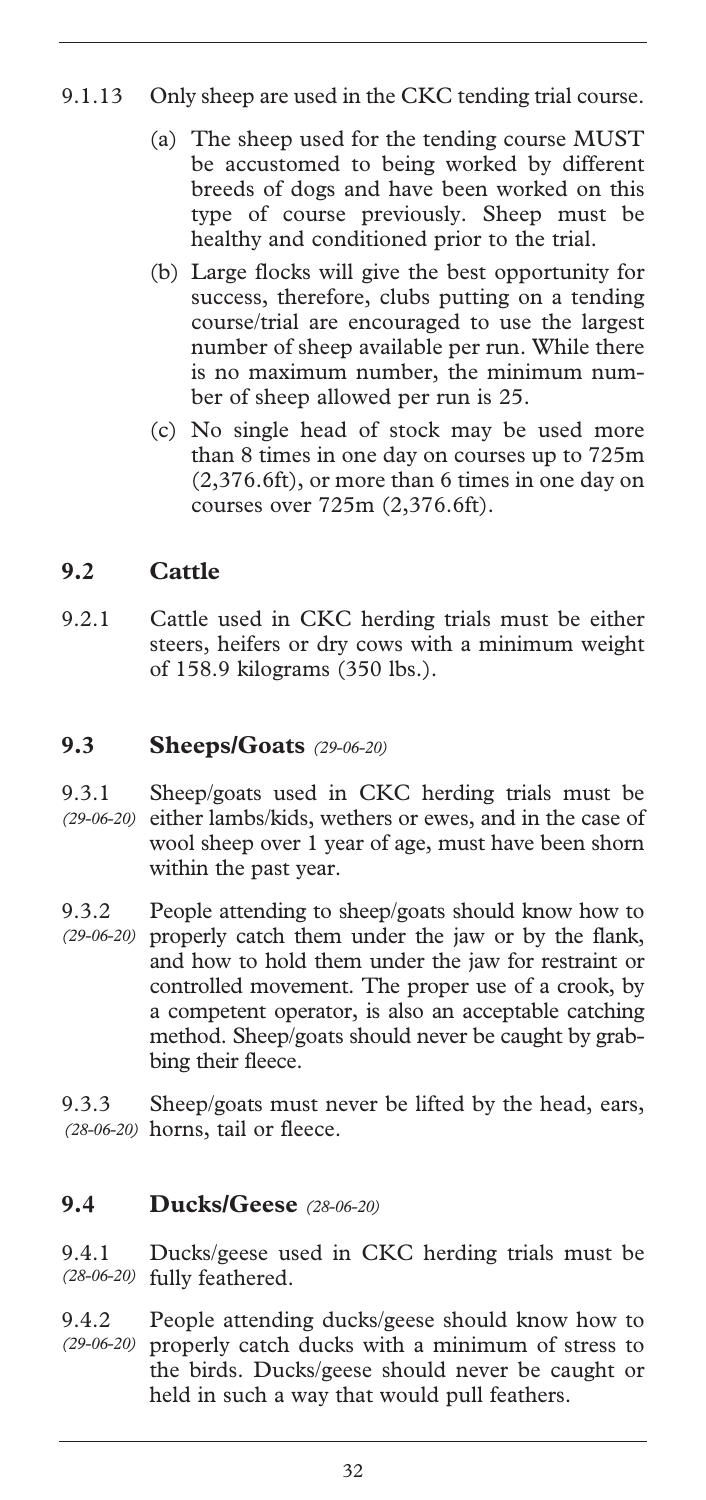9.4.3 Ducks/geese must never be lifted by their necks. *(28-06-20)* 

## **9.5 Dogs**

- 9.5.1 The trial-giving club shall ensure that water is available to dogs at all times. A water tank must be provided to enable cooling a dog after it's run.
- 9.5.2 The judge shall dismiss from the arena any dog which is not physically sound, or which appears ill.
- 9.5.3 On the day of the trial a competing dog shall not be allowed to enter the arena before its run, except in a previous competition.

# *10 HERDING TITLES*

## **10.1 Herding Novice Tested (H.N.T.)**

- 10.1.1 The CKC will permit the use of the letters "H.N.T." signifying "Herding Novice Tested" to be used in conjunction with and after the name of each dog which has met the requirements for that title as hereinafter provided. *(39-06-17)*
- 10.1.2 To be permitted to use the title "Herding Novice Tested" a dog must: *(42-06-17)* 
	- (a) Be registered with the CKC, or have an Event Registration Number (ERN), Performance Event Number (PEN), or a Canine Companion Number (CCN) or if listed in the miscellaneous list a Miscellaneous Certification Number (MCN);
	- (b) Receive a pass in 2 tests and under 2 different judges in a Herding Novice Tested level at approved herding trials.
- 10.1.3 When the foregoing requirements for the title "Herding Novice Tested"are fully met, the owner (who *(40-06-17)* must be recorded as owner in the records of the CKC) shall be entitled to a certificate issued by the CKC.

## **10.2 Herding Tested (H.T.)**

10.2.1 The CKC will permit the use of the letters "H.T." followed by either an "s" indicating sheep/goats, "c" *(27-03-17)*  indicating cattle or "d" indicating ducks/geese, in *(29-06-20)*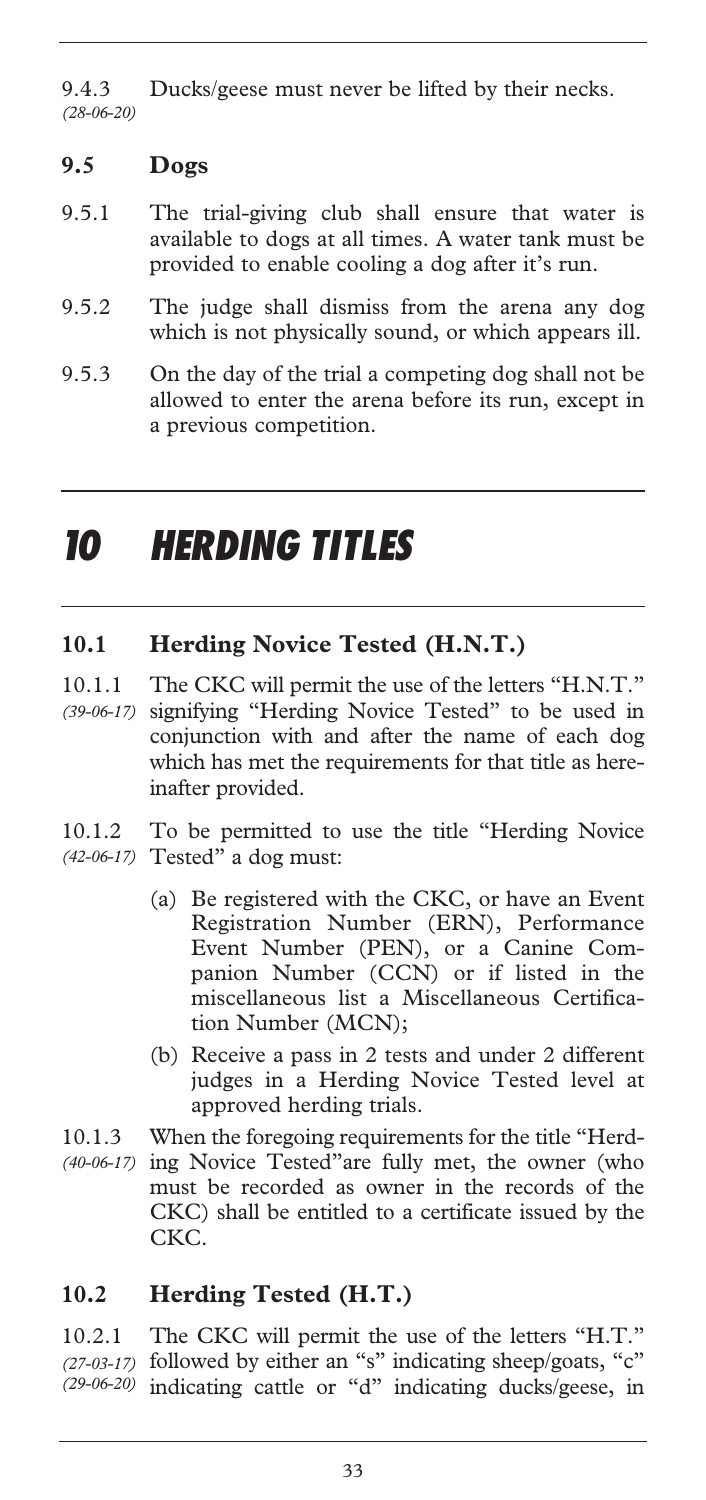lower case, signifying "Herding Tested and the type of stock" to be used in connection with and after the name of each dog which has met the requirements for that title as hereinafter provided.

- 10.2.2 To be permitted to use the title "Herding Tested" a dog must:
- (a) Be registered with the CKC, or have an Event *(42-06-17)*  Registration Number (ERN), Performance Event Number (PEN), or a Canine Companion Number (CCN) or if listed in the miscellaneous list a Miscellaneous Certification Number (MCN);
	- (b) Receive a pass in 2 tests and under 2 different judges in a Herding Tested level at approved herding trials.
- 10.2.3 When the foregoing requirements for the title "Herding Tested" are fully met, the owner (who must be recorded as owner in the records of the CKC) shall be entitled to a certificate issued by the CKC.

## **10.3 Herding Started (H.S.)**

- 10.3.1 The CKC will permit the use of the letters "H.S." followed by either an "s" indicating sheep/goats, *(29-06-20)*  "c" indicating cattle or "d" indicating ducks/geese, in lower case, signifying "Herding Started and the type of stock" to be used in connection with and after the name of each dog which has met the requirements for that title as hereinafter provided.
- 10.3.2 To be permitted to use the title "Herding Started" a dog must:
- (a) Be registered with the CKC, or have an Event *(42-06-17)* Registration Number (ERN), Performance Event Number (PEN), or a Canine Companion Number (CCN) or if listed in the miscellaneous list a Miscellaneous Certification Number (MCN);
	- (b) Receive a qualifying score at 3 trials under a minimum of 2 judges in a Herding Started level on the same type of stock at approved herding trials.
- 10.3.3 When the foregoing requirements for the title "Herding Started" are fully met, the owner (who must be recorded as owner in the records of the CKC) shall be entitled to a certificate issued by the CKC.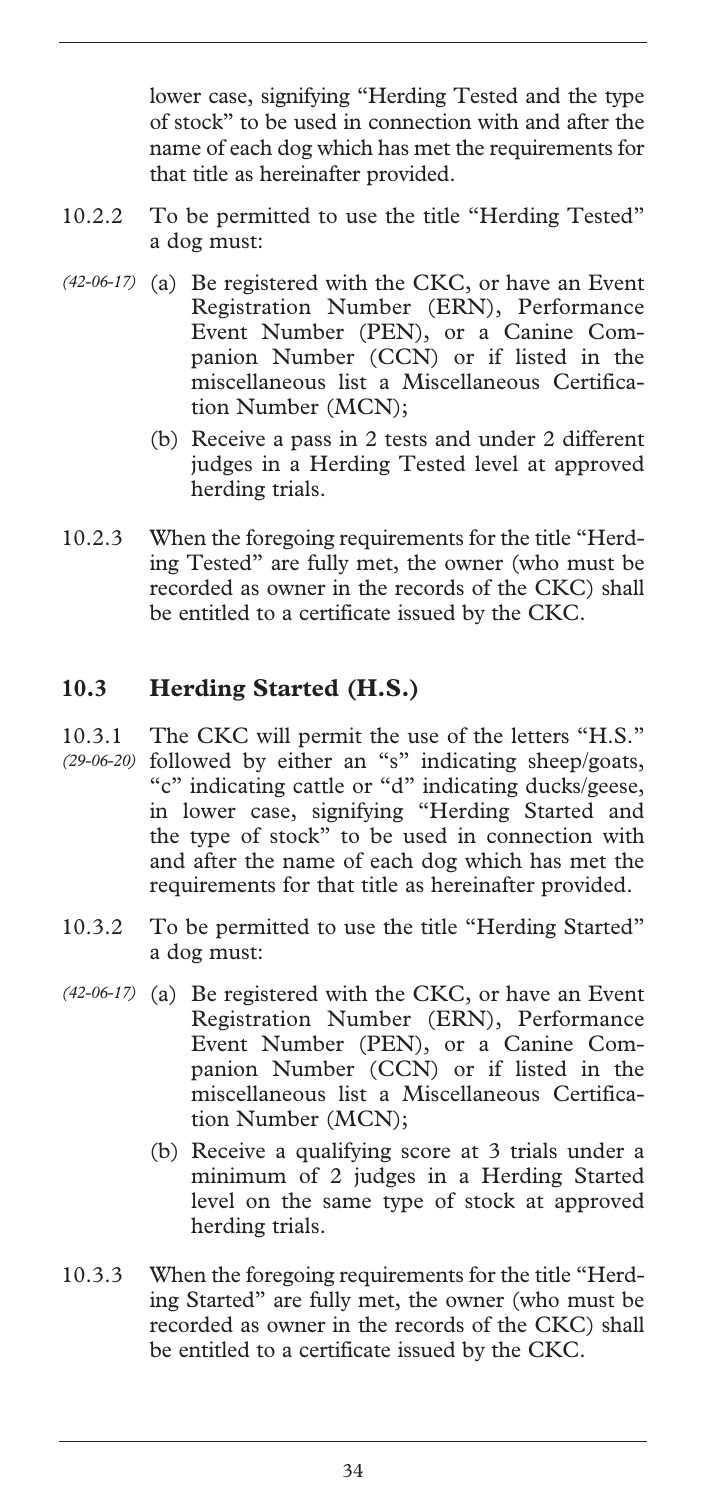## **10.4 Herding Intermediate (H.I.)**

- 10.4.1 The CKC will permit the use of the letters "H.I." followed by either an "s" indicating sheep/goats, *(29-06-20)*  "c" indicating cattle or "d" indicating ducks/geese in lower case, signifying "Herding Intermediate and the type of stock" to be used in connection with and after the name of each dog which has met the requirements for that title as hereinafter provided.
- 10.4.2 To be permitted to use the title "Herding Intermediate" a dog must:
- (42-06-17) (a) Be registered with the CKC, or have an Event Registration Number (ERN), Performance Event Number (PEN), or a Canine Companion Number (CCN) or if listed in the miscellaneous list a Miscellaneous Certification Number (MCN);
	- (b) Receive a qualifying score at 3 trials under a minimum of 2 judges in a Herding Intermediate level on the same type of stock at approved herding trials.
- 10.4.3 When the foregoing requirements for the title "Herding Intermediate" are fully met, the owner (who must be recorded as owner in the records of the CKC) shall be entitled to a certificate issued by the CKC.

## **10.5 Herding Advanced (H.A.)**

- 10.5.1 The CKC will permit the use of the letters "H.A." followed by either an "s" indicating sheep/goat, *(29-06-20)*  "c" indicating cattle or "d" indicating ducks/geese in lower case, signifying "Herding Advanced and the type of stock" to be used in connection with and after the name of each dog which has met the requirements for that title as hereinafter provided.
- 10.5.2 To be permitted to use the title "Herding Advanced" a dog must:
	- (a) Be registered with the CKC, or have an Event Registration Number (ERN), Performance Event Number (PEN), or a Canine Companion Number (CCN) or if listed in the miscellaneous list a Miscellaneous Certification Number (MCN);
- (42-06-17) (b) Receive a qualifying score at 3 trials under a minimum of 2 judges in a Herding Advanced level on the same type of stock at approved herding trials.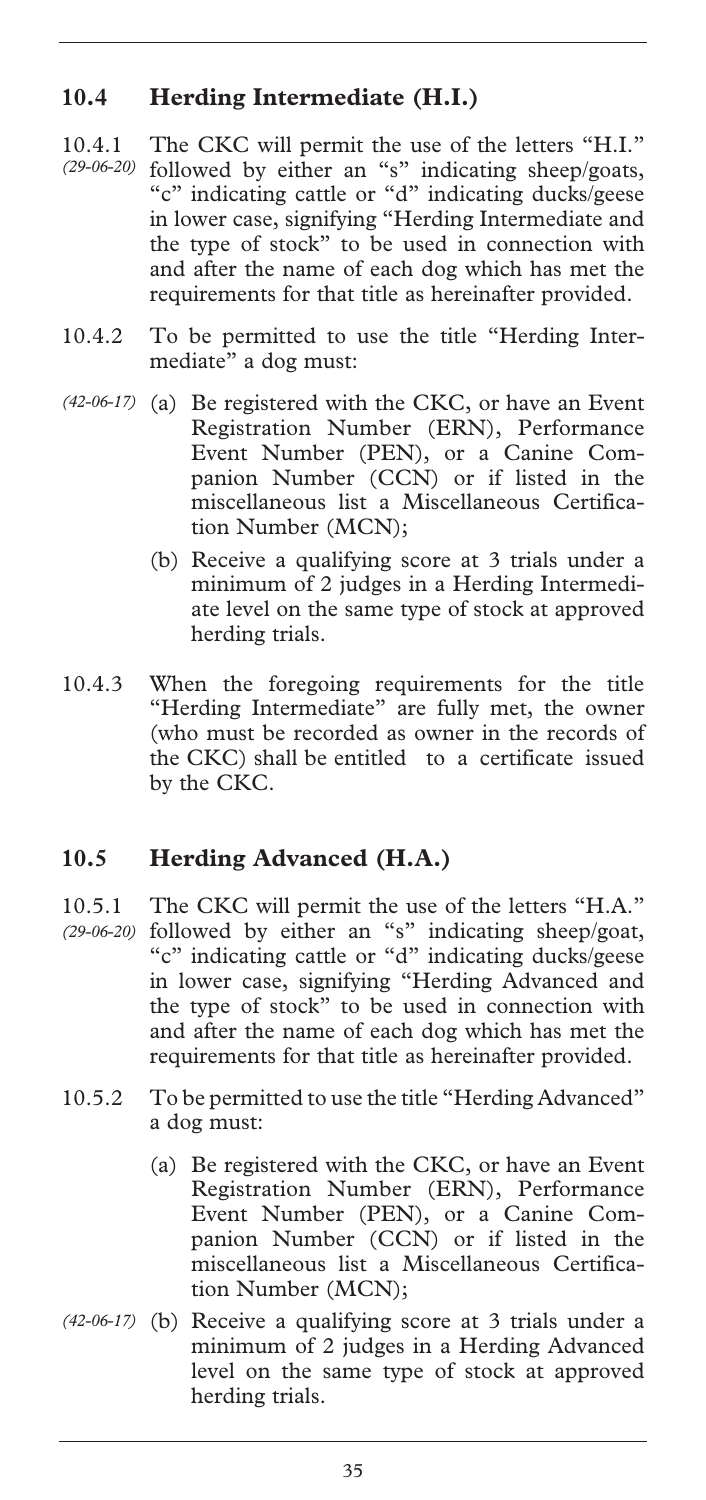10.5.3 When the foregoing requirements for the title "Herding Advanced" are fully met, the owner (who must be recorded as owner in the records of the CKC) shall be entitled to a certificate issued by the CKC.

## **10.6 Stock Dog Titles**

- 10.6.1 Stock Dog Started (S.D.S.)
	- (a) The CKC will permit the use of the letters "S.D.S.", signifying "Stock Dog Started" to be used in connection with and after the name of each dog that has met the requirements for that title as hereinafter provided.
	- (b) To be permitted to use the title "Stock Dog Started" a dog must:
- (i) Be registered with the CKC, or have an Event Registration Number (ERN), Performance Event Number (PEN), or a Canine Companion Number (CCN) or if listed in the miscellaneous list a Miscellaneous Certification Number (MCN). *(42-06-17)* 
	- (ii) Receive a qualifying score in 3 trials under a minimum of two judges in a Stock Dog Started level at approved herding trials.
	- (c) When the foregoing requirements for the title "Stock Dog Started" are fully met, the owner (who must be recorded as the owner in the records of the CKC) shall be entitled to a certificate issued by the CKC.
- 10.6.2 Stock Dog Intermediate (S.D.I.)
	- (a) The CKC will permit the use of the letters "S.D.I.", signifying "Stock Dog Intermediate" to be used in connection with and after the name of each dog that has met the requirements for that title as hereinafter provided.
	- (b) To be permitted to use the title "Stock Dog Intermediate" a dog must:
		- (i) Be registered with the CKC, or have an Event Registration Number (ERN), Performance Event Number (PEN), or a Canine Companion Number (CCN) or if listed in the miscellaneous list a Miscellaneous Certification Number (MCN).
			- (ii) Receive a qualifying score in 3 trials under a minimum of two judges in a Stock Dog Intermediate level at approved herding trials.

*(42-06-17)*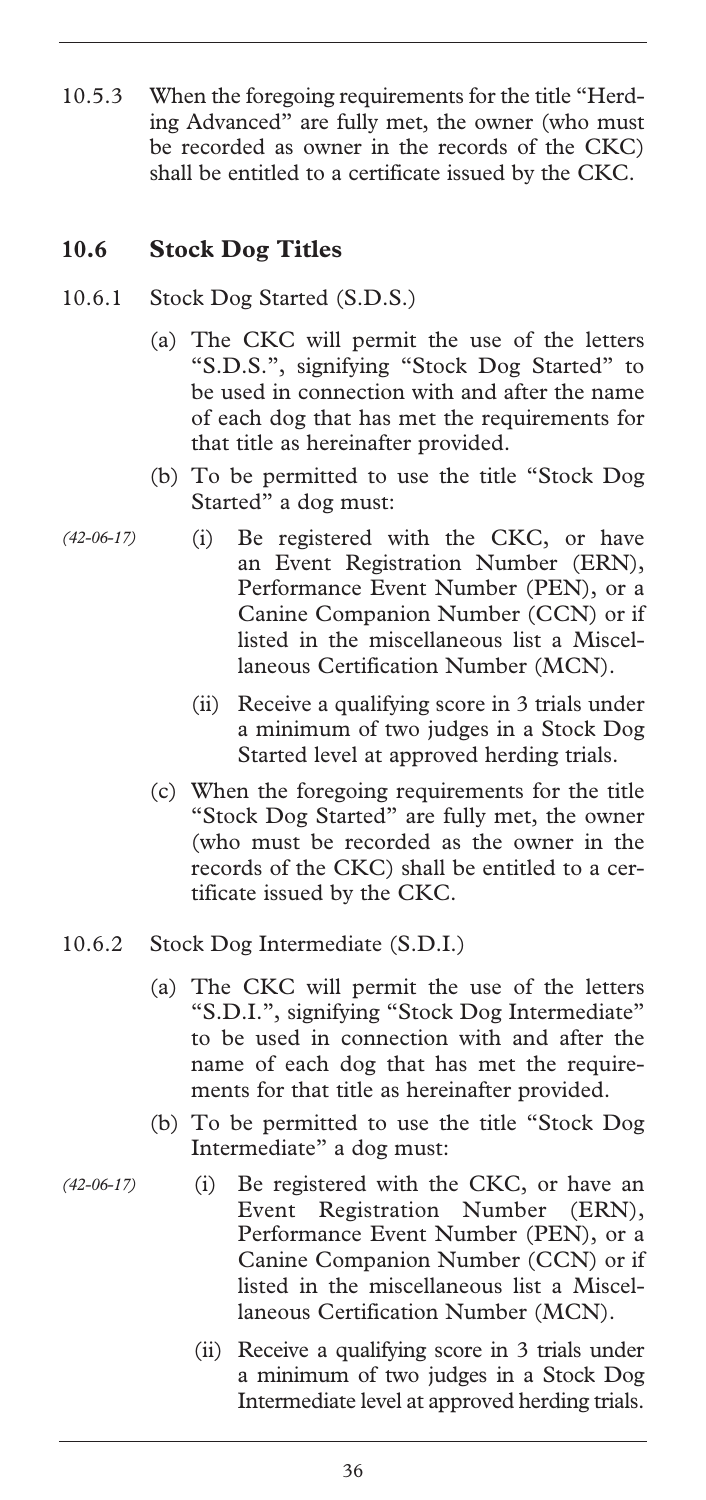- (c) When the foregoing requirements for the title "Stock Dog Intermediate" are fully met, the owner (who must be recorded as the owner in the records of the CKC) shall be entitled to a certificate issued by the CKC.
- 10.6.3 Stock Dog Advanced (S.D.A.)
	- (a) The CKC will permit the use of the letters "S.D.A.", signifying "Stock Dog Advanced" to be used in connection with and after the name of each dog that has met the requirements for that title as hereinafter provided.
	- (b) To be permitted to use the title "Stock Dog Advanced" a dog must:
		- (i) Be registered with the CKC, or have an Event Registration Number (ERN), Performance Event Number (PEN), or a Canine Companion Number (CCN) or if listed in the miscellaneous list a Miscellaneous Certification Number (MCN).
			- (ii) Receive a qualifying score in 3 trials under a minimum of two judges in a Stock Dog Advanced level at approved herding trials.
	- (c) When the foregoing requirements for the title "Stock Dog Advanced" are fully met, the owner (who must be recorded as the owner in the records of the CKC) shall be entitled to a certificate issued by the CKC.

## **10.7 Herding Tending Titles**

10.7.1 Tested (H.T.T.)

*(42-06-17)* 

- (a) The CKC will permit the use of the letters "H.T.T.", signifying "Herding Tested-Tending" to be used in connection with and after the name of each dog which has met the requirements for that title as hereinafter provided.
- (b) To be permitted to use the title "Herding Tested-Tending" a dog must:
- (i) Be registered with the CKC, or have an Event Registration Number (ERN), Performance Event Number (PEN), or a Canine Companion Number (CCN) or if listed in the miscellaneous list a Miscellaneous Certification Number (MCN). *(42-06-17)*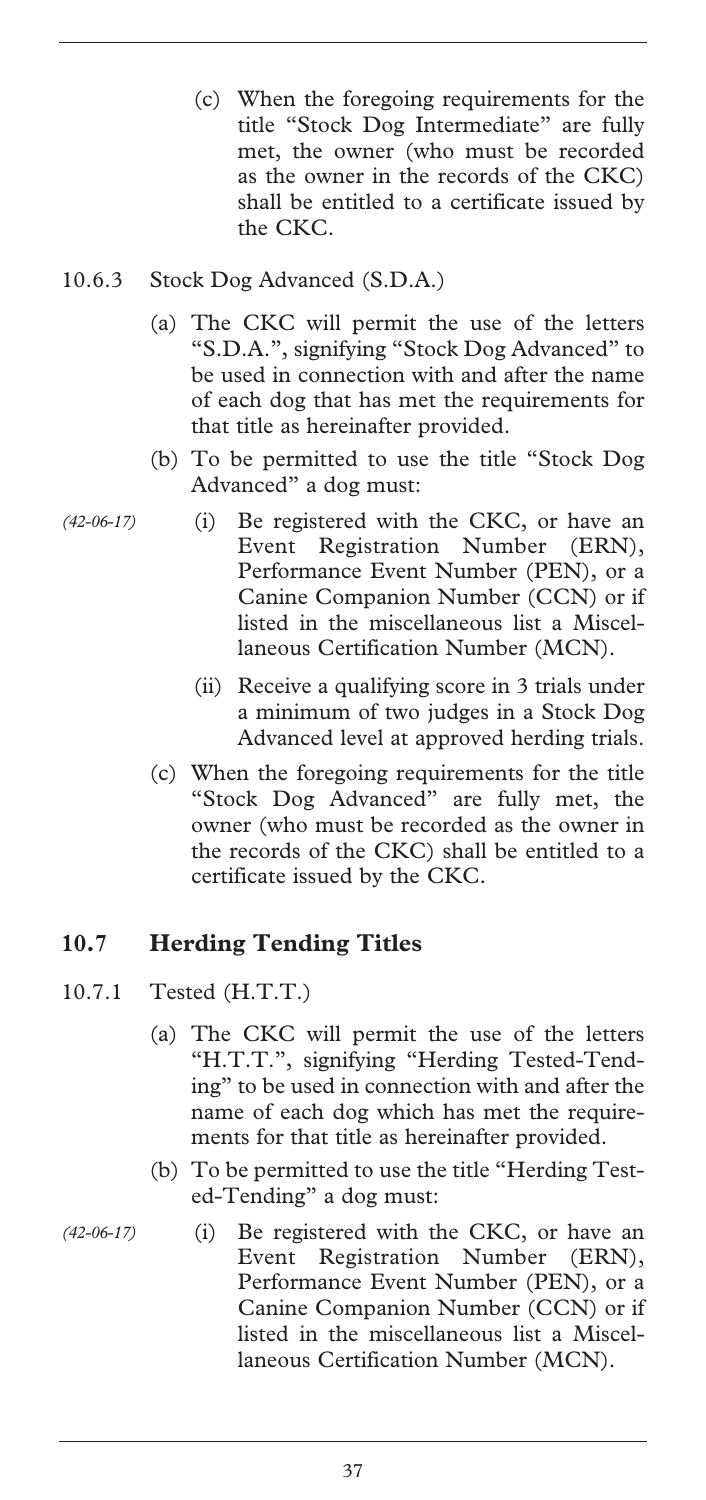- (ii) Receive a pass in 2 tests under 2 different judges in a Tested level at approved tending trials.
- (c) When the foregoing requirements for the title "Herding Tested-tending " are fully met, the owner who must be recorded as owner in the records of the CKC) shall be entitled to a certificate issued by the CKC.
- 10.7.2 Started (H.T.S.)

*(42-06-17)* 

- (a) The CKC will permit the use of the letters "H.T.S.", signifying "Herding Tending Started" to be used in connection with and after the name of each dog which has met the requirements for that title as hereinafter provided.
- (b) To be permitted to use the title "Herding Tending Started" a dog must:
	- (i) Be registered with the CKC, or have an Event Registration Number (ERN), Performance Event Number (PEN), or a Canine Companion Number (CCN) or if listed in the miscellaneous list a Miscellaneous Certification Number (MCN).
		- (ii) Receive a pass in 3 trials under a minimum of 2 different judges in a Started level at approved tending trials.
- (c) When the foregoing requirements for the title "Herding Tending Started" are fully met, the owner (who must be recorded as owner in the records of the CKC shall be entitled to a certificate issued by the CKC.
- 10.7.3 Intermediate (H.T.I.)
	- (a) The CKC will permit the use of the letters "H.T.I." , signifying "Herding Tending Intermediate" to be used in connection with and after the name of each dog which has met the requirements for that title as hereinafter provided.
	- (b) To be permitted to use the title "Herding Tending Intermediate" a dog must:
- (i) Be registered with the CKC, or have an Event Registration Number (ERN), Performance Event Number (PEN), or a Canine Companion Number (CCN) or if listed in the miscellaneous list a Miscellaneous Certification Number (MCN). *(42-06-17)*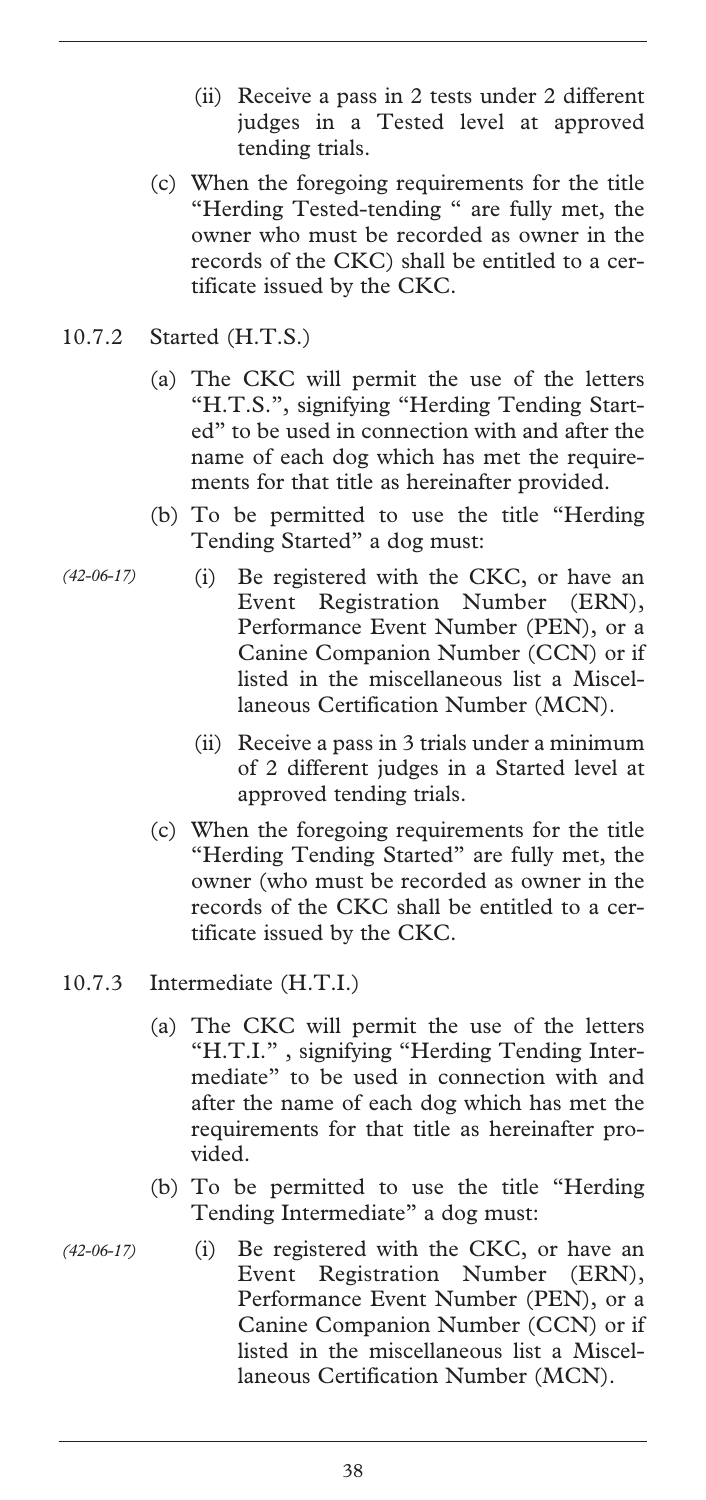- (ii) Receive a pass in 3 trials under a minimum of 2 different judges in an Intermediate level at approved tending trials.
- (c) When the foregoing requirements for the title "Herding Tending Intermediate" are fully met,(the owner who must be recorded as owner in the records of the CKC ) shall be entitled to a certificate issued by the CKC.
- 10.7.4 Advanced (H.T.A.)

*(42-06-17)* 

- (a) The CKC will permit the use of the letters "H.T.A.", signifying "Herding Tending Advanced" to be used in connection with and after the name of each dog which has met the requirements for that title as hereinafter provided.
- (b) To be permitted to use the title "Herding Tending Advanced" a dog must:
	- (i) Be registered with the CKC, or have an Event Registration Number (ERN), Performance Event Number (PEN), or a Canine Companion Number (CCN) or if listed in the miscellaneous list a Miscellaneous Certification Number (MCN).
		- (ii) Receive a pass in 3 trials under a minimum of 2 different judges in an Advanced level at approved tending trials.
- (c) When the foregoing requirements for the title "Herding Tending Advanced" are fully met, the owner (who must be recorded as owner in the records of the CKC shall be entitled to a certificate issued by the CKC.

### **10.8 Herding Champion**

- 10.8.1 The Canadian Kennel Club will issue a Herding Championship Arena, Herding Championship Stock Dog or Herding Championship Tending certificate to any dog that has acquired an Advanced title in an Arena, Stock Dog, or Tending course/ trial respectively and met the requirements for the title as hereinafter provided. *(28-03-17) (30-06-20)*
- 10.8.2 In order to achieve a Herding Championship certificate the following criteria must be completed:
	- (a) 15 championship points must be earned on the same course type at an official CKC Herding Trial, subsequent to earning an Advanced title;
		- 39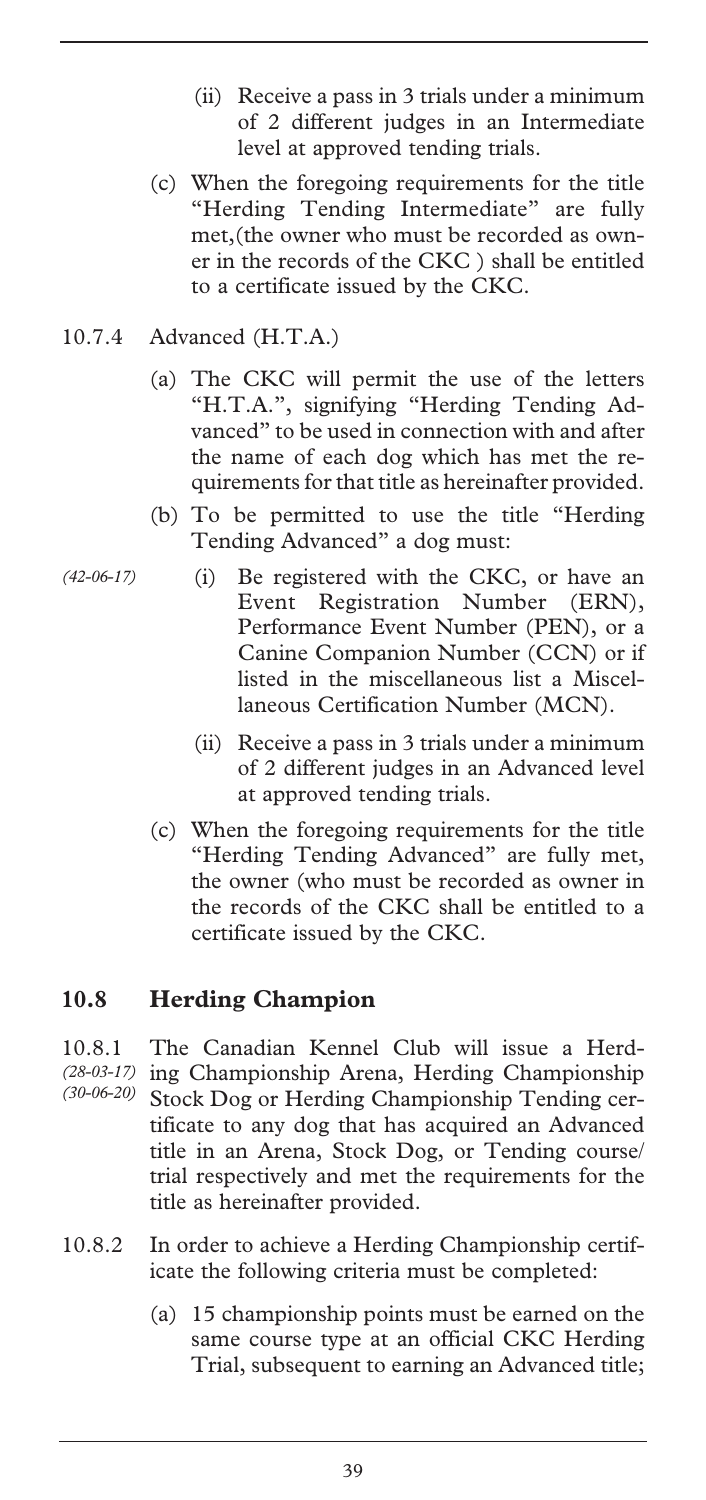- (b) Two (2) First placements must be earned with Championship points under different judges. At least one of these first placements must be for three points or more;
- (28-03-17) (c) Not more than three (3) Championship points may be earned on ducks;
	- (d) Championship points may not be accrued at the trial in which the dog acquires the Advanced title.
- 10.8.3 The CKC will permit the use of the letters HCHA, signifying Herding Champion Arena, HCHS signifying Herding Champion Stock Dog and HCHT, signifying Herding Champion Tending, to be used with and before the name of each dog, which has met the requirements for each title as hereinafter provided.
- 10.8.4 The number of points awarded will be determined by the total number of dogs defeated in the advanced class. Championship points shall only be awarded to dogs receiving a qualifying score.
- 10.8.5 The scores from all Advanced runs are sorted in order of scores. Clubs need to designate (on a separate piece of paper if necessary) the order of the dogs earning championship points, in addition to the reports outlined in 6.10.1.
- 10.8.6 Upon receiving the title of Herding Champion, a dog may continue to compete in the Advanced classes.

| Dogs in Competion | Place in Class | Points         |
|-------------------|----------------|----------------|
| 2                 | First          | 1              |
| $3 - 4$           | First          | 2              |
|                   | Second         | 1              |
| $5 - 8$           | First          | 3              |
|                   | Second         | $\overline{c}$ |
|                   | Third          | 1              |
| $9 - 14$          | First          | 4              |
|                   | Second         | 3              |
|                   | Third          | 2              |
|                   | Fourth         | 1              |
| 15 or more        | First          | 5              |
|                   | Second         | 4              |
|                   | Third          | 3              |
|                   | Fourth         | 2              |
|                   | Fifth          |                |

10.8.7 Schedule of Championship Points

10.8.8 Any dog which has been awarded the title of Champion in another non-herding CKC event and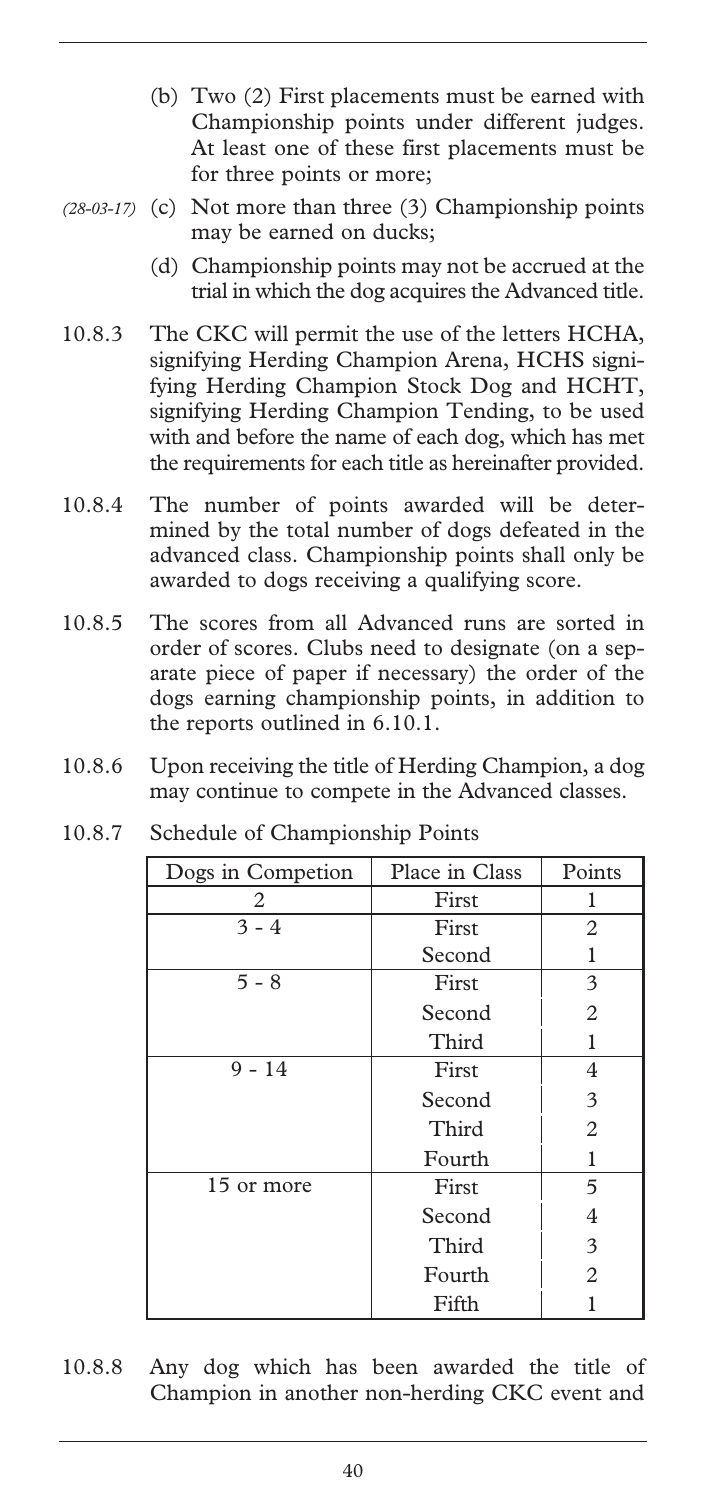Herding Champion Arena, Herding Champion Stock Dog or Herding Champion Tending may be designated as a "Dual Champion" (DCh).

- 10.8.9 To be permitted to use the titles "Herding Champion Arena" ("HCHA")," Herding Champion Stock Dog"("HCHS") or "Herding Champion Tending"("HCHT") a dog must:
- (42-06-17) (a) Be registered with the CKC, or have an Event Registration Number (ERN), Performance Event Number (PEN), or a Canine Companion Number (CCN) or if listed in the miscellaneous list a Miscellaneous Certification Number (MCN).
	- (b) Earned 15 championship points in Advanced classes for each course Championship at official CKC Herding Trials under the published point schedule.
- 10.8.10 When the foregoing requirements for the title Herding Champion Arena, Herding Champion Stock Dog, or Herding Champion Tending have been met, the owner (who must be recorded as owner in the records of the CKC) shall be entitled to a certificate issued by the CKC.

### **10.9 Herding Excellent (HX)**

- 10.9.1 The CKC will permit the use of the letters "HX" signifying Herding Excellent to be used in connection with and after the name of each dog, which has met the requirements for that title as hereinafter, provided.
- 10.9.2 To be permitted to use the title "Herding Excellent" ("HX") a dog must:
- (a) Be registered with the CKC, or have an Event *(42-06-17)* Registration Number (ERN), Performance Event Number (PEN), or a Canine Companion Number (CCN) or if listed in the miscellaneous list a Miscellaneous Certification Number (MCN);
	- (b) Earn 10 points, each point obtained by achieving a score of 85 or above in an advanced class. Points must be earned under at least three different judges. Points may be earned on one type of stock or on more than one type of stock, but no more than 3 points may be earned on ducks;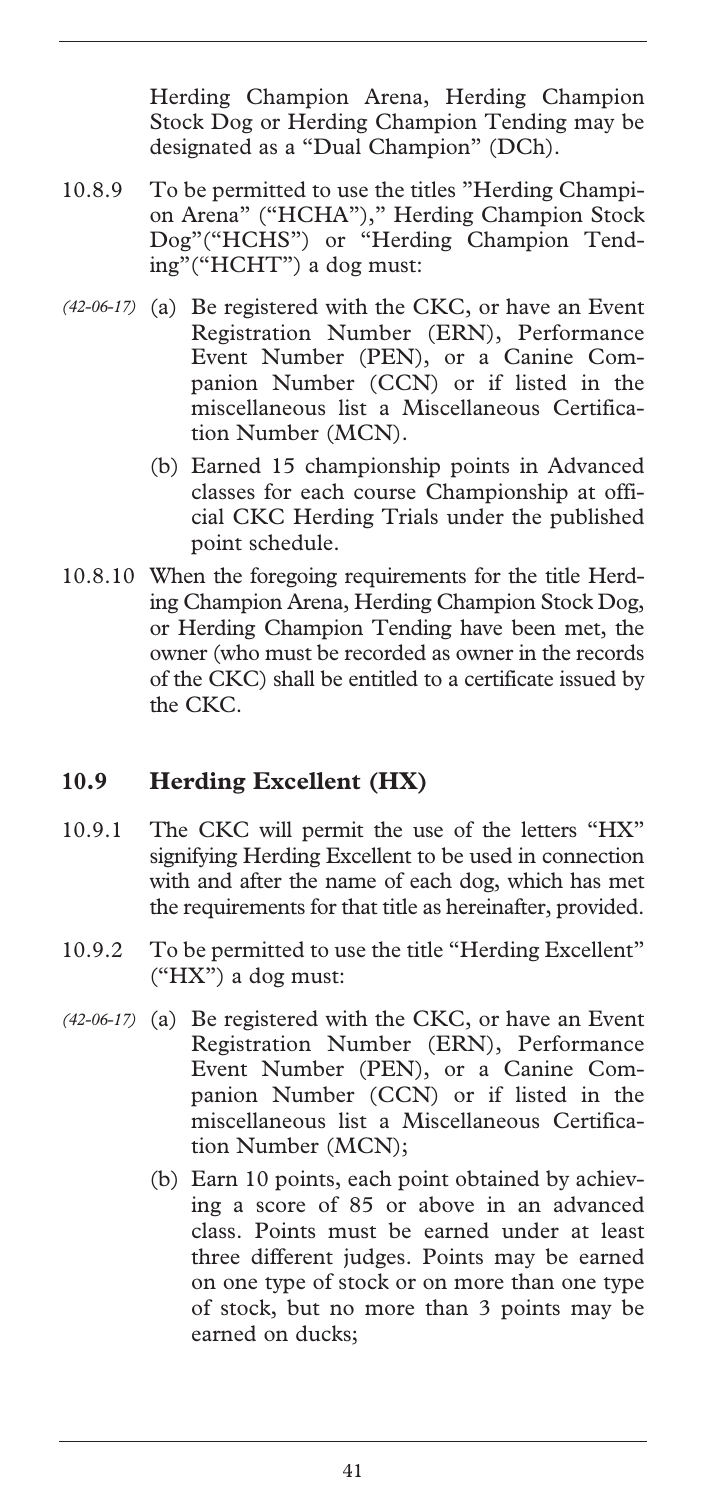- (c) One advanced title must be achieved before accumulation of HX points may begin. Excellence points may not be accrued at the trial in which the dog acquires that advanced title; however, once an advanced title is acquired, points may be accumulated from any course at the Advanced level.
- 10.9.3 When the foregoing requirements for the title "Herding Excellent" are fully met, the owner (who must be recorded as owner in the records of the CKC) shall be entitled to a certificate issued by the CKC.

# *11 TEST REQUIREMENTS*

## **11.1 Qualifying Scores**

- 11.1.1 A qualifying score at all levels, with the exception of the Herding Novice Tested and Herding Tested level, shall be 75 points with no incomplete sections. The Tested level receives no score, it is a pass/fail situation only.
- 11.1.2 For the competitive trial levels, a qualifying score must never be awarded unless the run is completed "on course". For a run to be "on course", all stock must leave the take pen (except as noted in rule 8.3.1), and each required element of the course must be completed before the next required element may be considered.
- 11.1.3 If a handler attempts a course element out of the correct sequence, the judge may notify the handler that the run is off course. However, such notification must be done in a consistent manner for all handlers.
- 11.1.4 In the case of obstacles, completion of the element requires that at least one head of stock goes completely through the obstacle in the required direction.
- 11.1.5 A hold must be attempted before the re-pen, and the score will reflect the quality of the hold or attempt. The dog need not be between the handler and the stock, as long as stock are viewed as being held off the pen so as to prevent crowding at the exhaust pen gate as it is being opened.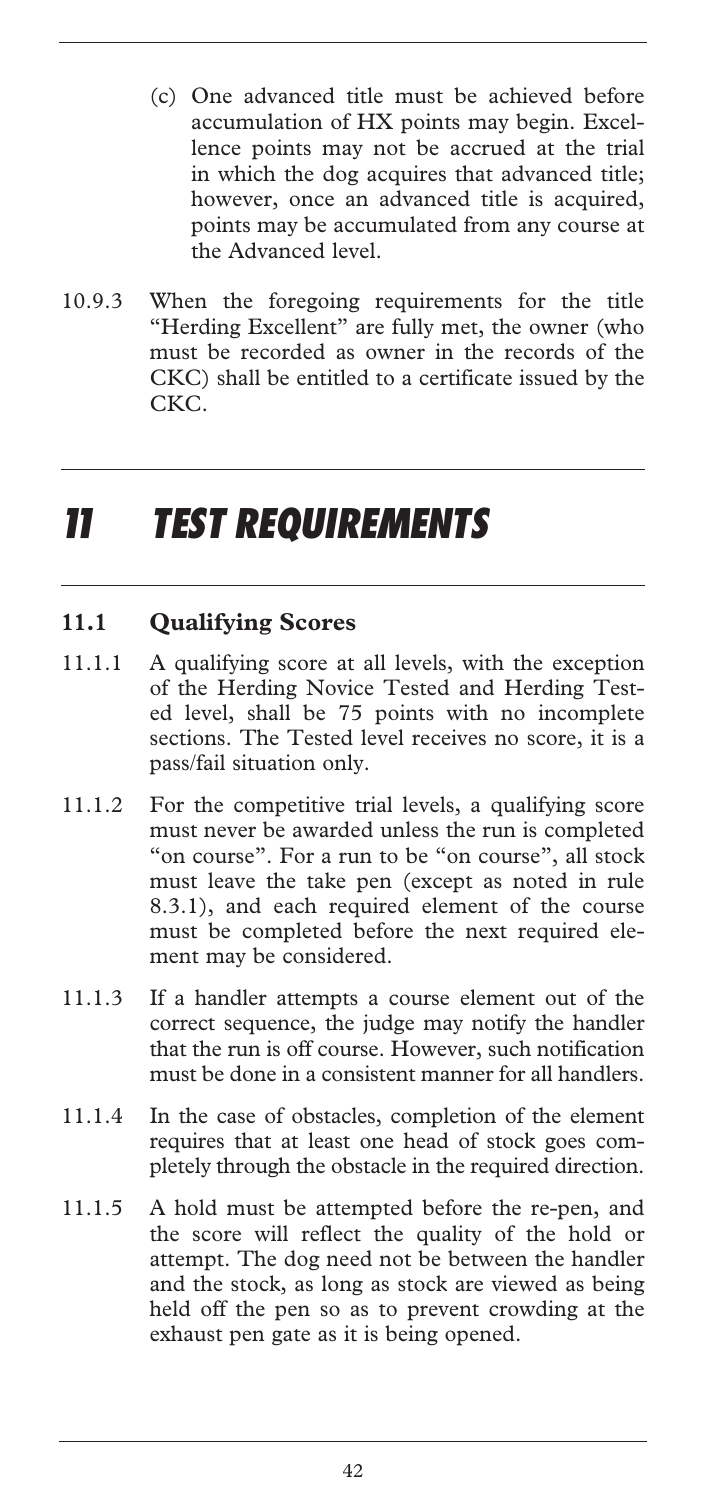- 11.1.6 Completion of a run "on course" requires:
	- (a) On a Tending Tested course, completion as described in Rule 11.8.5 (k);
	- (b) On competitive Tending courses, all Arena courses and all Stock Dog courses, penning of all stock before the handler closes the exhaust pen gate;
	- (c) On a Stock Dog course that includes sorting work, completing the sorting of all stock as specified for that course.
- 11.1.7 A qualifying score must never be awarded to a dog whose performance has not met the minimum requirements, or to a dog that shows aggression, or leaves the arena for any reason other than to continue working its stock during the trial, nor to a dog whose handler disciplines or abuses it while in the arena.

## **11.2 Herding Novice Tested**

- 11.2.1 The Herding Novice Tested level is not a competitive event. It is a pass or fail situation. It is not *(32-06-20)*  an instinct test. The dog and handler should have some prior training before entering.
- (a) The Herding Novice Tested Level should not *(31-06-20)*  be conducted with a dog that has not had prior experience with and training on livestock prior to the day of the test. This Herding Novice Tested level is not intended to be a Herding Instinct evaluation.
- 11.2.2 The Herding Novice Tested course consists of 2
- (37-06-21) obstacles, designed by the course director including either pylon markers or fence line obstacles, or a mixture of both, and a recall of the dog off of the sheep. The stock will be placed in the arena before the start of the run. The handler may choose to enter the arena before or after the stock are set out. The handler and dog will enter and leave the arena with the dog on lead.
- 11.2.3 In order to pass the Herding Novice Tested level, a dog must: *(17-09-15)* 
	- (a) Pick up stock in a calm, controlled manner;
	- (b) Subsequently demonstrate a brief pause, stop or down somewhere on the course;
	- (c) Take stock around or through the obstacles once;
- (d) Recall the dog off the sheep *(37-06-21)*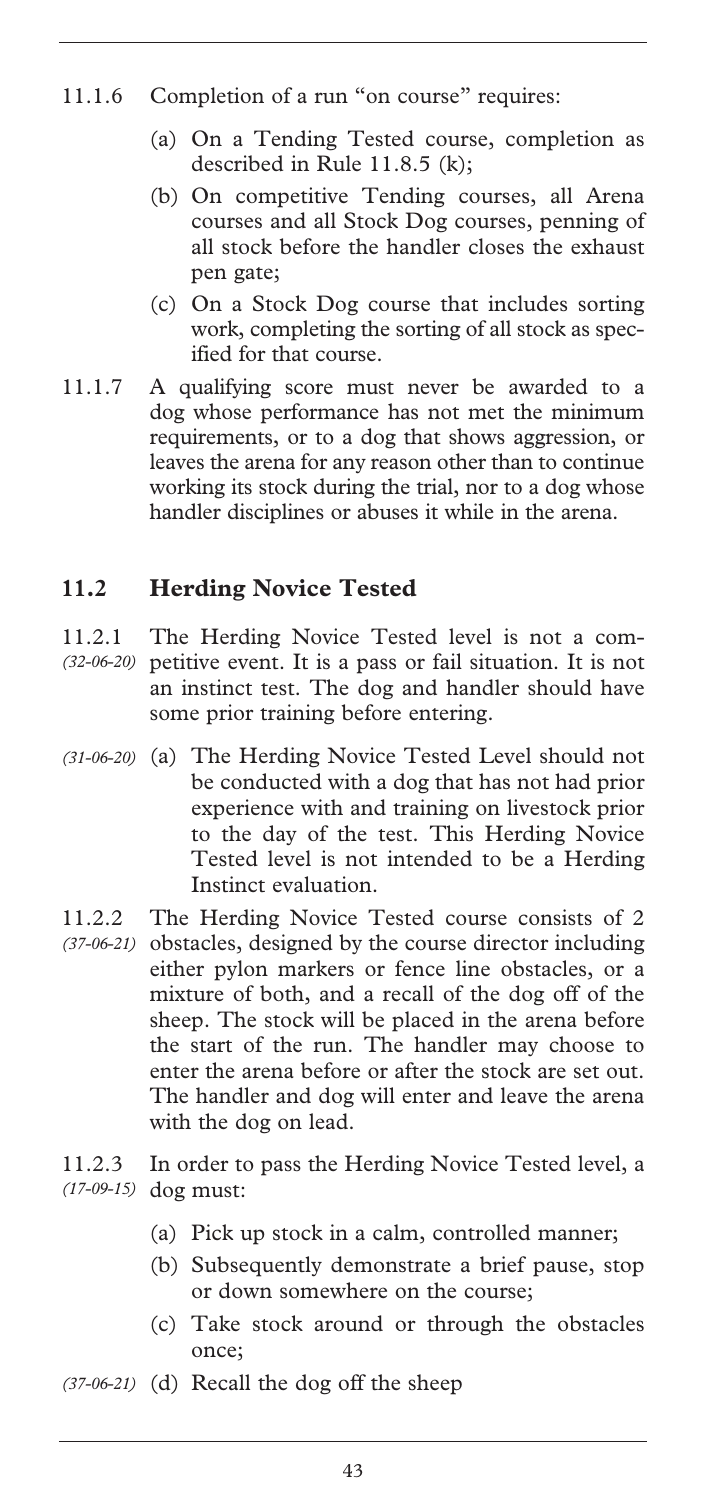- 11.2.4 In the Herding Novice Tested level, the handler may walk around or through either of the obstacles without penalty.
- 11.2.5 In the Herding Novice Tested level, the judge is in the arena with the handler and is encouraged *(32-06-20)* to help make a success of the run with suggestions where necessary. The judge may not handle the dog for the entire test, but may intervene to settle the dog when deemed necessary by the judge. The judge may use accepted training tools (paddle, rake, etc.) if necessary.

## **11.3 Herding Tested**

- 11.3.1 The Herding Tested level is not a competitive event. It is a pass or fail situation.
- 11.3.2 The Herding Tested course consists of 3 fenceline obstacles and an exhaust pen. The stock will be placed in the arena before the start of the run. The handler may choose to enter the arena before or after the stock are set out.
- 11.3.3 In order to pass the Herding Tested level, a dog must:
	- (a) Pick up stock in a calm, controlled manner;
	- (b) Subsequently demonstrate a brief pause, stop or down somewhere on the course;
	- (c) Take stock through the fenceline obstacles; and
	- (d) Pen the stock.
- 11.3.4 In the Herding Tested level, the handler may walk through any of the obstacles and may enter the pen without penalty.
- 11.3.5 In the Herding Tested level, the judge may be in the arena with the handler and is encouraged to help make a success of the run with suggestions where necessary. The judge may not handle the dog.

### **11.4 Herding Started**

11.4.1 The Herding Started course consists of a take pen; fetch or drive to the settle area; gather (outrun, lift and fetch); three fenceline obstacles; a freestanding obstacle; and an exhaust pen. The elements of the course may be set by the Course Director in any order.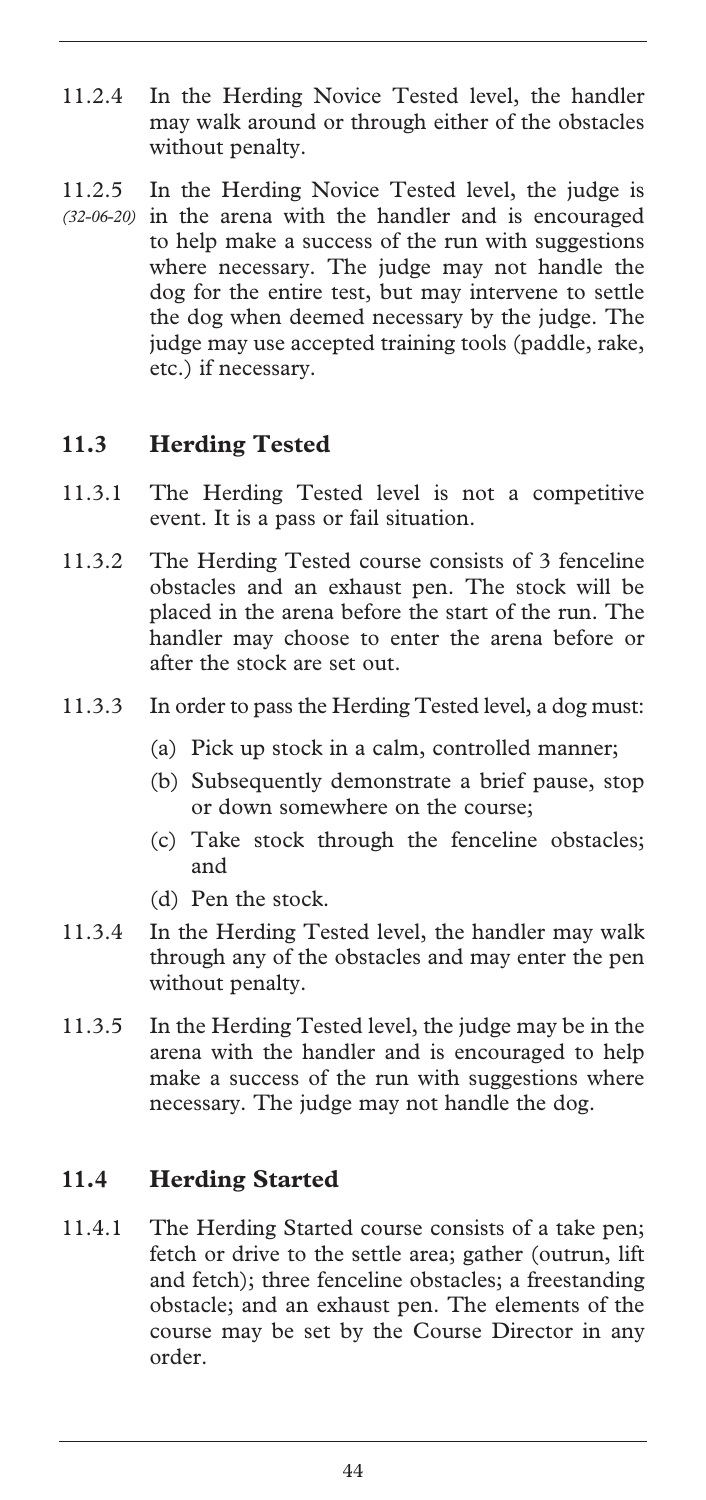- 11.4.2 There will be an automatic 20 point deduction from the total score for a Started handler walking through or entering any of the fence line obstacles. This deduction is for the act and will not be deducted per obstacle.
- 11.4.3 The Started handler may walk through the freestanding obstacle and enter the take pen without deduction of points for doing so. At the judge's discretion, points may be deducted for a Started handler or dog entering the exhaust pen.
- 11.4.4 In order to qualify for a leg at the Herding Started level, a dog must perform the following exercises in a satisfactory manner, and satisfy requirements of Section 11.1. In addition to specific scoring criteria noted in this section, scoring criteria described in Section 3.3.15 will apply. Scoring of an obstacle will begin when the first head of stock has approached within approximately 3m (10 feet) of the obstacle. Once obstacle scoring has begun, it will continue uninterrupted until completion of the obstacle.
	- (a) Take Stock From Pen: All stock must leave the take pen. This course element is completed when the handler has closed the take pen gate.

......................................................(6 points)

(b) Fetch or Drive: At the handler's choice, *(33-06-20)* the dog will either fetch or drive any stock a distance of 15.2 m (50 ft.) which will be identified by a marker or pylon. The line of the fetch/drive will be at least 6.1m (20ft) for sheep or ducks from any parallel fence. If a walking drive is chosen, the handler may not be between the stock and the dog and the dog may not be immediately beside the handler. Scoring of the fetch/drive ends after the stock pass that marker or pylon and the settle begins.

....................................................(10 points)

(c) Settle Stock: The stock will be settled just beyond the marker or pylon in a designated location. There is no requirement for the dog to hold the stock in one area for a given time, but settled means that the stock stop moving. At the judge's discretion, he may indicate that he is satisfied with the settle, providing that it is consistent with all dogs during the trial, and the team may move on to the next element.

......................................................(4 points)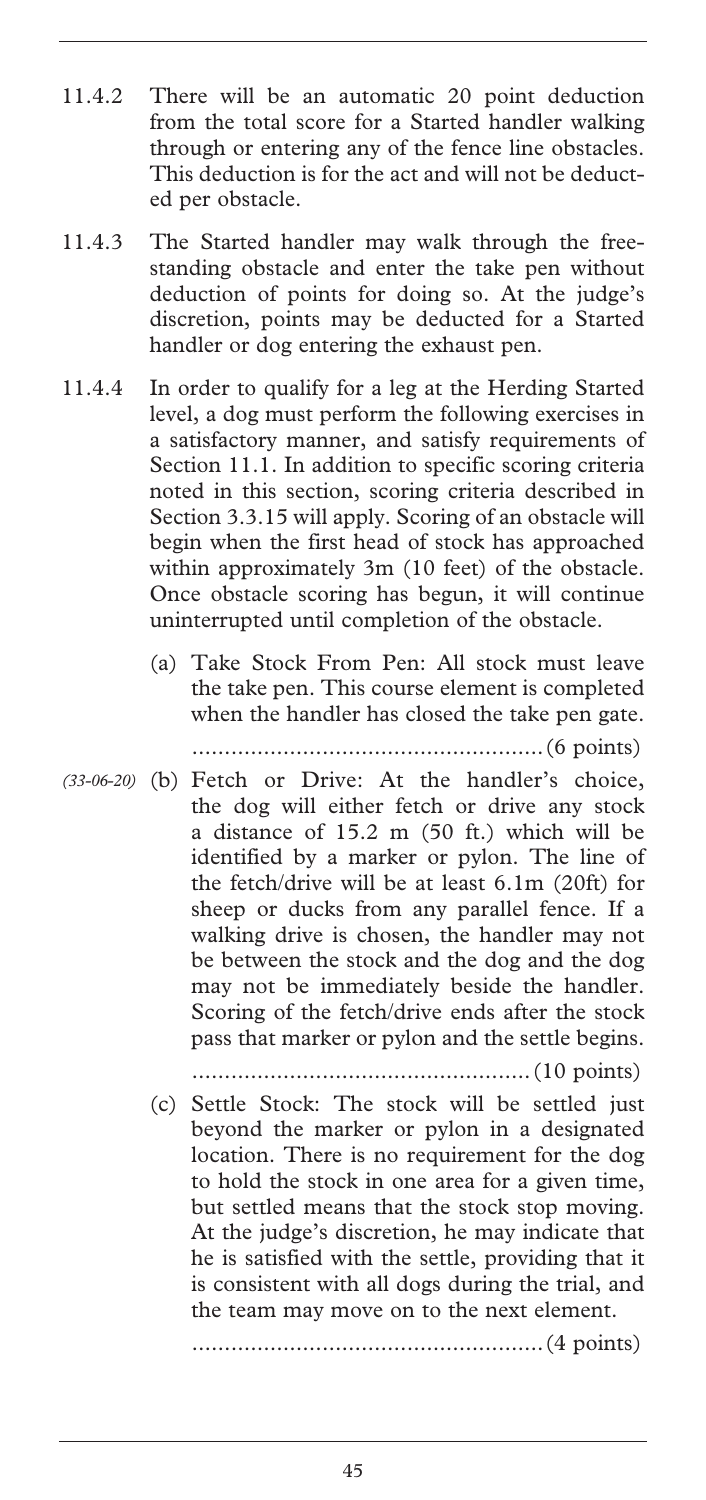(d) Call Dog off Stock. After the settle, the handler calls the dog off the stock. The dog must return to the handler's post for this element to be considered completed.

......................................................(4 points)

(e) Outrun, Lift & Fetch: If the stock drift or move to another location after the call off, the dog may be moved to a point not closer than 15.2m (50 ft) from the nearest of the stock to begin the outrun, lift and fetch. The handler may move to any position. The outrun is calm and wide with no crossovers, and ends at balance to the handler. The stock are gathered and returned to where the dog started the outrun from in a straight line. If not already there, the stock are taken back to the handler's post before proceeding to the next element of the course.

| (f) | Move stock through obstacle 1.                                                                                                                                                                                                                                                                                                                                                                                                                  |
|-----|-------------------------------------------------------------------------------------------------------------------------------------------------------------------------------------------------------------------------------------------------------------------------------------------------------------------------------------------------------------------------------------------------------------------------------------------------|
|     |                                                                                                                                                                                                                                                                                                                                                                                                                                                 |
|     | (g) Move stock through obstacle 2.                                                                                                                                                                                                                                                                                                                                                                                                              |
|     |                                                                                                                                                                                                                                                                                                                                                                                                                                                 |
|     | (h) Move stock through obstacle 3.                                                                                                                                                                                                                                                                                                                                                                                                              |
|     |                                                                                                                                                                                                                                                                                                                                                                                                                                                 |
| (i) | Move stock through obstacle 4.                                                                                                                                                                                                                                                                                                                                                                                                                  |
|     |                                                                                                                                                                                                                                                                                                                                                                                                                                                 |
| (j) | Hold stock off the exhaust pen gate while the<br>gate is opened, and repen the stock. The hold<br>should be sufficient to enable the handler to<br>open the gate without being crowded by the<br>stock, and to avoid having the stock collide<br>with the gate. From the gate, the distance at<br>which stock are held should be reasonably<br>close for efficient work, but sufficiently far to<br>meet the requirements of good stockmanship. |
|     |                                                                                                                                                                                                                                                                                                                                                                                                                                                 |
|     | (k) Move stock between the above course elements.                                                                                                                                                                                                                                                                                                                                                                                               |
|     |                                                                                                                                                                                                                                                                                                                                                                                                                                                 |

# **11.5 Herding Intermediate**

11.5.1 The Herding Intermediate course consists of a take (29-03-17) pen, a drive to the settle area, gather (outrun, lift and fetch), three fence line obstacles, a freestanding obstacle and an exhaust pen. There is an Intermediate Handler's line for a minimum of 30 m (100 ft) *(34-06-20)*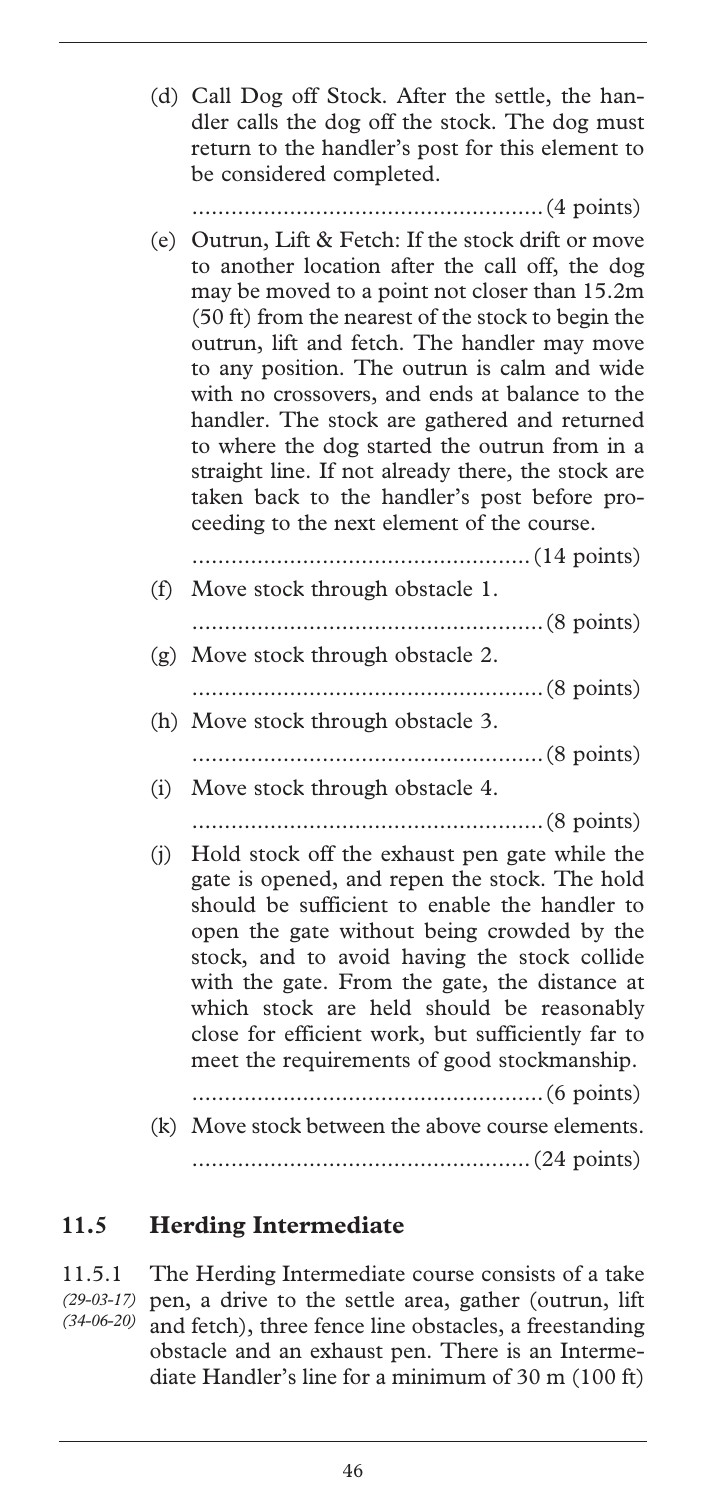and a minimum of 9 m (30 ft) away from one of the obstacles. The elements of the course may be set up by the Course Director in any order.

- 11.5.2 There will be an automatic 20 point deduction from the total score for an intermediate handler crossing their handler's line or walking through or entering any of the obstacles. This deduction is for the act and will not be deducted per obstacle.
- 11.5.3 At the judge's discretion, points may be deducted for an Intermediate handler or dog entering the exhaust pen.
- 11.5.4 In order to qualify for a leg at the Herding Intermediate level, a dog must perform the following exercises in a satisfactory manner, and satisfy requirements of Section 11.1. In addition to specific scoring criteria noted in this section, scoring criteria described in Section 3.3.15 will apply. Scoring of an obstacle will begin when the first head of stock has approached within approximately 3m (10 feet) of the obstacle. Once obstacle scoring has begun, it will continue uninterrupted until completion of the obstacle.
	- (a) Take Stock From Pen: All stock must leave the take pen. At the judge's discretion, points may be deducted for the handler entering the take pen. This course element is completed when the handler has closed the take pen gate.

......................................................(6 points)

(b) Drive: The drive will move stock for a distance *(33-06-20)*  of 30.5 m (100 ft) for cattle and sheep and 22.9m (75 ft) for ducks. The line of the drive will be at least 6.1m (20ft) for sheep or ducks from any parallel fence. The handler may either stand at the starting point of the drive, or may go with the dog and stock for 15 m (50 ft) for sheep and cattle, or 7.6m (25 ft) for ducks. If a walking drive is chosen, the handler may not be between the stock and the dog, and the dog may not be immediately beside the handler. The handler may move side to side at this point but may not go any closer. The distance for the unassisted drive must be a minimum of 22.9 m (75 ft) for all stock. There will be a marker or pylon beyond which the stock must be settled. Scoring of the drive ends after the stock passes that marker and the settle begins. ....................................................(10 points)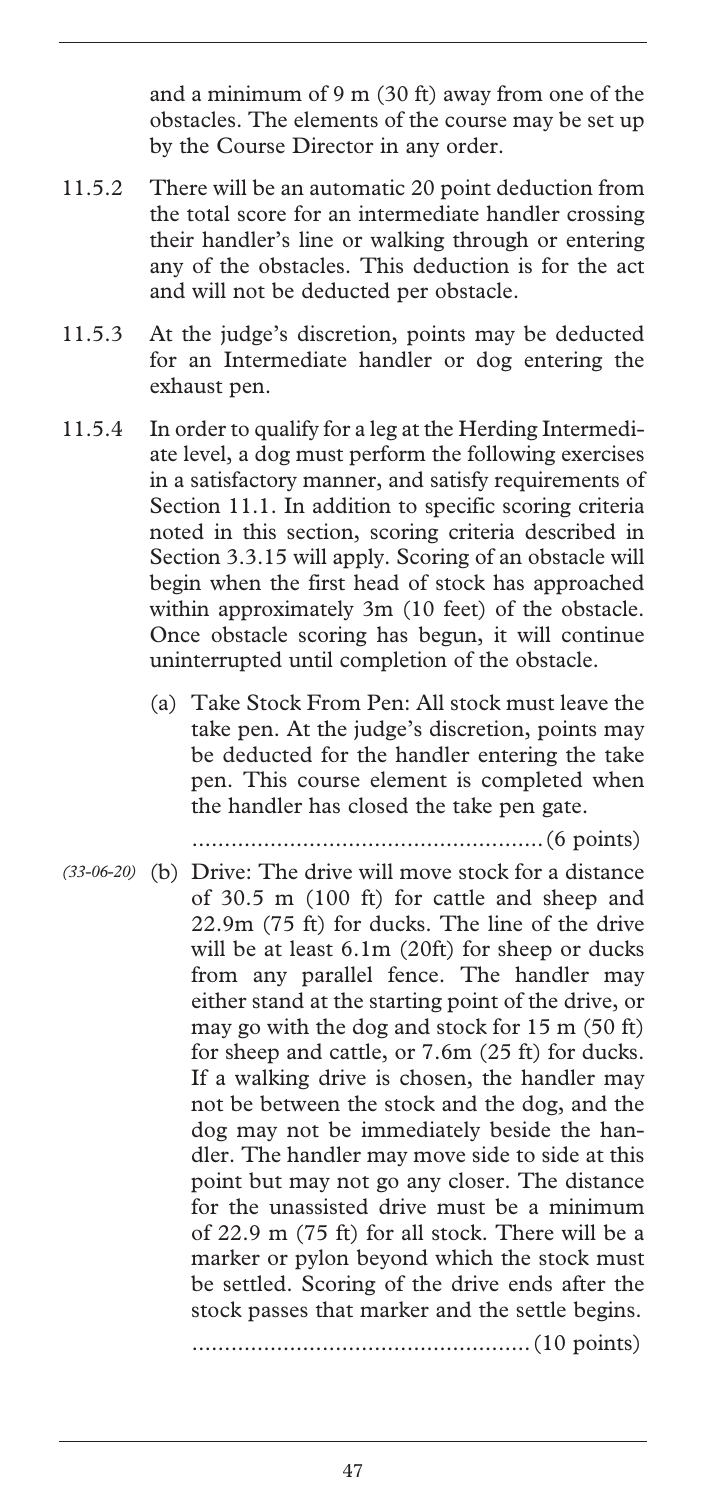(c) Settle Stock: The stock will be settled just beyond the marker or pylon in a designated location. There is no requirement for the dog to hold the stock in one area for a given time, but settled means that the stock stop moving. At the judge's discretion, he may indicate that he is satisfied with the settle, providing that it is consistent with all dogs during the trial, and the team may move on to the next element.

......................................................(4 points)

(d) Call Dog Off Stock: After the settle, the handler calls the dog off the stock. The dog must return to the handler's post for this element to be considered completed.

......................................................(4 points)

(e) Outrun, Lift & Fetch: If the stock drift or move to another location after the call off, the dog may be moved to a point not closer than 30.5m (100ft) from the nearest of the stock to begin the Outrun, Lift and Fetch. The handler may not go further than half way to the stock (15.2m). The outrun is calm and wide with no crossovers, and ends at balance to the handler. The stock are lifted and returned to where the dog started the outrun from in a straight line. If not already there, the stock are taken back to the handler's post before proceeding to the next element of the course.

|     | (f) Move stock through obstacle 1.                                                                                                                                                                                                                                                                                                                                                                                                              |
|-----|-------------------------------------------------------------------------------------------------------------------------------------------------------------------------------------------------------------------------------------------------------------------------------------------------------------------------------------------------------------------------------------------------------------------------------------------------|
|     |                                                                                                                                                                                                                                                                                                                                                                                                                                                 |
|     | (g) Move stock through obstacle 2.                                                                                                                                                                                                                                                                                                                                                                                                              |
|     |                                                                                                                                                                                                                                                                                                                                                                                                                                                 |
|     | (h) Move stock through obstacle 3.                                                                                                                                                                                                                                                                                                                                                                                                              |
|     |                                                                                                                                                                                                                                                                                                                                                                                                                                                 |
| (i) | Move stock through obstacle 4.                                                                                                                                                                                                                                                                                                                                                                                                                  |
|     |                                                                                                                                                                                                                                                                                                                                                                                                                                                 |
| (j) | Hold stock off the exhaust pen gate while the<br>gate is opened, and repen the stock. The hold<br>should be sufficient to enable the handler to<br>open the gate without being crowded by the<br>stock, and to avoid having the stock collide<br>with the gate. From the gate, the distance at<br>which stock are held should be reasonably<br>close for efficient work, but sufficiently far to<br>meet the requirements of good stockmanship. |

......................................................(6 points)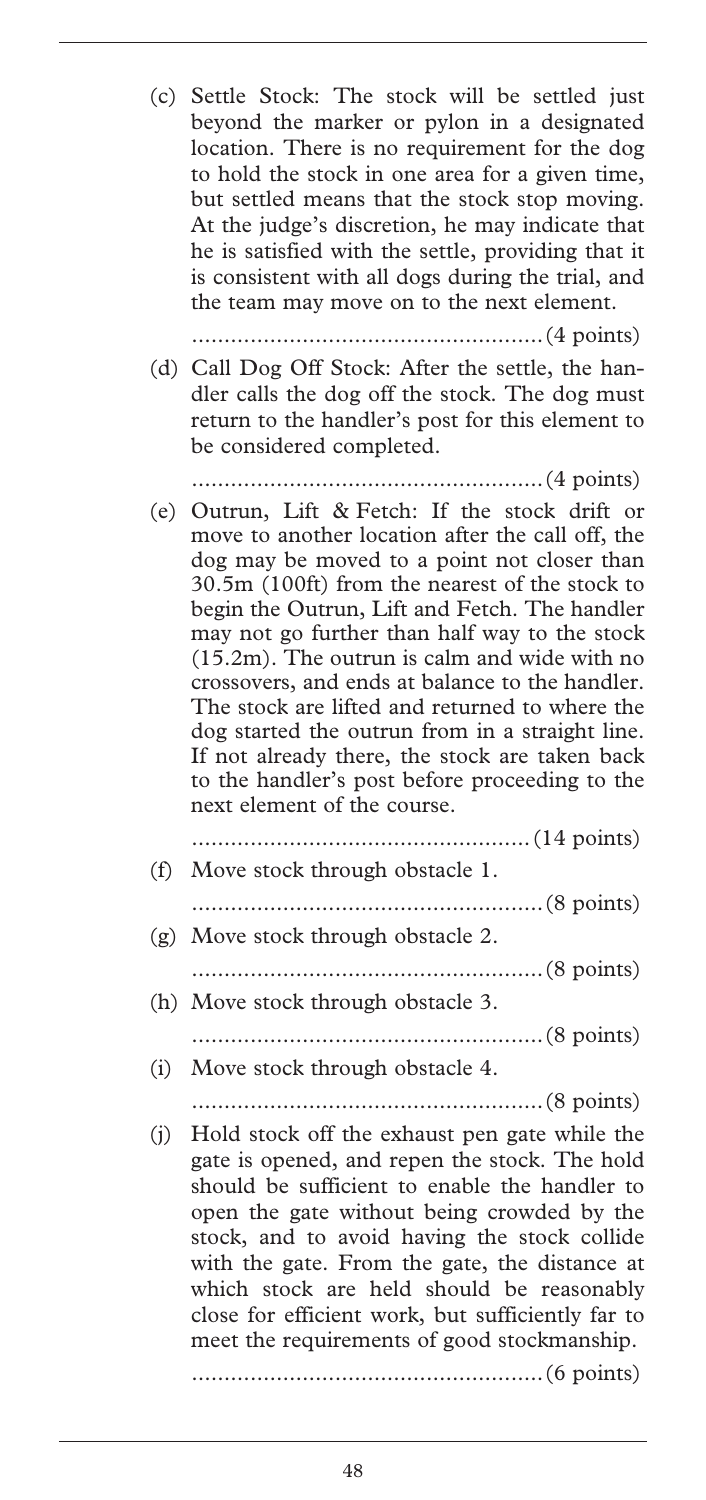(k) Move stock between the above course elements. ....................................................(24 points)

## **11.6 Herding Advanced**

- 11.6.1 The Herding Advanced course consists of a take pen; drive to the settle area; gather (outrun, lift and fetch), three fenceline obstacles; a freestanding obstacle; and an exhaust pen. An advanced handler's line runs through the centre of the course. The entrances of two obstacles will be on the handler's side of the line; the entrances of the other two obstacles will be on the far side of the line. The elements of the course may be set by the Course Director in any order.
- 11.6.2 There will be an automatic 20 point deduction from the total score for an Advanced handler walking through or entering any of the obstacles. This deduction is for the act and will not be deducted per obstacle.
- 11.6.3 The handler's line will be clearly identified in the Arena. There will be an automatic 20 point deduction for the handler crossing the handler's line.
- 11.6.4 At the judge's discretion, points may be deducted for an Advanced handler or dog entering the exhaust pen.
- 11.6.5 In order to qualify for a leg at the Herding Advanced level, a dog must perform the following exercises in a satisfactory manner, and satisfy requirements of Section 11.1. In addition to specific scoring criteria noted in this section, scoring criteria described in Section 3.3.15 will apply. Scoring of an obstacle will begin when the first head of stock has approached within approximately 3m (10 feet) of the obstacle. Once obstacle scoring has begun, it will continue uninterrupted until completion of the obstacle.
	- (a) Take Stock From Pen: All stock must leave the take pen. At the judge's discretion, points may be deducted for the handler entering the take pen. This course element is completed when the handler has closed the take pen gate.

......................................................(6 points)

(b) Drive: The drive will move the stock for a dis-*(33-06-20)* tance of 45.7 m (150 ft) for cattle and sheep or 22.0 m (75 ft) for ducks, which will be identified by a marker or pylon. The line of the drive will be at least 6.1m (20ft) for sheep or ducks from any parallel fence. The handler must stand at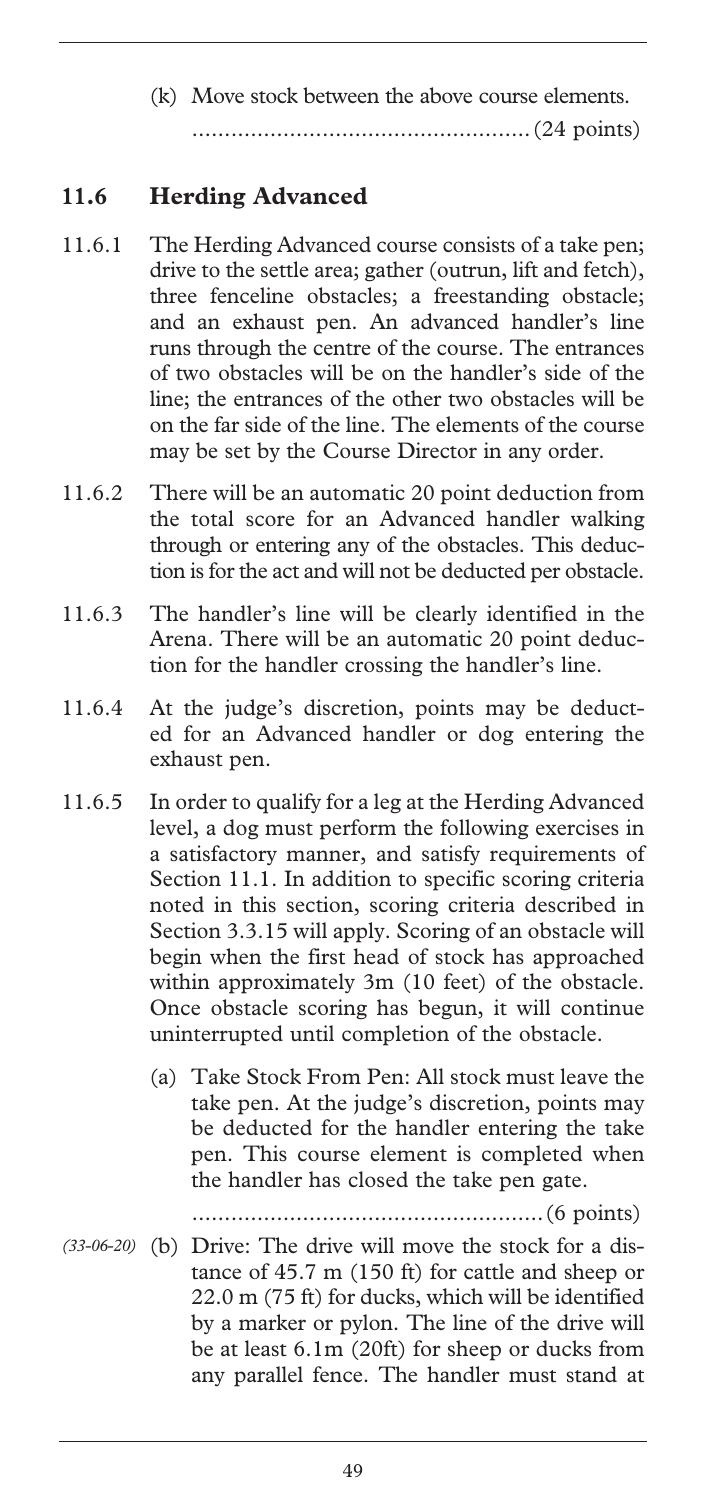the starting point of the drive. Scoring of the drive ends after the stock passes the marker and the settle begins.

....................................................(14 points)

(c) Settle Stock: The stock will be settled just beyond the marker or pylon in a designated location. There is no requirement for the dog to hold the stock in one area for a given time, but settled means that the stock stop moving. At the judge's discretion, he may indicate that he is satisfied with the settle, providing that it is consistent with all dogs during the trial, and the team may move on to the next element.

......................................................(4 points)

(d) Call Dog Off Stock: After the settle, the handler calls the dog off the stock. The dog must return to the handler's post for this element to be considered complete.

......................................................(4 points)

(e) Outrun, Lift & Fetch: The dog must complete an outrun, lift & fetch of at least 45.7 m (150 ft) for sheep and cattle, or 22.9 m (75 ft) for ducks. The dog must return to the handler's post to begin the outrun, however if the stock drift or move to another location after the call off, the dog and handler may move to a point not closer than 45.7 m (150 ft) for cattle and sheep, or 22.9 m (75 ft) for ducks, from the nearest of the stock to begin. This move may require the handler to cross the handler's line. If this is the case, the handler must get clearance from the judge, and there shall be no scoring for any section other than the Outrun, Lift and Fetch until they return to the original handler's post.

 The outrun is calm and wide with no crossovers, and ends at balance to the handler. The stock are then lifted and returned to the handler in a straight line. The handler must remain where the dog is sent from until the stock are near him, but may move slightly if necessary to avoid blocking the stock during the fetch. If not already there, the stock are taken back to the original handler's post before proceeding to the next element of the course.

....................................................(14 points)

(f) Move stock through obstacle 1.

......................................................(8 points)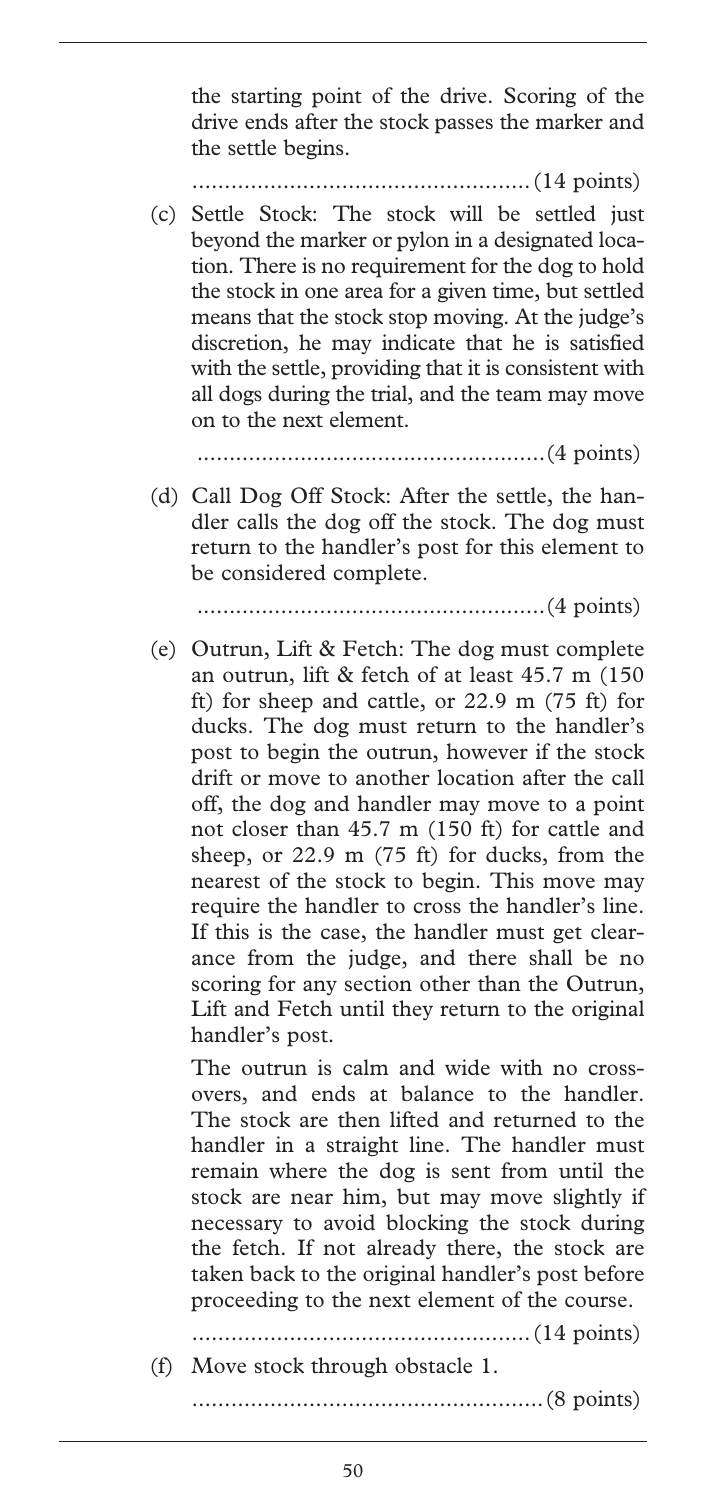| (g) Move stock through obstacle 2.                                                                                                                                                                                                                                                                                                                                                                                                                     |
|--------------------------------------------------------------------------------------------------------------------------------------------------------------------------------------------------------------------------------------------------------------------------------------------------------------------------------------------------------------------------------------------------------------------------------------------------------|
|                                                                                                                                                                                                                                                                                                                                                                                                                                                        |
| (h) Move stock through obstacle 3.                                                                                                                                                                                                                                                                                                                                                                                                                     |
|                                                                                                                                                                                                                                                                                                                                                                                                                                                        |
| Move stock through obstacle 4.<br>(i)                                                                                                                                                                                                                                                                                                                                                                                                                  |
| (8 points)                                                                                                                                                                                                                                                                                                                                                                                                                                             |
| Hold stock off the exhaust pen gate while the<br>(i)<br>gate is opened, and repen the stock. The hold<br>should be sufficient to enable the handler to<br>open the gate without being crowded by the<br>stock, and to avoid having the stock collide<br>with the gate. From the gate, the distance at<br>which stock are held should be reasonably<br>close for efficient work, but sufficiently far to<br>meet the requirements of good stockmanship. |
|                                                                                                                                                                                                                                                                                                                                                                                                                                                        |
| (k) Move stock between the above course ele-<br>ments.                                                                                                                                                                                                                                                                                                                                                                                                 |
|                                                                                                                                                                                                                                                                                                                                                                                                                                                        |

### **11.7 Stock Dog General Requirements**

11.7.1 Stock Dog Course General

In a Stock Dog Trial, each required chore will occur in its own scored section of the course. Subject to possible modification by the judge, the Course Director will identify the beginning and end of each scored section, and the points associated with the required chore will be applied to the entire scored section. In most cases, the end of one scored section will mark the beginning of the next, so that most, if not all, of the scored work will be continuous. Before a trial, a Stock Dog course should be tested with livestock similar to the trial stock, and the test should be timed. This testing and timing should be done sufficiently early to enable any appropriate changes in the course before the course design is posted.

11.7.2 Stock Dog General Chores

All levels must complete the following 7 chores in a satisfactory manner:

(a) Outrun/Gather – Maximum points will be awarded for the dog that demonstrates no crossovers and completes the outrun or gather as close to the balance point as possible (8 points).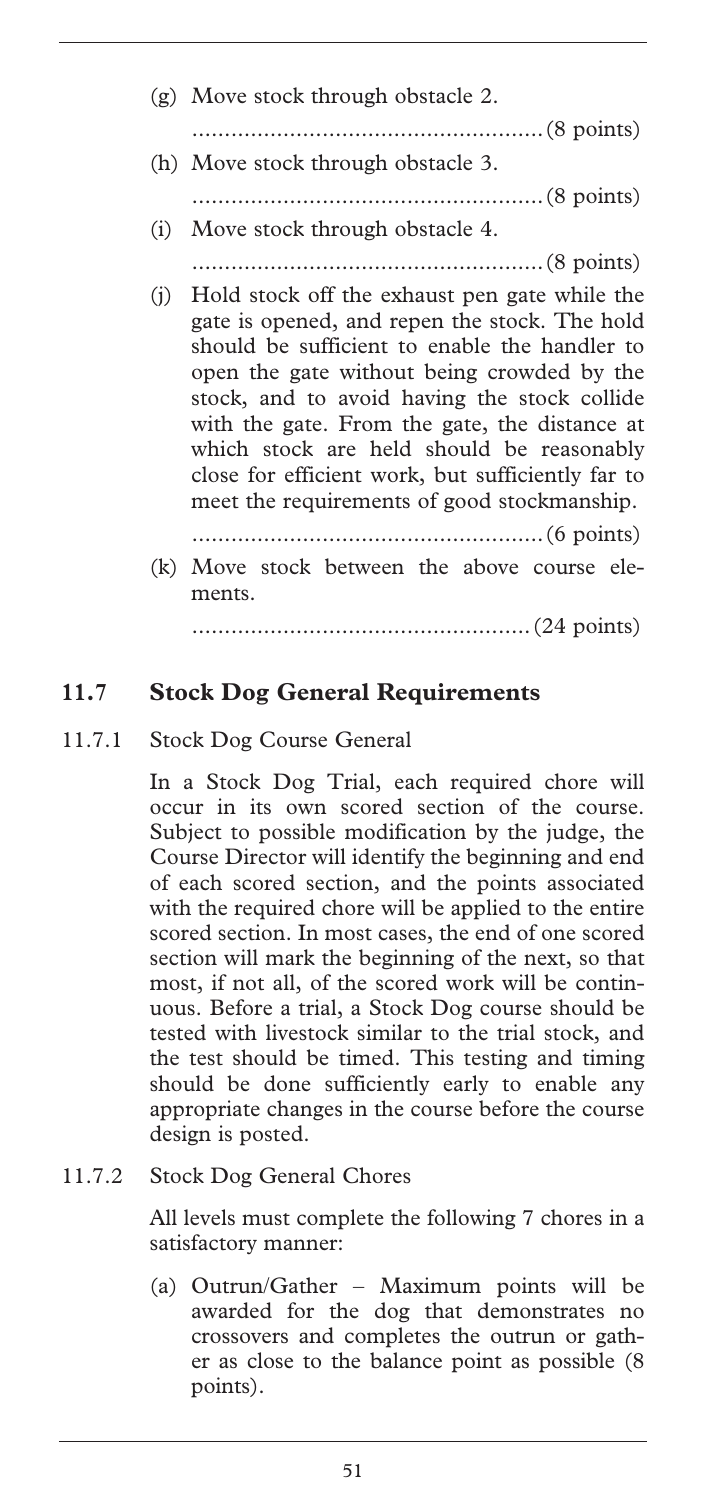- (b) Lift Maximum points will be awarded for the dog that performs a calm lift without upsetting the stock (4 points).
- (c) Fetch Maximum points will be awarded for the dog that fetches the stock straight to the handler at a calm steady pace (8 points).
- (d) Fetch and/or Drive The stock will be moved through the course in a straight line between obstacles or designated destinations. Maximum points will be awarded for demonstrating a calm fetch and/or drive in a straight line or lines through the designated part(s) of the course (20 points).
- (e) Take pen The take pen may be a stall in a barn, a fenceline pen or a freestanding pen. Maximum points will be awarded for the stock leaving the pen calmly and in control (10 points).
- (f) Freestanding obstacle The freestanding obstacle may be anywhere on the course, but at least 2.7 m (9 feet) from any fenceline. Maximum points will be awarded for negotiating all stock calmly and in control through the obstacle, unassisted by the handler, on the first attempt (10 points).
- (g) Exhaust pen The exhaust pen may be a fenceline pen or a stall in a barn. A hold should be demonstrated before penning the stock. Maximum points will be awarded for penning all stock in a calm manner. The dog and handler may be required to remain outside the pen (10 points).
- 11.7.3 Stock Dog Optional Chores

All levels must complete three of the following, depending on the level:

Applicable to All Levels:

- (a) Load & unload chute Chutes must not have solid sides, may vary from 0.9 to 1.8 m (3 to 6 feet) in width and may or may not have a floor. Chutes may be configured in a variety of shapes including straight, "L", or "Y" etc. Chutes may have entry wings with a width of no more than 3.7 m (12 feet). Maximum points will be awarded for calmly and efficiently loading and unloading all the stock (10 points).
- (b) Sort/Gate Work-Two or more stock may be sorted into pens or stalls. At the Started level, any stock may be sorted, while at the Intermedi-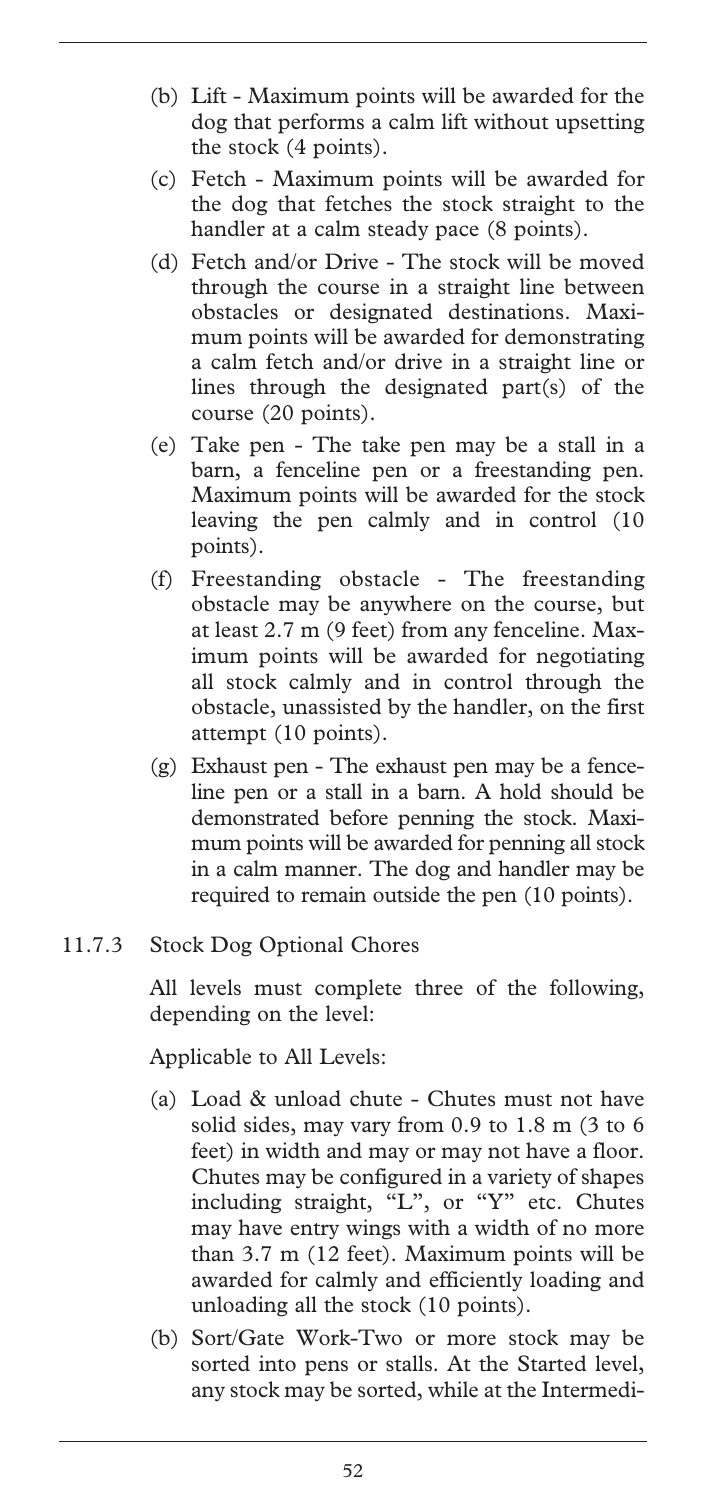ate and Advanced levels specific stock (marked stock) should be sorted. Maximum points will be awarded for sorting the correct stock in a calm and efficient manner (10 points).

- (c) Bridge A bridge may be an actual existing bridge or an obstacle set up for the course. In the latter case, an obstacle designated as a "bridge" is distinguished from a chute in that the bridge has a floor and should be no less than 1.8 m (6 feet) in length and no more than 3.6 m (12 feet) in width. Actual bridges may have any surface and may be narrower than 2.4 m (8 feet) but no less than 1.2 m (4 feet) in width. Maximum points will be awarded for calmly and efficiently moving all the stock over the bridge on the first attempt (10 points).
- (d) Gate work Gate work should encompass adding or removing stock from one group to another from adjoining areas. At the Started level, any stock may be sorted, while at the Intermediate and Advanced levels specific stock (marked stock) should be sorted. Maximum points will be awarded for sorting the correct stock in a calm and efficient manner (10 points).
- (e) Extra obstacles Extra obstacles may include trees, bushes, rocks, farm equipment, bales of hay or straw, etc. to either pass between as panels or to make turns around. Maximum points will be awarded for calmly putting all the stock through or around the obstacle on the first attempt (10 points).
- (f) Hold from a specific draw A hold must be demonstrated from grain, a gate, a barn or another group of stock. The Course Director must designate the hold and the length of time of the hold must be 1 minute. The judge will indicate when the hold is satisfied. Maximum points will be awarded for calmly holding all the stock off the draw with little or no help from the handler (10 points).
- (g) Figure 8 The stock must be moved in a figure eight pattern. Cones, barrels or natural objects may be used to set out the pattern. The course director will set out the figure 8 pattern and may add handler restrictions, or change the size with each class. Maximum points will be awarded for calmly and efficiently moving all the stock around the pattern (10 points).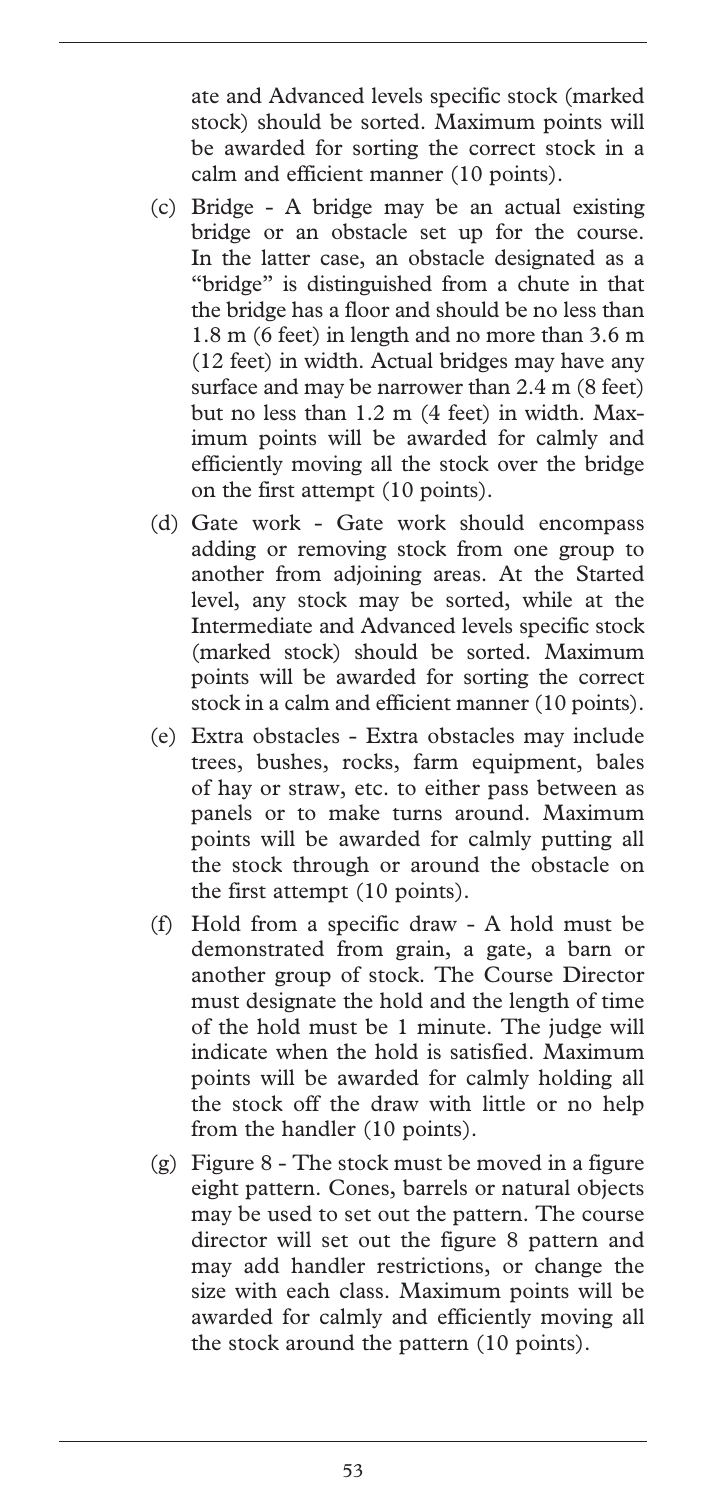Applicable to Intermediate/Advanced:

- (h) Sort one or more marked stock The handler and dog must separate particular marked stock from the rest of the stock. The stock must be marked with a livestock marker or an easily removed ribbon made from Velcro, surveyor's tape, etc. Maximum points will be awarded for sorting the correct stock in a calm efficient manner (10 points).
- (i) Mock footbath The handler and dog must move stock through a footbath containing only water. Absolutely no chemicals may be used in the footbath. The footbath should be from 0.6 to 1.2 m (2 to 4 feet) in width, but large enough for the stock to move comfortably through. Maximum points will be awarded for calmly and efficiently putting all the stock through the footbath on the first attempt (10 points).
- (j) Stock trailer The trailer should be of a suitable size to ensure the safety of the stock and the dog. The stock must be loaded into the trailer without the dog entering the trailer. Once the stock has entered the trailer, the trailer door will be closed. The dog may enter the trailer to unload the stock. Maximum points will be awarded for calmly and efficiently moving all the stock in and out of the trailer on the first attempt (10 points).
- (k) Graze The dog must settle the stock in a designated area and must demonstrate control of the stock within the boundary for a time of 2 minutes. The boundary will be no less than 18.2 m (60 feet) in diameter and must be clearly marked by cornstarch, wood chips or some other non-toxic substance. The Course Director will set out the area for the graze. Maximum points will be awarded for all the stock staying in the designated area and standing or grazing in a calm or undisturbed manner (10 points).
- (l) Maltese Cross An obstacle is set up allowing for a minimum of four (4) chutes allowing stock to enter in one, and exit another. Course description (approved by Judge) will explain how this will be judged, and how this must be negotiated in order to be considered "On Course". At the Advanced level, all openings must be left open. At the Intermediate level, there must be a minimum of 3 chutes left open.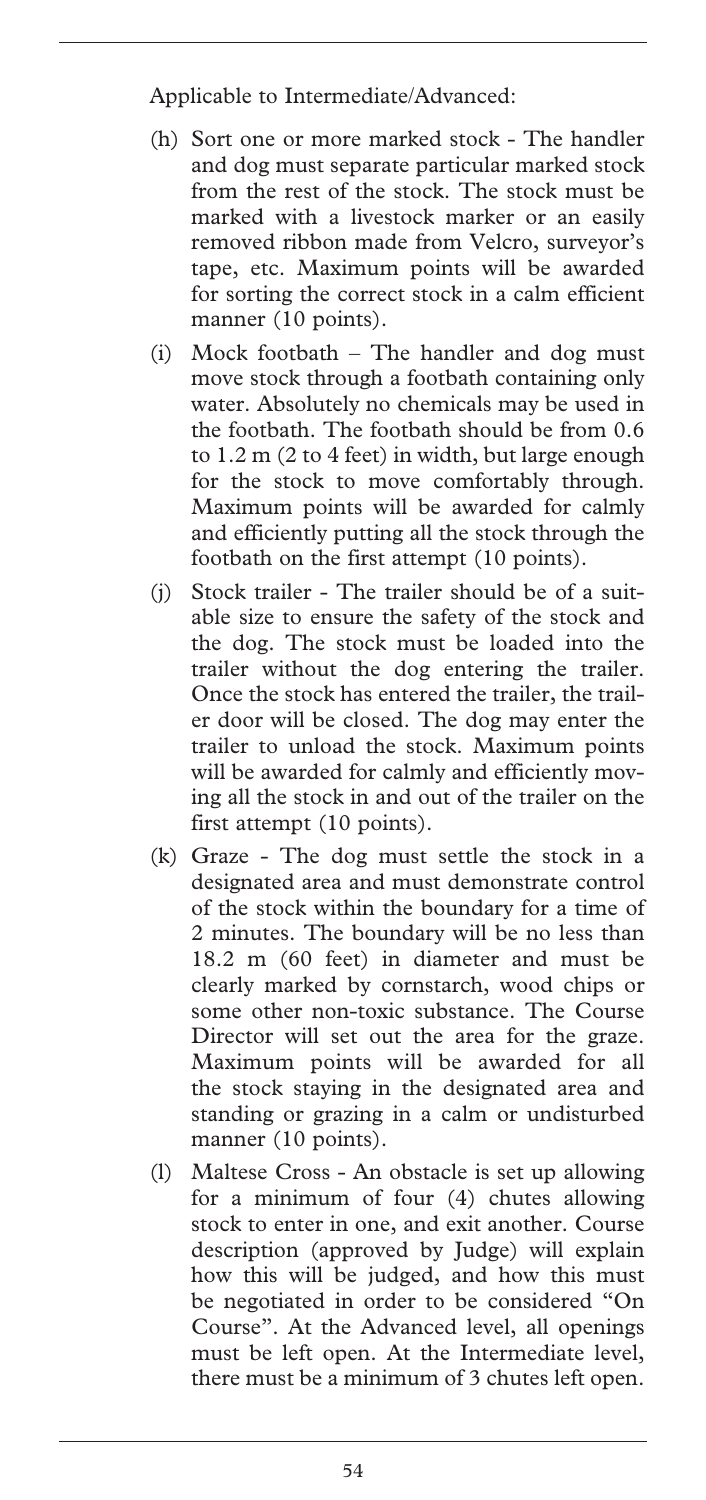

(m) Alleyway- two panels of sufficient length are set approximately 15-25 feet parallel from the perimeter fence line, with a distance of approximately 10-16 feet apart, to simulate an alleyway with an open gate. Intermediate dogs need to get the stock through the alleyway, not allowing the stock to go through the open "gate". Advanced dogs need to turn the stock to go between the two panels and thru the "gate". A permanent alleyway with gates that open out of the alleyway is also permitted.



Applicable to Advanced:

 $(35-06-20)$  (n) Freestanding pen with rope  $- A 2m (6.5 ft)$ rope must be firmly affixed to the gate and hung loosely on the pen to keep the gate closed. If the gate has a latch, the latch must be removed or disabled for this exercise. When ready to pen the stock, the handler must open the gate, and after all the stock are penned, the handler must close the gate. The judge may require the handler to hold the rope continuously while the gate is open. The handler may not enter the pen during penning. However, after penning, the handler and/or the dog may enter the pen to exhaust the stock. Upon completion of penning, the rope will be loosely hung over the pen. Maximum points will be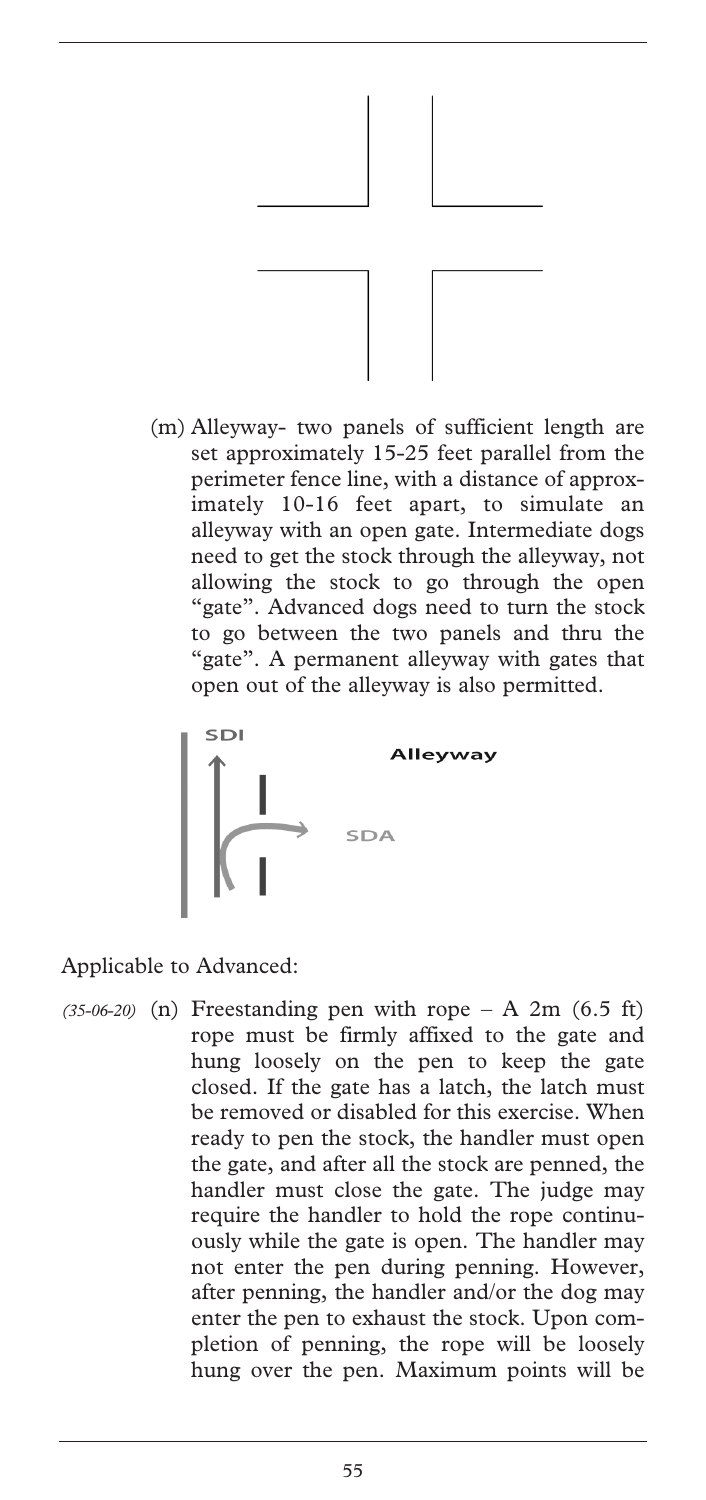awarded for penning and exhausting the stock efficiently (10 points).

- (o) Shed The stock must be split into two groups by the combined efforts of the dog and handler. When the handler calls the dog in to take control, the dog must come immediately, and turn the group indicated by the handler away from the remaining stock. If the dog does not come in when the handler asks, it will be considered a failed attempt and points will be deducted at the judge's discretion. The stock must be moved away from the remaining stock and held until the judge indicates that the shed is complete. Maximum points will be awarded for a successful shed on the first attempt (10 points).
- (p) A Strong Hold off Feed Handler must carry a bucket containing a small amount of feed to a designated trough or pan. The dog must hold the stock off the handler until the judge indicates that the task is complete.
- (q) Ribbon Pull in open, on sheep only. One sheep *(36-06-20)*  will have a light, easily removed ribbon tied very loosely around neck (must be at minimum a hands width between ribbon and neck). This chore may be placed anywhere on the course by the Course Director, but stock must be at least 20 ft (6.1 m) from any fence or obstacle. Stock will be settled & handler must remove ribbon from sheep.
- (37-06-20) (r) Separated Penning: The stock must be divided as evenly as possible and put into two (2) pens, one of which must be free-standing. If there is an odd number of stock the Course Director will specify how many stock must be put into which pen. This chore must be done in a field away from the stock holding pens.
- Hold Exam Pen: The stock must be put into a three-sided pen with no gate. The dog will hold the stock in the pen while the handler enters the pen and removes a ribbon from one head of stock. The dog and/or the handler will remove the sheep from the pen. Scoring will reflect the dog's control of the sheep during the entire ribbon pull and after sheep are removed from the pen. One sheep will have a light easily removed ribbon tied very loosely around neck (must be at minimum one hands width) between ribbon and neck. *(38-06-20)*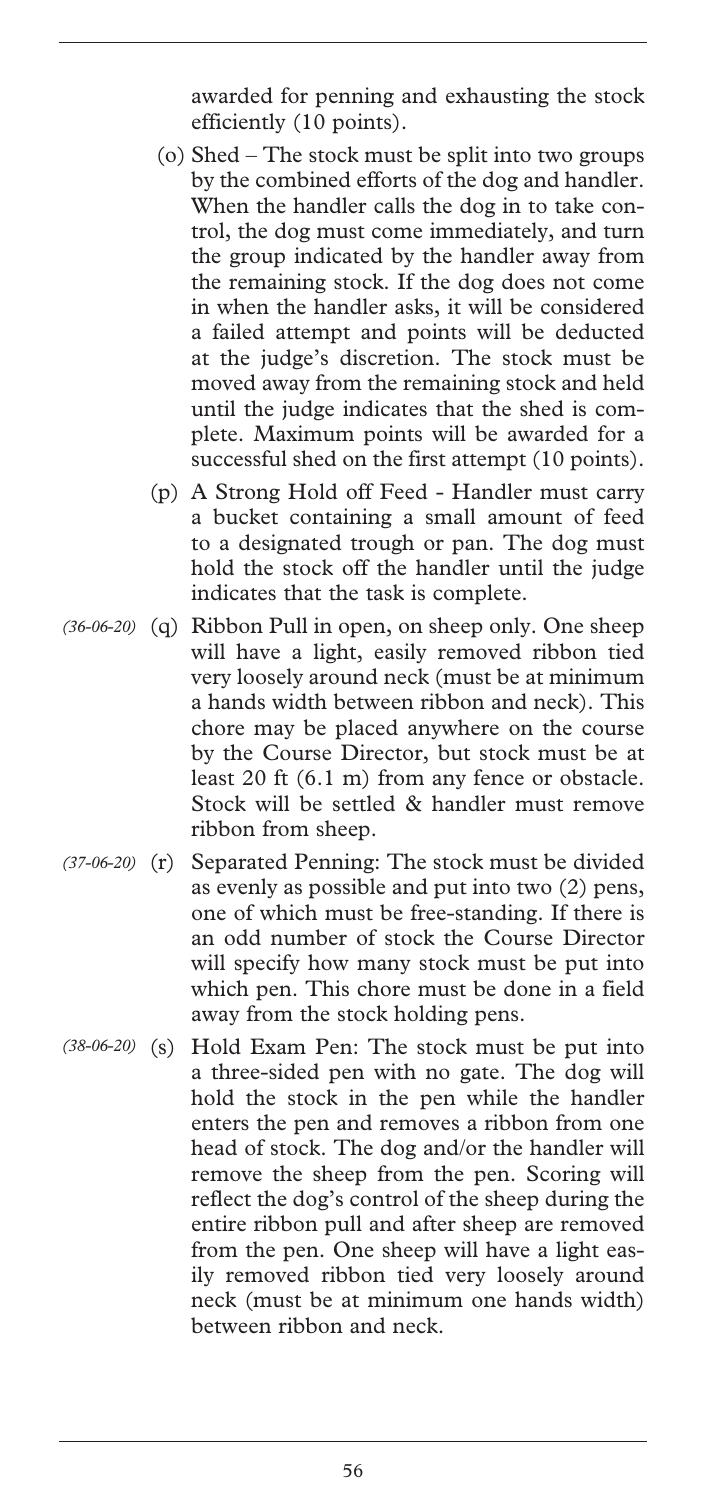## 11.7.4 Stock Dog Started

- (a) The Stock Dog Started course consists of the 7 general chores from section 11.7.2 (a, b, c, d, e, f, and g) namely a take pen, gather, lift, fetch, exhaust pen, freestanding obstacle and fetch and/or drive plus three of the optional chores from section 11.7.3 (a, b, c, d, e, f, or g). The Course Director will set the required chores in any order.
- (b) The judge or Course Director may designate certain obstacles that the handler may not walk through, as appropriate for this level.
- (c) In order to qualify for a leg at the Stock Dog Started level, a dog must perform the following chores in a satisfactory manner, in the order that the Course Director has set out:
	- (i) Gather The dog will be at a distance of at least 18.2 m (60 feet) from the stock. The handler may move to a position between the dog and the stock, but not closer then 4.5 m (15 feet) from the stock. Maximum points will be awarded for the dog that demonstrates no crossovers, and completes the gather as near the balance point as circumstances allow (8 points).
	- (ii) Lift Maximum points will be awarded for the dog that performs a calm lift without upsetting the stock (4 points).
	- (iii) Fetch Maximum points will be awarded for the dog that fetches the stock straight to the handler at a steady pace (8 points).
	- (iv) Fetch and / or Drive The dog will fetch and/or drive the stock for a distance of 36.4 m (120 feet). Maximum points will be awarded for demonstrating a calm fetch and/or drive in a straight line or lines through the designated part of the course (20 points).
	- (v) Take stock out of pen All stock must leave the take pen. It is preferred that the dog enter the take pen and calmly remove all of the stock. Maximum points will be awarded for stock leaving the pen calmly and in control (10 points).
	- (vi) Freestanding obstacle Maximum points will be awarded for negotiating all stock calmly and in control through the obstacle,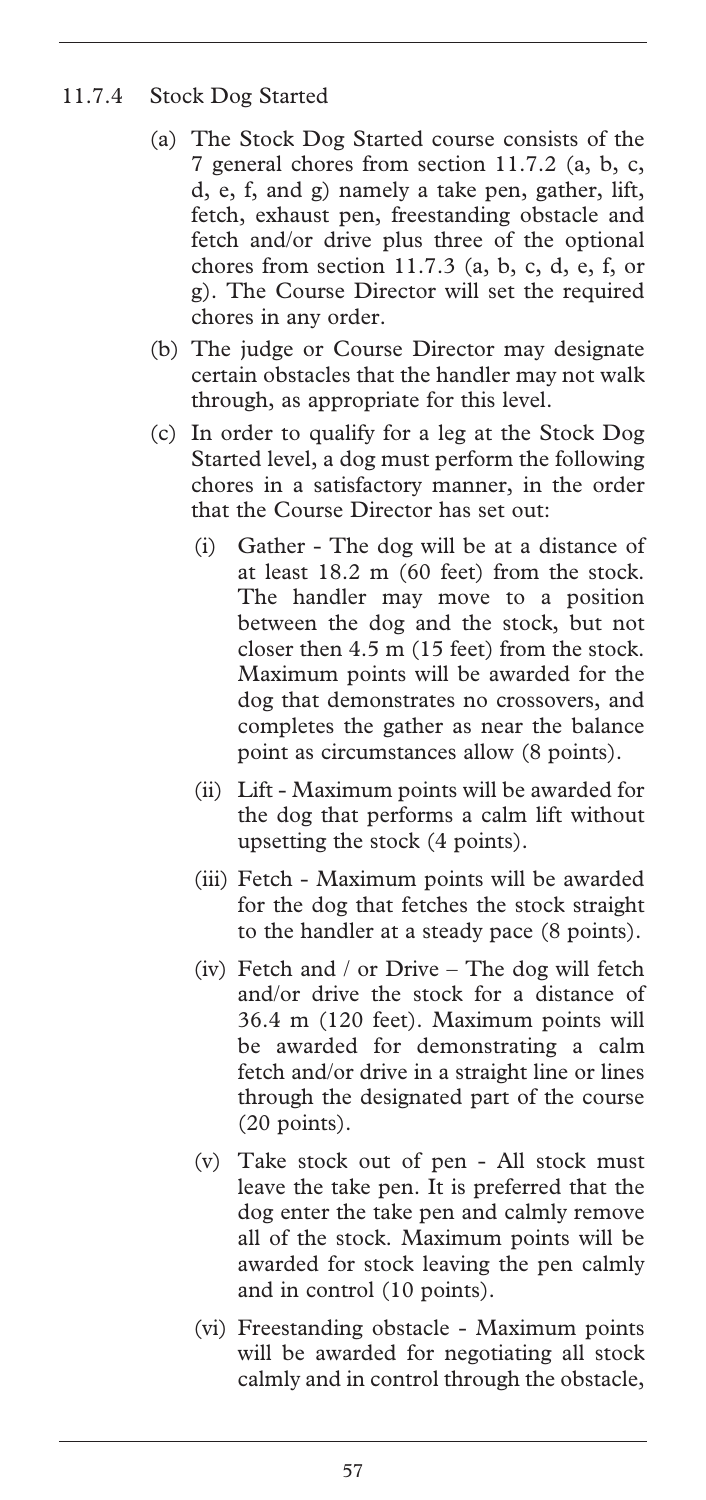unassisted by the handler, on the first attempt (10 points).

- (vii) Exhaust pen The exhaust pen may be a fenceline pen or a stall in a barn. A hold should be demonstrated before penning the stock. Maximum points will be awarded for penning all stock in a calm manner. The dog and handler may be required to remain outside the pen (10 points).
- (viii)Additional chores The Course Director will select three additional chores from section 11.7.3 (a, b, c, d, e, f, or g).

#### 11.7.5 Stock Dog Intermediate

- (a) The Stock Dog Intermediate Course consists of *(39-06-20)* the 7 general chores from section 11.7.2 (a, b, c, d, e, f, and g) namely a take pen, outrun, lift, fetch, exhaust pen, freestanding obstacle, drive plus three of the optional chores from section 11.7.3 of which one of the optional chores must be from those applicable to Intermediate/ Advanced level (h, i, j, k, l or m). The Course Director will set the required chores in any order.
	- (b) The judge or Course Director may designate certain obstacles that the handler may not walk through, as appropriate for this level.
	- (c) In order to qualify for a leg at the Stock Dog Intermediate level, a dog must perform the following chores in a satisfactory manner, in the order that the Course Director has set out:
		- (i) Outrun The dog will be at a distance of least 30.5 m (100 feet) from the stock. The handler may move to within 15.2 m (50 feet) of the stock. Maximum points will be awarded for the dog that demonstrates no crossovers, and completes the outrun as near to the balance point as circumstances allow (8 points).
		- (ii) Lift Maximum points will be awarded for the dog that performs a calm lift without upsetting the stock (4 points).
		- (iii) Fetch Maximum points will be awarded for the dog that fetches the stock straight to the handler at a steady pace (8 points).
		- (iv) Fetch and/or Drive The Course Director will designate a drive area, bearing in mind the draws. The line of the drive will be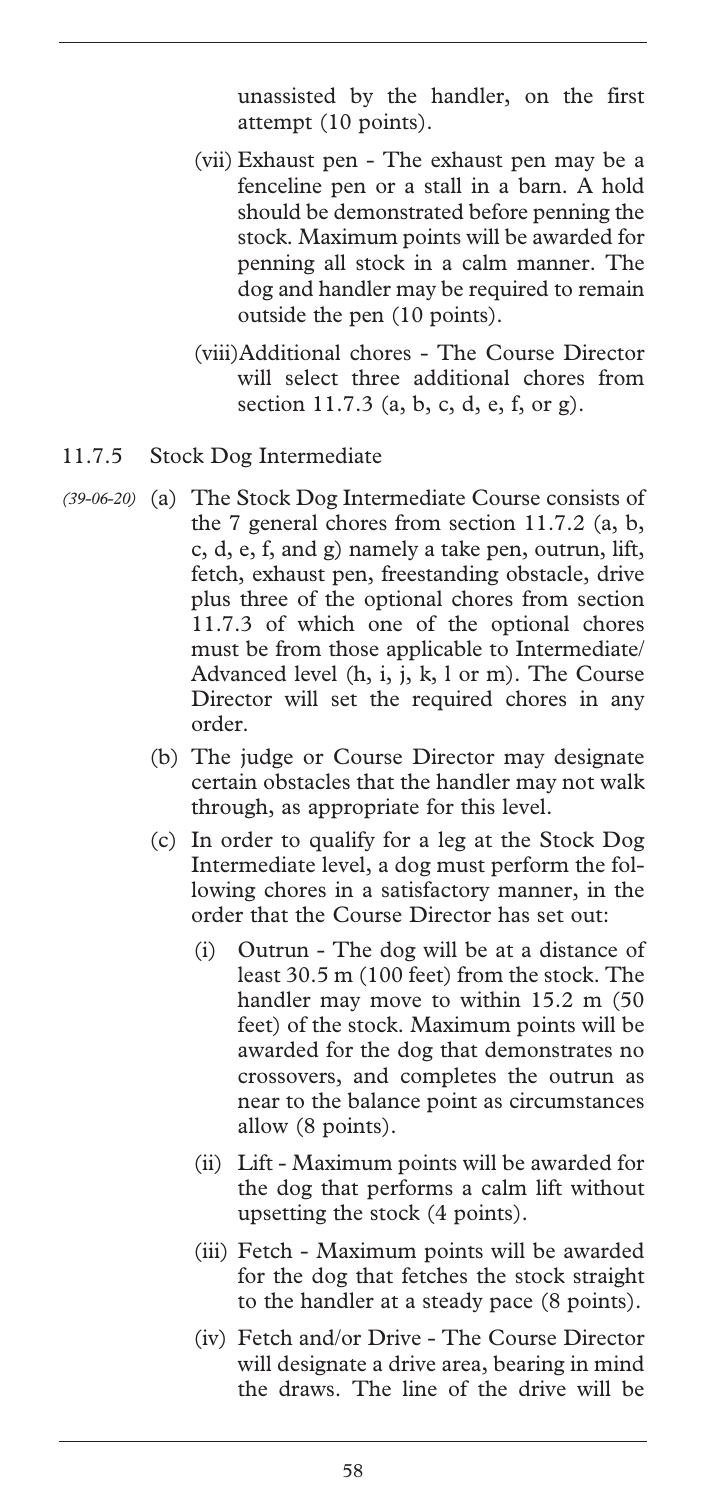near and parallel to a fence, and the drive distance will be a minimum of 22.9 m (75 feet); the judge will acknowledge when the drive has been demonstrated. The handler must be at least 4.5 m (15 feet) behind the dog during the drive. Maximum points will be awarded for demonstrating steady movement of the stock in a straight line through the designated part of the course (20 points).

- (v) Take stock out of pen All stock must leave the take pen. It is preferred that the dog enters the take pen and calmly remove all of the stock. Maximum points will be awarded for stock leaving the pen calmly and in control (10 points).
- (vi) Freestanding obstacle Maximum points will be awarded for negotiating all stock calmly and in control through the obstacle, unassisted by the handler, on the first attempt (10 points).
- (vii) Exhaust pen The exhaust pen may be a fenceline pen or a stall in a barn. A hold should be demonstrated before penning the stock. Maximum points will be awarded for penning all stock in a calm manner. The dog and handler may be required to remain outside the pen (10 points).
- (viii)Additional chores The Course Director will select three additional chores from section 11.7.3 of which one of the optional chores must be from those applicable to Intermediate/Advanced level (h, i, j, k, l or m). *(39-06-20)*

#### 11.7.6 Stock Dog Advanced

(a) The Stock Dog Advanced Course consists of *(40-06-20)* the 7 general chores from section 11.7.2 (a, b, c, d, e f, and g), namely take pen, outrun, lift, fetch, exhaust pen, freestanding obstacle, fetch and/or drive plus three of the optional chores from section 11.7.3 of which one of the optional chores must be from those applicable to Intermediate/Advanced level (h, i, j, k, l or m) and one must be from those applicable to Advanced (n, o, or p, q, r or s). The Course Director will set the required chores in any order.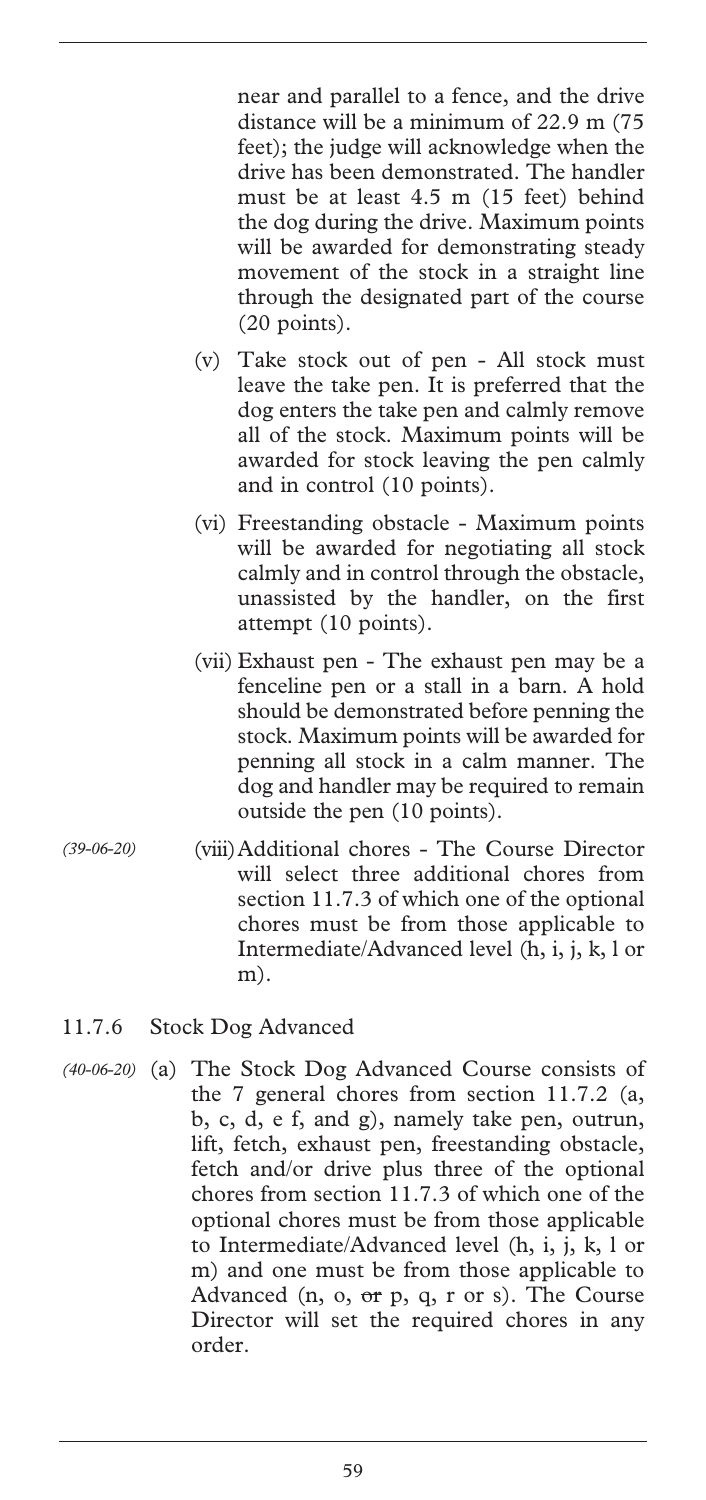- (b) The judge or Course Director may designate certain obstacles that the handler may not walk through, as appropriate for this level.
- (c) In order to qualify for a leg at the Stock Dog Advanced level, a dog must perform the following chores in a satisfactory manner, in the order that the Course Director has set out:
	- (i) Outrun The dog will be at a distance of at least 67 m (220 feet) from the stock. The handler must stand at the post and send the dog from within 2.7 m (9 feet) of the post. Maximum points will be awarded for the dog that demonstrates no crossovers, and completes the outrun as near to the balance point as circumstances allow (8 points).
	- (ii) Lift Maximum points will be awarded for the dog that performs a calm lift without upsetting the stock (4 points).
	- (iii) Fetch Maximum points will be awarded for the dog that fetches the stock straight to the handler at a steady pace (8 points).
	- (iv) Fetch and/or Drive The Course Director will designate the drive area or areas, bearing in mind the draws. The line or lines of the drive and / or cross drive will be at least 9.1 m (30 feet) from any parallel fence, and the drive distance(s) will be a minimum of 38.1 m (125 feet); the judge will acknowledge when the drive or drives have been demonstrated. The handler must remain stationary during the drive. Maximum points will be awarded for demonstrating steady movement of the stock in a straight line through the designated part(s) of the course (20 points).
	- (v) Take stock out of pen All stock must leave the take pen. It is preferred that the dog enters the take pen and calmly remove all of the stock. Maximum points will be awarded for stock leaving the pen calmly and in control (10 points).
	- (vi) Freestanding obstacle Maximum points will be awarded for negotiating all stock calmly and in control through the obstacle, unassisted by the handler, on the first attempt (10 points).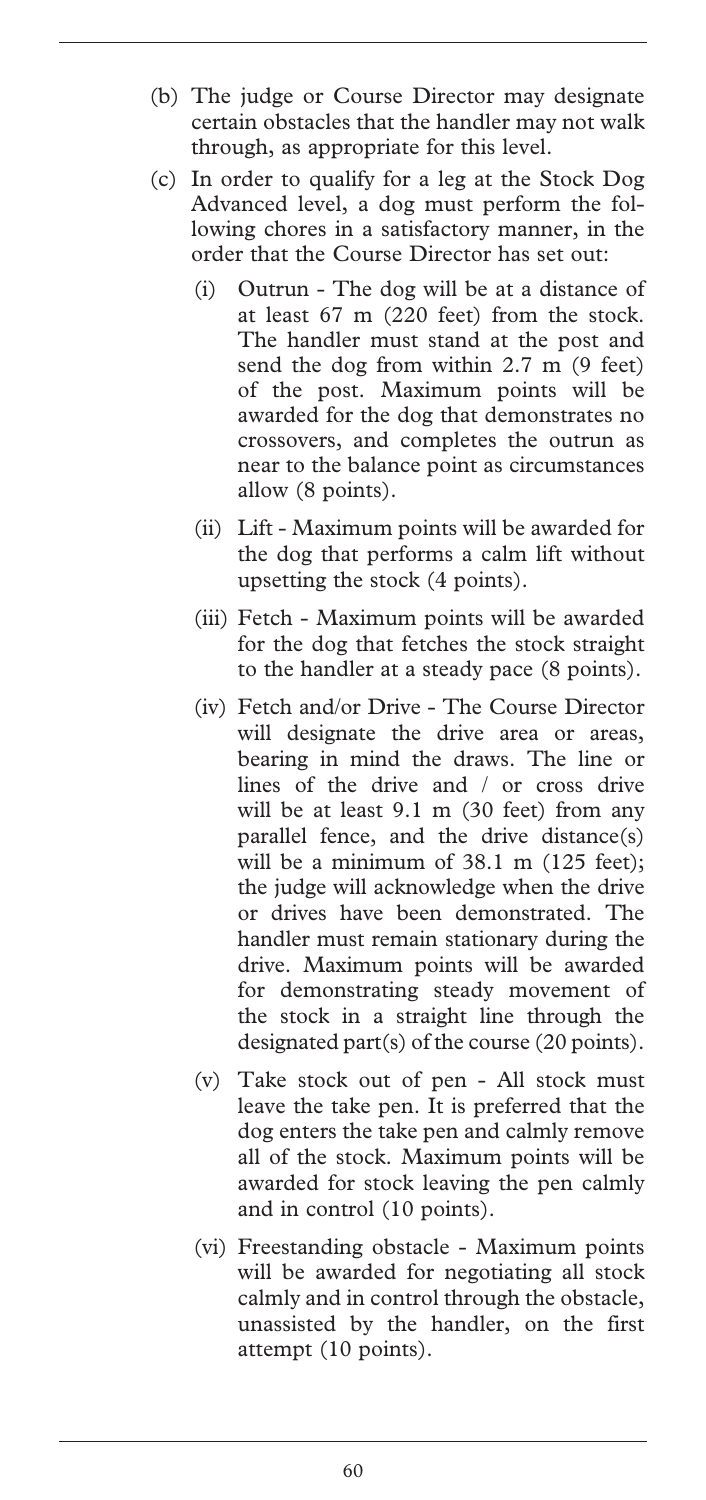- (vii) Exhaust pen The exhaust pen may be a fenceline pen or a stall in a barn. A hold should be demonstrated before penning the stock. Maximum points will be awarded for penning all stock in a calm manner. The dog and handler may be required to remain outside the pen (10 points).
- (viii)Additional chores The Course Director will select three additional chores from section 11.7.3 of which one of the optional chores must be from those applicable to Intermediate/Advanced level (h, i, j, k, l or m) and one must be from those applicable to Advanced (n, o, p, q, r or s). *(40-06-20)*

## **11.8 Tending General Requirements**

### 11.8.1 Purpose

- (a) The tending course reflects a tending shepherd's day, as he/she accompanies the flock, moving to various unfenced grazing areas. The sheep must be allowed to graze peacefully, contained within specified unfenced areas, and safely guided on the roads between those areas. The dog patrols to guard against sheep trespassing onto the adjoining field, while the sheep graze and are moved along roads. The shepherd and dog are responsible for the safety and good health of the sheep, in addition to protection of all adjoining lands from the sheep. Only through a harmonious effort among the shepherd, the flock and the dog can optimal success be attained in this type of grazing flock management.
- (b) Only sheep are used in the tending course. Large flocks will give the best opportunity for success; therefore, clubs putting on a tending course/trial are encouraged to use the largest number of sheep available per run. While there is no maximum number, the minimum number of sheep allowed per run is 25. The sheep used for the tending course MUST be accustomed to being worked by different breeds of dogs and have been worked on this type of course previously.
- (c) The handler walks with the flock to lead or guide them along the roads and into graze areas. The Judge and Secretary also walk the course at a discreet distance from the handler,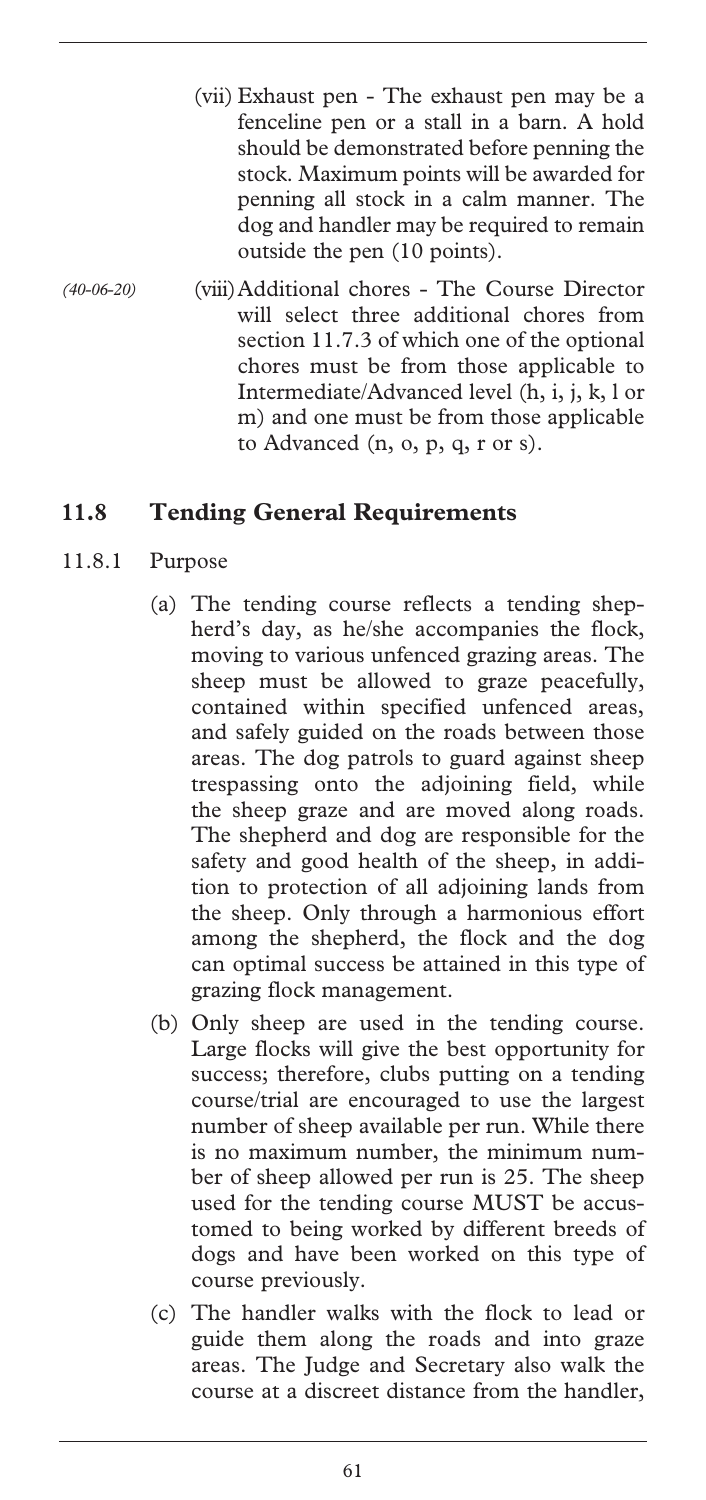dog and stock. Spectators are not allowed on the course during the competition.

### 11.8.2 Judges

- (a) All information as per Section 3 shall apply, with the exception of the following sections.
	- (i) The maximum number of dogs that may be judged by a judge in the Tending Courses in one day is 16 or 8 hours of judging, whichever is less. One hour off for rest and meals (not including intervals when livestock is rotated) must be allowed during the day.
	- (ii) The Tending courses shall have the following time limit for each run:
- (b) Herding Tested 10 minutes, Herding Started 30 minutes, Herding Intermediate & Herding Advanced 45 minutes
- 11.8.3 The Trial Course
	- (a) The tending course shall cover a minimum distance of 400m (1,312.3ft) and a maximum distance of 820m (2,690.2ft).

| Started      | $400m (1,312.3ft)$ to $500m (1,640.2ft)$ |
|--------------|------------------------------------------|
| Intermediate | $500m (1,640.2f)$ to $725m (2,378.6f)$   |
| Advanced     | $725m (2,378.6f)$ to $820m (2,690.2f)$   |

- 11.8.4 The course shall be composed of the following components:
	- (a) The Freestanding Pen The pen is used for holding the sheep at the beginning of the run and for penning the sheep at the end of the run. The pen fence is of an inflexible, substantial material which is sufficiently high to hold the stock, prevent their escape and permit clear visibility for the sheep and dog. The size is 10m (32.8ft) x 10m (32.8ft) to 15m (49.2ft) x 15m (49.2ft) depending on the number of sheep used. The gate is located on one corner of the pen and must open easily. It may swing or be a panel that lifts out.
	- (b) Exit from the Pen Scoring for the pen begins when the handler opens the gate and ends when the last sheep or dog leaves the pen, whichever happens last. Before time begins, the handler and dog may walk around the pen in order to let the sheep become familiar with them. The dog may or may not be leashed. The handler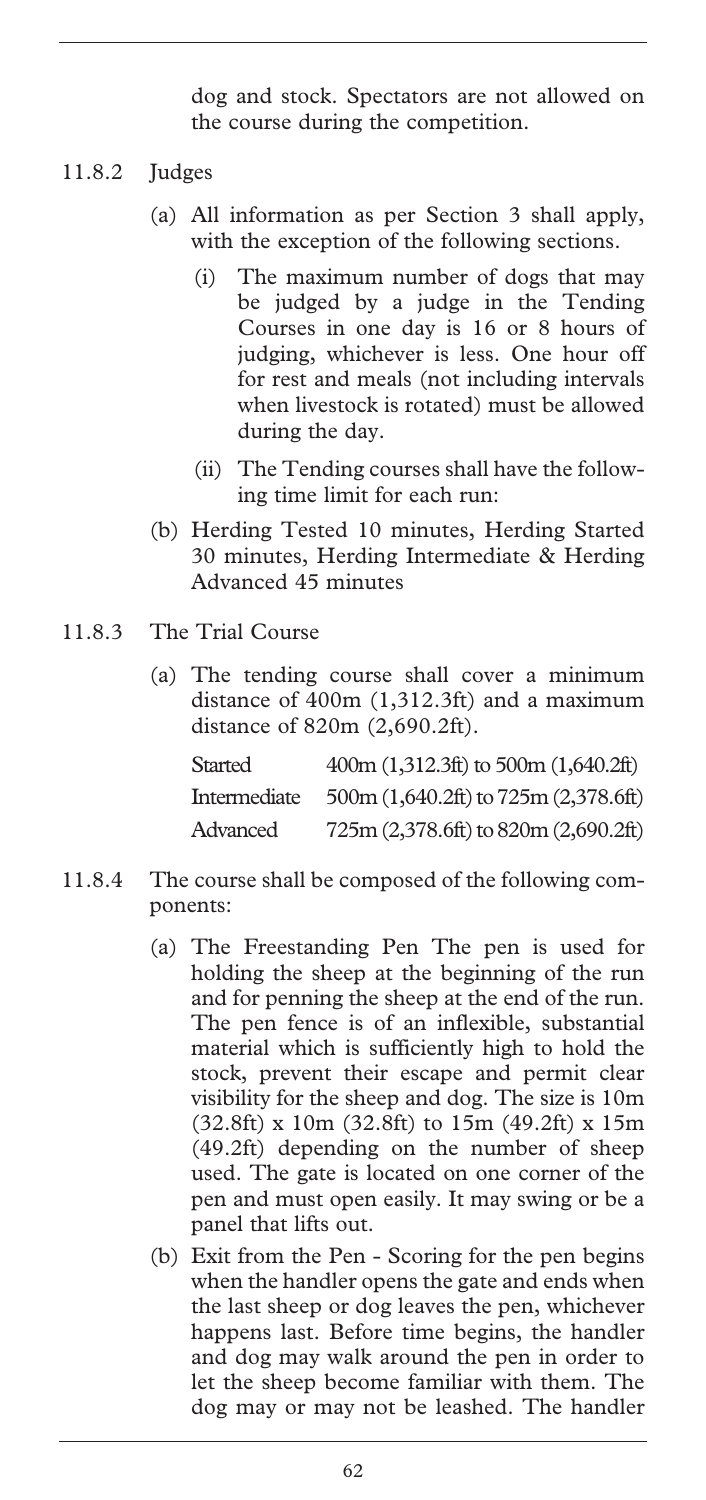may choose to enter the pen and walk through the flock. The handler removes the lead from the dog before the gate is opened. The dog prevents the escape of the flock while the gate is being opened. The handler commands the dog to enter the pen, either by jumping in, or moving through the gate.

- (c) The handler will call the flock and set the sheep in motion. If the sheep do not begin the exit from the pen, the dog may move back, to assist in getting the flock started. Once the flock begins to move, the dog protects the sheep and fence from possible damage. The best position for this is inside the pen, close to the protruding edge of the fence. The dog's position should not be so far into the gate opening that it stops or inhibits the smooth exit of the sheep. The dog follows the last sheep out of the pen. If on exiting, the sheep fail to follow the handler, and if the handler deems it necessary, the dog may be called out of the pen to control the flock.
- (d) Re-Pen Scoring begins approximately 6.5m (21.3ft) before the pen and ends when the gate is closed. To return the flock to the pen, the handler leads the sheep a few steps into the pen and then stands by the gate on the outside of the pen. The dog takes a position opposite the handler outside the pen to prevent any sheep from going past the gate. Should some sheep refuse to enter the pen, the dog may move along the flock to encourage forward movement. Once the sheep are moving, the dog returns to stand at the gate. The dog does not enter the pen. The handler closes the gate, which concludes the run.
- (e) Narrow Road Scoring encompasses all work between the exit of an exercise and the 6.5m (21.3ft) beginning marker for the next exercise. The narrow road connects all phases of the course and should be no less than 3/4 of the length of the course. It can be a natural lane, a mowed path or marked by plowed furrows. It should be about 4m (13.1ft) to 5m (19.6ft) wide and have a proportion  $(1/3$  in Started,  $\frac{1}{2}$ in Intermediate and 2/3 in Advanced) out in the open, at least 3m (9.8ft) away from any fence line, in order to show the dog's ability to work both sides.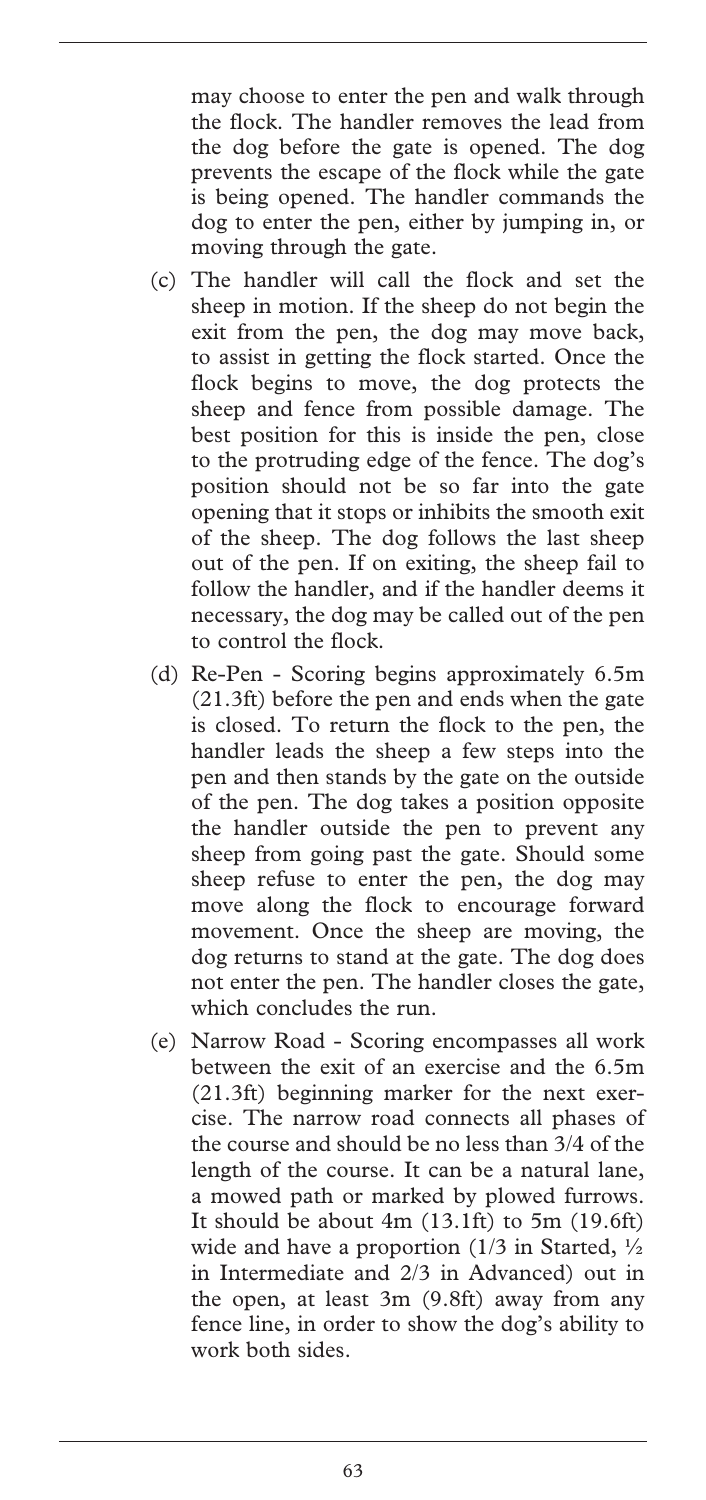The dog works the side of the flock where the distractions and possible dangers may occur, where the stock could cause damage to crops or damage the property of others. The dog works on its own, patrolling the whole flock from front to back without being told. Excessive, repeated commands from the handler are to be penalized. In Started, the dog may receive some verbal commands from the handler. When the sheep are on the road, the dog does not need to patrol all the way to the rear every time, he has only to go all the way back to the last sheep when necessary. It is the handler's responsibility to direct the dog to change sides as necessary and this is done in front of the flock/shepherd. This action must not cause the flock to slow down, speed up or leave the road.

(f) The Bridge - Scoring begins approximately 6.5m (21.3ft) before the bridge. Scoring ends when the last sheep or the dog leaves the bridge, whichever happens last. If a pre-existing bridge is not available, a freestanding substitute may be built. The bridge should be no longer than 6.5m (21.3ft), nor more than 3.5m (11.4ft) wide. If the bridge has wings, they may be no wider than the width of the narrow road (approximately 4m (13.1ft) to 5m (19.6ft)) and the panels leading in no longer than approximately 2.5m (8.2ft). The dog will stay on the most dangerous side of the bridge, close to the panel and will be sent to this position early enough to prevent sheep from going around the bridge. If all or part of the flock are not crossing, the dog may go back along the flock to encourage forward motion, guiding the sheep on to the bridge.

 Once the flock is moving, the dog returns to the wing to guard against sheep going around the bridge. After the flock has crossed over the bridge, the dog follows them over the bridge and without delay resumes patrolling the length of the exposed side of the flock.

(g) Pause (of the flock), Traffic Road - Scoring begins approximately 6.5m (21.3 ft) before the entrance onto the traffic road and ends when the last sheep leaves the traffic road. The flock is an integral part of the traffic pattern and travels on the right hand side of the road, the same as a car.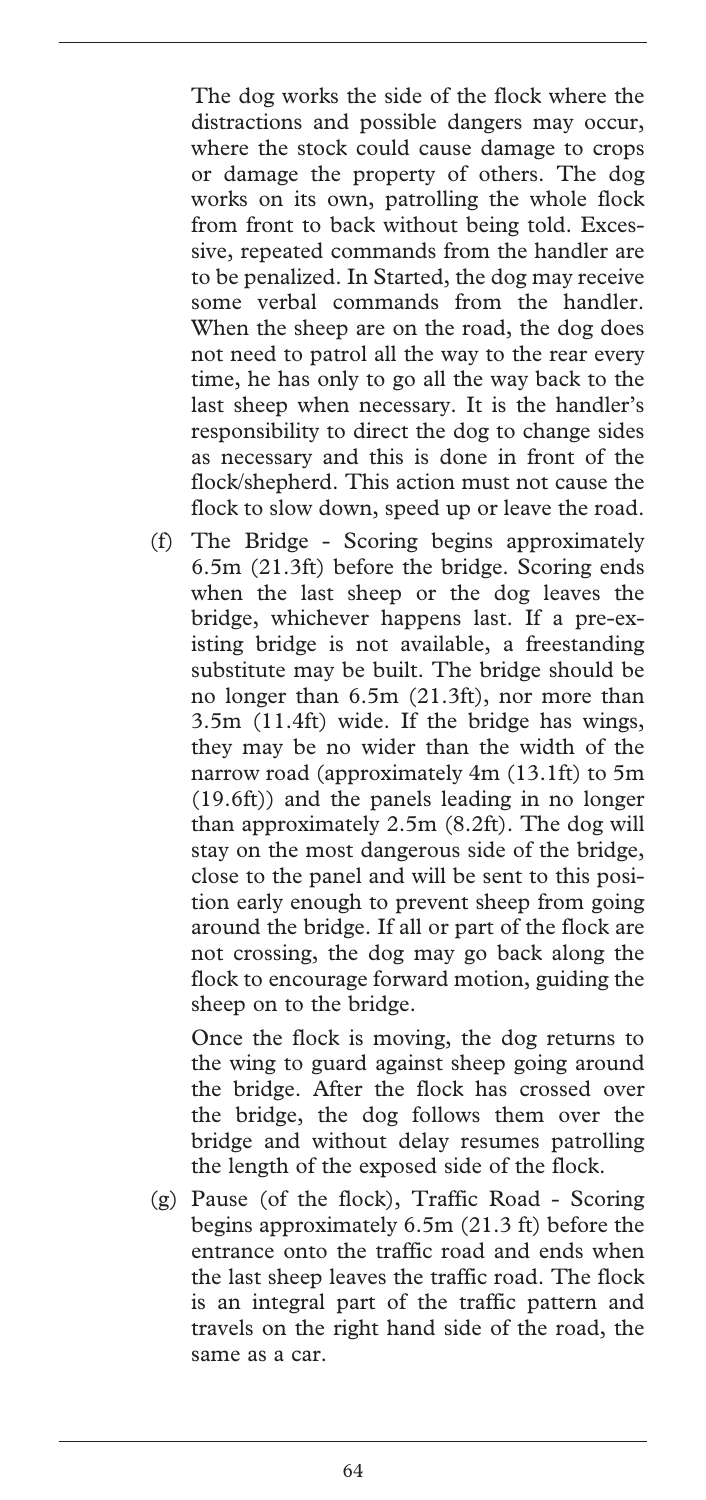The Traffic Road must be at least 6.5m (21.3 ft) to 8m (26.2ft) wide. This exercise is performed on a paved road, farm road, a lane or mowed path with sufficient width to safely accommodate a vehicle while passing the flock. The length of this road varies, depending upon the class. In the Started Class, with a parked vehicle, the road may be 100m (328ft) long. The same holds true for the Intermediate Class, where the vehicle passes once. However, a minimum of 140m (459.3ft) is required for the Advanced Class since the vehicle passes twice.

 For the Pause, the dog is brought into a position in front of and facing the flock to stop their forward motion. The dog will hold the sheep from following the handler while he/she moves away from the flock, a few feet, to check for traffic. The handler returns to the flock, the dog resumes its work.

 The handler guides the flock onto the road while the dog works the roadside boundary. When there is no traffic, the flock may cover the entire traffic road. As the vehicle approaches the stock, the dog comes onto the road and moves the sheep to the right hand side of the road. As the vehicle passes, the dog works between the vehicle and the stock to provide sufficient room for the vehicle to pass while protecting the stock and keeping all the sheep from moving in front of the moving vehicle. The dog should be patrolling back and forth between the flock and the vehicle.

 When the vehicle has passed the dog returns to the roadside boundary and the sheep may use the entire width of the traffic road.

 In the Started Class, the vehicle will be parked with the engine running or not at the clubs discretion. In Intermediate, the vehicle will pass once from the front of the flock. In Advanced, the vehicle will pass once from the front and once from the rear.

(h) The Vehicle - The vehicle must be as quiet as possible and provide a maximum field of visibility for the driver. A golf cart is the preferred vehicle. A compact or sub-compact car or van is preferable to a farm tractor because of the noise of the tractor. Bicycles and motorcycles are prohibited.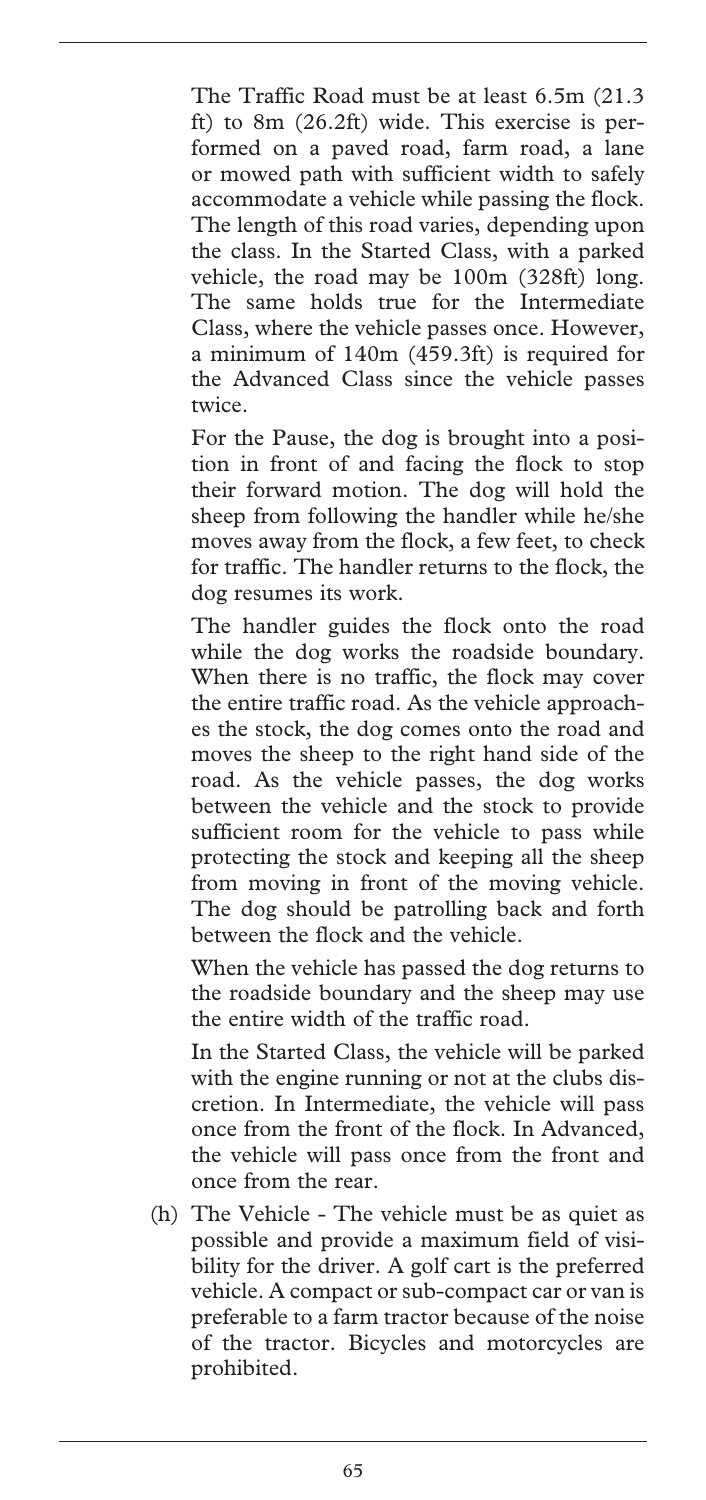For the Advanced Class, if a car or truck is used, there must be two people in it when moving. The car may not be driven faster than 8 km/h (5mph). If a pick-up truck is used it may not have a canopy. A recognized motor vehicle department must license the driver.

(i) Wide Graze - Scoring for both wide and narrow grazes begins approximately 6.5m (21.3 ft)before the graze and ends when the last sheep or the dog exits the graze area. The wide graze may be laid out in a meadow, a field of stubble, lawn or pasture. The wide graze areas may be adjacent or parallel to the narrow road. Depending on the natural features, the individual wide graze areas may be grouped but need not be. Natural features such as a creek, a forest line, a strip of mown grass, a plowed furrow, sawdust or shavings may mark the boundaries of each area. The area must be free of fresh manure. The number of wide graze areas will be determined by the number of dogs entered and the condition of the graze area. Each area will have a width of 23m  $(75.4ft)$  to  $45m$   $(147.6ft)$  and a length of  $45m$ (147.6ft) to 75m (246ft). At the beginning of each run, the handler will be informed of the wide graze area to use (by number).

 While clubs must make every effort to use natural grazing condition, should there be little or no forage, the seeding of the grazes with hay is then permitted. If a club must seed the graze area the following policies apply:

- The hay should be distributed evenly throughout the graze area to simulate natural conditions as much as possible.
- No piles of hay should be within the graze or surrounding area.
- The graze area must be seeded prior to each run.

 The handler/shepherd leads the flock and in this way directs the sheep to the wide graze. They allow the flock to pass around them to enter the large graze and to slowly spread out. Once the sheep are in the graze area, the handler moves to the inside edge of the graze boundary. The handler may position him/herself to be opposite the area the dog is working and move along the edge as needed, however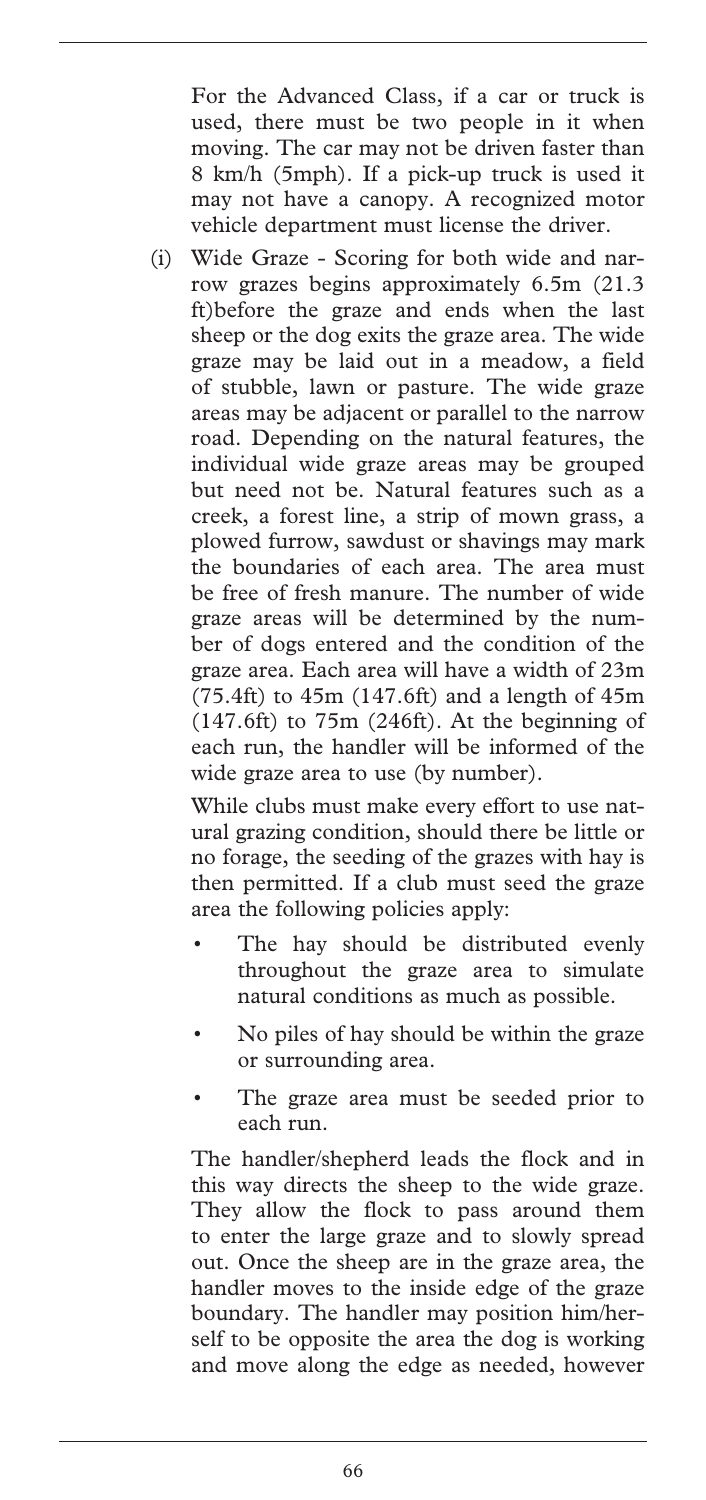the dog should work independently. The handler's movement should not be communication to the dog. The handler may not walk among the sheep without penalty during the graze.

 The dog will move to the graze boundar / furrow, where it will patrol or move back and forth and when necessary moving with the flock as needed to keep the flock within the assigned area. The sheep should not be disturbed while grazing nor permitted to stray over the boundary of the assigned area. The dog may stop patrolling if the sheep are grazing without wandering towards the borders, without loss of points, but should keep an eye on the head of the flock and immediately go back to work as necessary, without any voice or hand signals.

 The time for the wide graze is 5 to 10 minutes, at the Judge's discretion, and must be consistent for each run in a class.

(j) Narrow Graze (Advanced class only) - The dimensions of the narrow graze are 13m (42.6 ft) to a maximum of 18.5m (60.6ft), by 55m (180.4ft) to 90m (295.2ft). Other than the size, the requirements of the narrow graze are the same as the wide graze.

 While clubs must make every effort to use natural grazing condition, should there be little or no forage, the seeding of the grazes with hay is then permitted. If a club must seed the graze area the following policies apply:

 The hay should be distributed evenly throughout the graze area to simulate natural conditions as much as possible.

 No piles of hay should be within the graze or surrounding area.

The graze area must be seeded prior to each run.

 The handler guides the stock to the assigned graze area. The flock is to graze in the narrow space, which causes them to spread out lengthwise. The handler will stay on the edge of the grazing area, moving forward or backward to encourage the forward movement of the flock while the dog moves to the opposite side of the stock. If necessary, the dog may change sides, working the same side as the handler. Throughout the exercise, the dog does not disturb nor permit the flock to turnaround, fan out or leave the grazing area.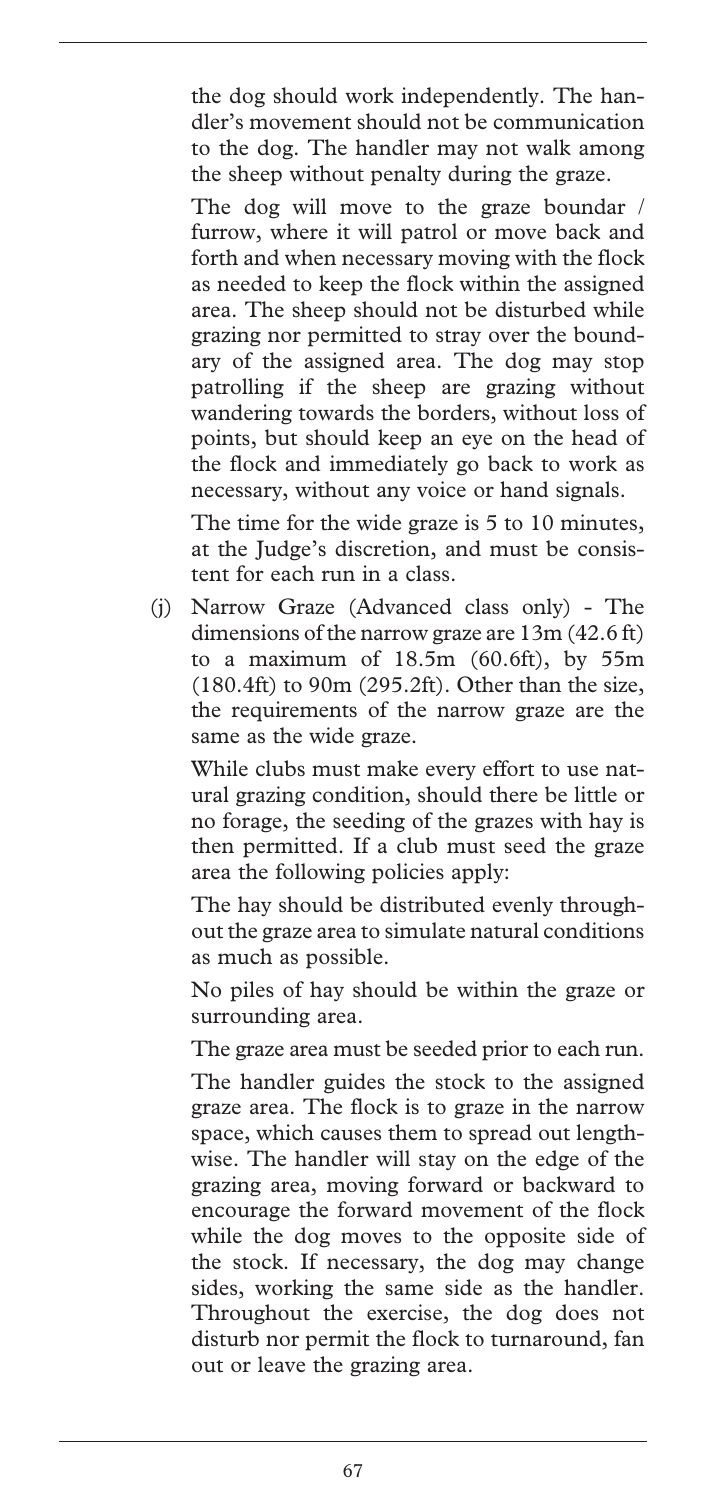(k) Placement Before the Flock (Intermediate and Advanced only) - The handler will decide when this exercise will be performed and will so notify the Judge. The exercise demonstrates the dog's ability to be placed outside and inside the graze and to change the direction of the grazing sheep.

 The handler sends the dog along the boundary to the head of the flock. At the handler's signal, the dog stands with its attention on the flock. The dog enters the graze and approaches the flock slowly. The approach is stopped three times with the dog standing, until the dog reaches the head of the flock. The last stop will be at the point where the dog is in contact with and turning the head of the flock. Once the flock has turned, the dog will exit the graze on command in the same area it used to enter the graze and returns to work.

- 11.8.5 Herding Tested Tending (H.T.T.)
	- (a) Time allowed is 10 minutes once the lead is removed with no minimum time for completion. The tested level is not a competitive event. It is a pass/ fail situation.
	- (b) The judge must observe the handler and the dog and may not physically assist the handler and/or the dog in controlling the stock. The judge may advise the handler on how best to encourage the dog to move the stock around the course. The dog should be allowed to work the stock as much as possible with a minimum of commands by the handler.
	- (c) Stock will be freestanding at the top of the arena and will be held within the 3.5m (11.4ft) boundary near the pen at the top of the arena.
	- (d) The handler may choose to enter the arena before or after the stock are set out. The dog may enter on or off lead. The handler will release his dog to begin the course.
	- (e) The handler may take any position relative to the stock and dog throughout the course.
	- (f) The dog must be under control throughout the course.
	- (g) The dog will lift the stock from the area near the pen; move the stock around the course to the graze area where the dog will contain the stock for no more than 3 minutes. The judge will advise the competitor when to continue.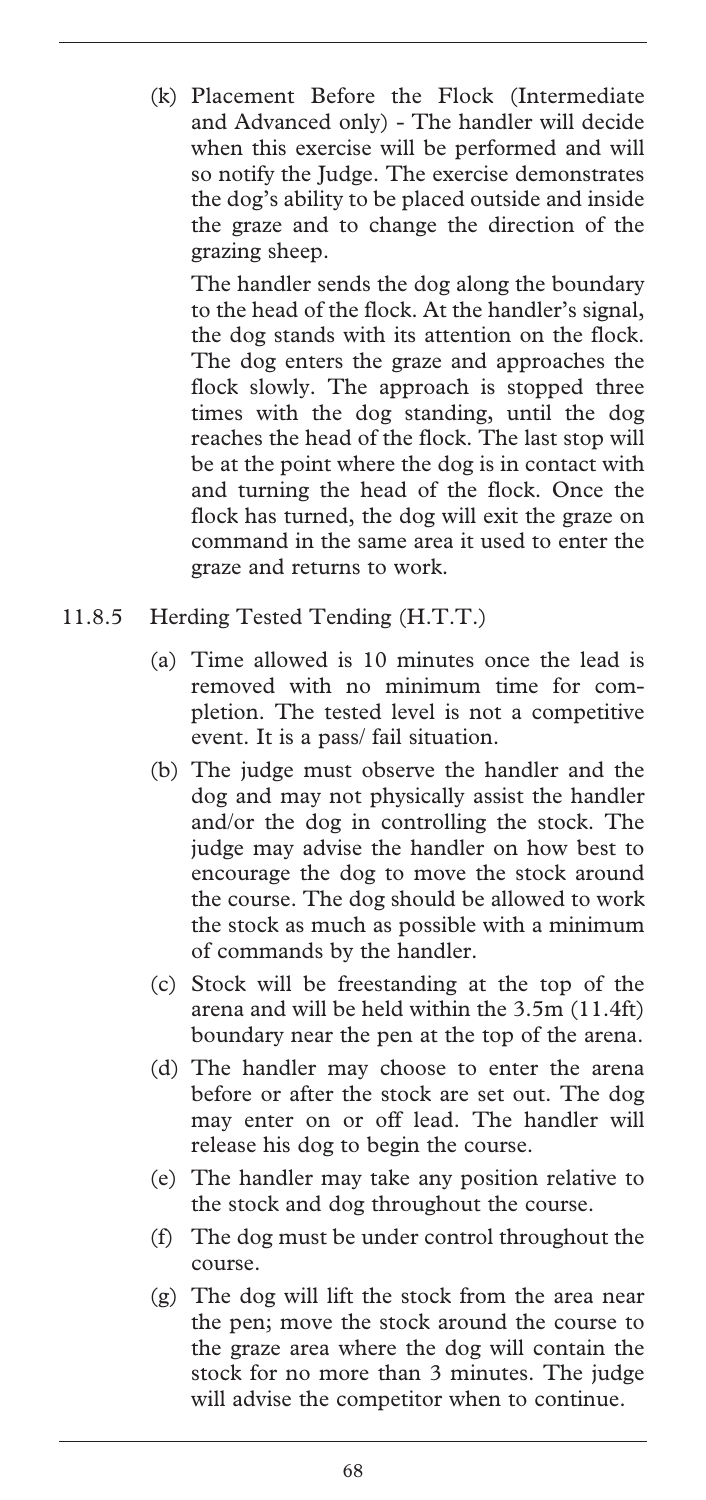- (h) The dog will move the stock through three obstacles that are placed along the fenceline. While the handler opens the re-pen gate the dog will sit, stand or down/stay until the command is given to pen the stock. At some point on the course the handler must demonstrate that the dog can hold a stop (controlled pause). The test is completed when the gate is closed and the handler may leash the dog as soon as the gate is closed. Once a dog has attempted or completed all the test elements, regardless of whether it qualifies, it must leave the arena.
- (i) There are 6 elements to the Tending Test:
	- (i) a stay (Controlled Pause);
	- (ii) Controlled passage of the stock which includes clearing three gates/obstacles;
	- (iii) One stop on the course;
	- (iv) Containing the stock in a graze area
	- (v) One stop while the handler opens the pen gate;
	- (vi) Penning the stock.
- (j) Retries at the gates and pen are judgmental considerations and there is no general limit on retries except as dictated by the time allowed and when the dog's attempts are nonproductive or the stock exhibits lack of forward progress.
- (k) A dog can be considered as having met the requirements if all but one head pass through the gates and are penned provided the dog qualifies in all other aspects of its work.
- 11.8.6 Herding Started Tending (H.S.T.)
	- (a) Time Allowed: 30 Minutes.
	- (b) The distance for this course will be between 400m (1,312.3ft) to 500m (1,640.2ft).
	- (c) The handler may assist the dog in removing the stock from pen, but may not touch the dog or stock without penalty once the stock have left the pen.
	- (d) The course is comprised of the following elements:
		- (i) Exit from the pen.
		- (ii) Narrow road connects all phases of work.
		- (iii) Bridge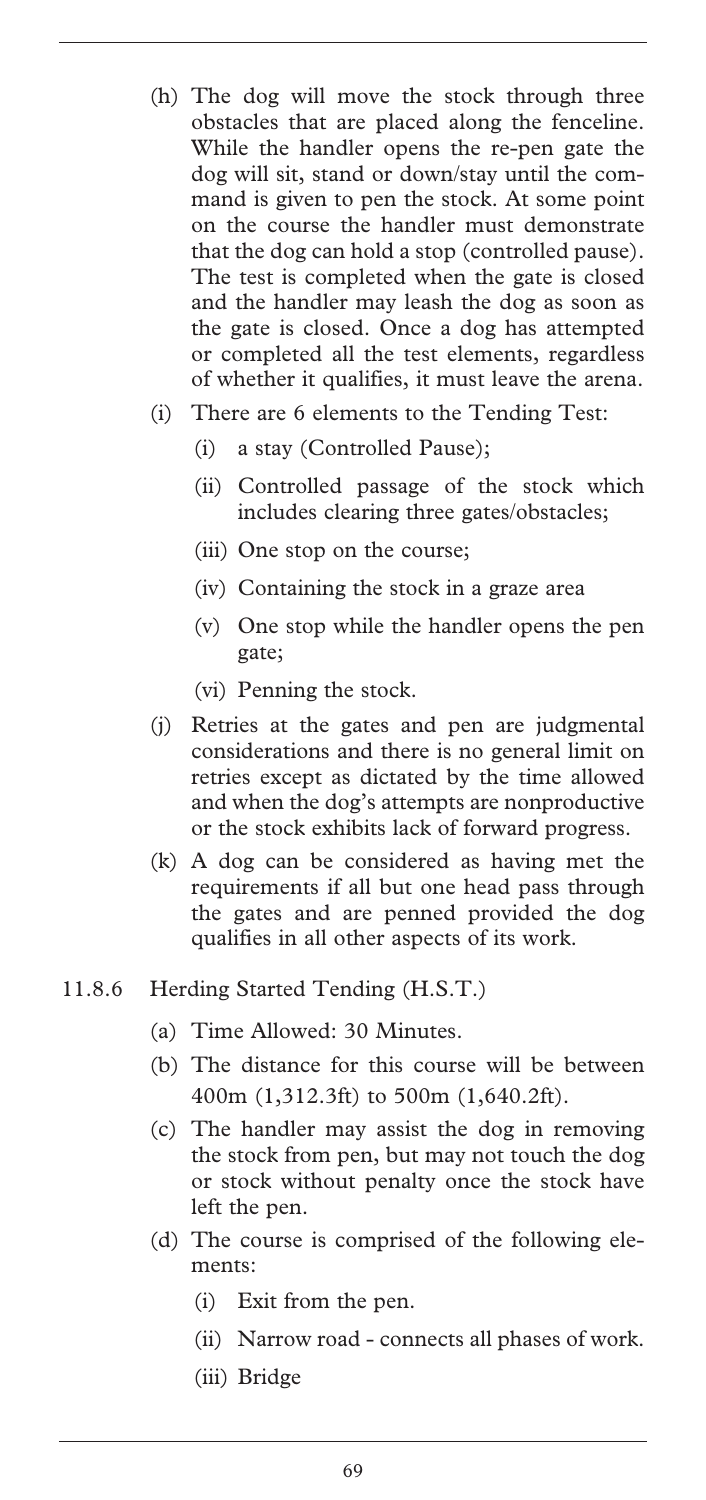- (iv) Pause/Traffic
- (v) Wide Graze
- (vi) Pen
- 11.8.7 Herding Intermediate Tending (H.I.T.)
	- (a) Time Allowed: 45 Minutes
	- (b) The distance for this course will be between 500m (1,640.2ft) to 725m (2,378.6ft).
	- (c) The handler may not assist the dog in removing the stock from the pen and may not touch the dog or stock without penalty.
	- (d) The course is comprised of the following elements:
		- (i) Exit from the pen
		- (ii) Narrow road connects all phases of work.
		- (iii) Bridge
		- (iv) Pause/Traffic
		- (v) Wide graze
		- (vi) Placement before the flock
		- (vii) Pen
- 11.8.8 Herding Advanced Tending (H.A.T.)
	- (a) Time Allowed: 45 Minutes
	- (b) The distance for this course will be between 725m (2,378.6ft) to 820m (2,690.2ft).
	- (c) The handler may not assist the dog in removing the stock from the pen and may not touch dog or stock without penalty.
	- (d) The course is comprised of the following elements:
		- (i) Exit from the pen
		- (ii) Narrow road connects all phases of work.
		- (iii) Bridge
		- (iv) Pause/Traffic
		- (v) Wide graze/Narrow graze
		- (vi) Placement before the flock
		- (vii) Pen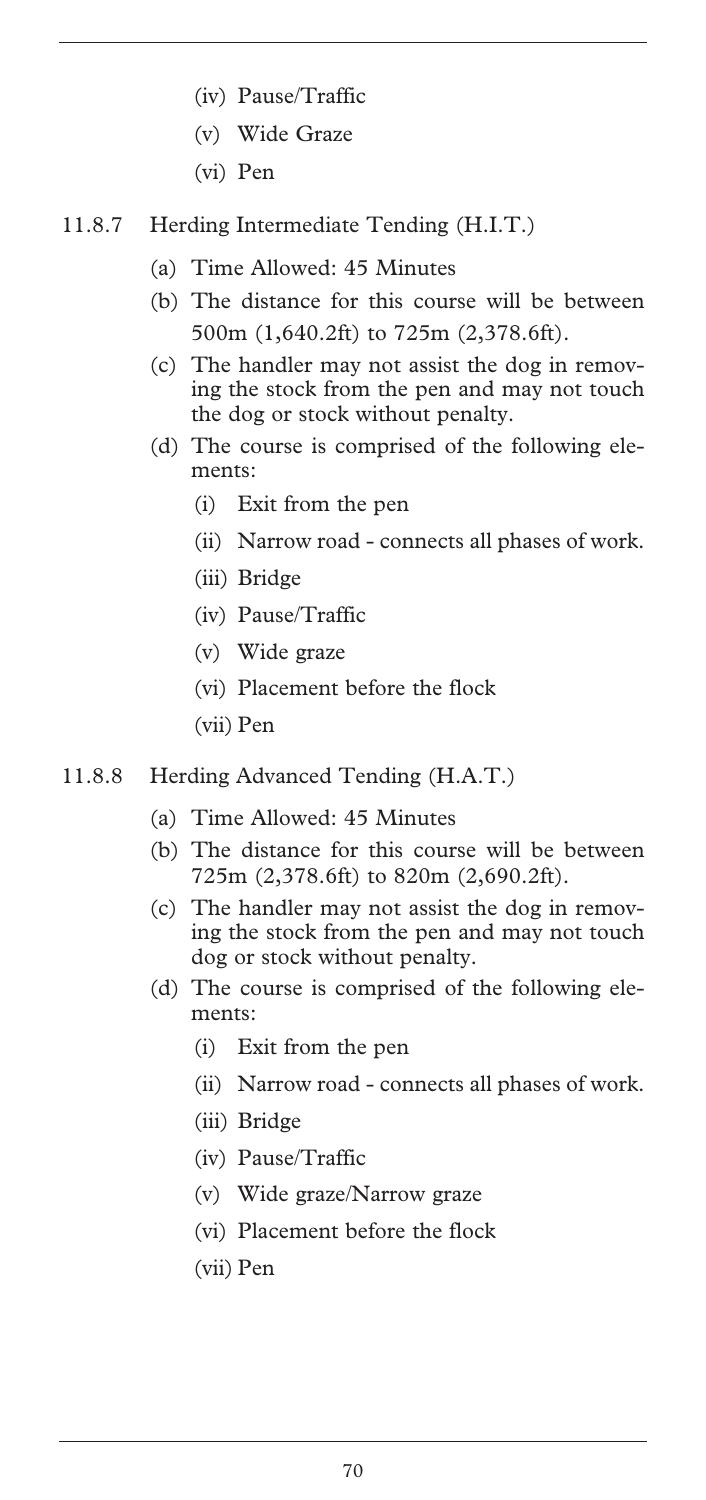#### 11.8.9 Scoring

| (a) Maximum points available:<br>All Classes - 100 points |                        |
|-----------------------------------------------------------|------------------------|
| Exit from Pen<br>and Re-Pen                               | 15 points              |
| Narrow Road                                               | 20 points              |
| <b>Bridge</b>                                             | 10 points              |
| Pause/Traffic                                             | 20 points              |
| Graze<br>(Int. and Adv.)<br>(Started)                     | 25 points<br>35 points |
| Placement<br>(Int. and Adv.)                              | 10 points              |

- (b) Scoring is for the actual obstacle, which is marked using a visible safe material indicating the beginning (approximately 6.5m (21.3 ft) before the obstacle) and ending as the sheep or dog exit the obstacle. The rest of the scoring is under Narrow Road.
- (c) In all exercises and obstacles, a dog, which responds independently, and properly to a problem, which arises, will receive a higher score than a dog, which must be directed by the handler.

### *12 SANCTION TRIALS*

- 12.1 Sanctioned herding trials shall be governed by such regulations as determined by the Board.
- 12.2 A sanctioned herding trial is an informal event held by a club whose approval is given by the CKC Board member for the respective Zone. Only purebred dogs may compete but qualifying scores are not counted as part of title requirements. These trials shall be governed by the same rules as a regular event; this is a training ground for new clubs and will also allow dogs and handlers to practice under trial conditions.
- 12.3 All of these regulations shall govern CKC sanctioned herding trials except those which state specifically that they apply to approved herding trials.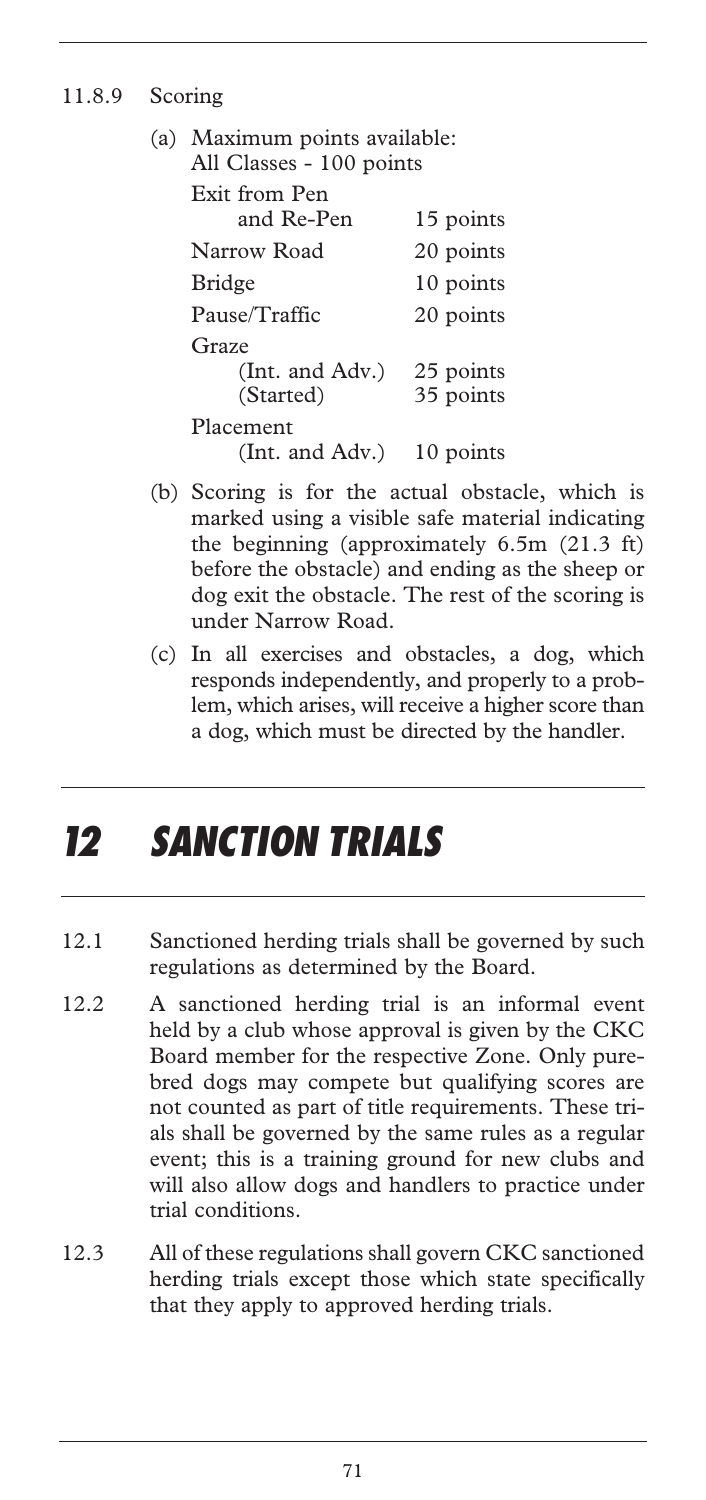## *13 PROTESTS*

- 13.1 A protest against a dog may be made by an exhibi-(21-03-16) tor/ handler, any member of the CKC, or a member of the club or association holding the event in the following manner:
- (a) A protest should be lodged with the Event *(21-03-16)*  Superintendent before the closing of the event and must be in writing, on a form provided by the CKC (or facsimile thereof). A hearing shall be held prior to the departure of all parties. No protest will be entertained unless accompanied by a deposit. This deposit shall be returned if the protest is sustained. If the protest is not sustained, the deposit will be forwarded to the CKC with the Event Committee's report.
- (21-03-16) (b) If the protest cannot be filed at the event because of circumstances requiring medical and/or veterinary attention, or if the dog has been removed from the grounds, or if the owner and the dog leave the grounds immediately following the incident, the protest may be submitted directly to the CKC within 10 days of the event. All such protests shall constitute complaints under the CKC's By-laws and the provisions of same shall apply.
- (21-03-16) (c) If the Protest is filed directly to the CKC, reasons should be provided as to why the Protest could not be filed with the Event Superintendent.
- 13.2 Where the Committee consists of more than 5 persons, the Herding Trial Committee Chair of the trial-giving club shall name 5 members of the Herding Trial Committee to act on any protest received by the trial-giving club.
- 13.3 Written copies of all decisions on protests must be forwarded immediately to the Discipline Committee of the CKC. The Discipline Committee may take such action as it deems fit in connection with such protest, provided no appeal is submitted to the CKC within 10 days of the date on which the decision of the Herding Trial Committee was rendered. Such action may include barring the dog from future CKC approved events, imposition of an administrative fee, and/or cancellation of awards. The fact that the Herding Trial Committee did not sustain a protest in no way inhibits the right of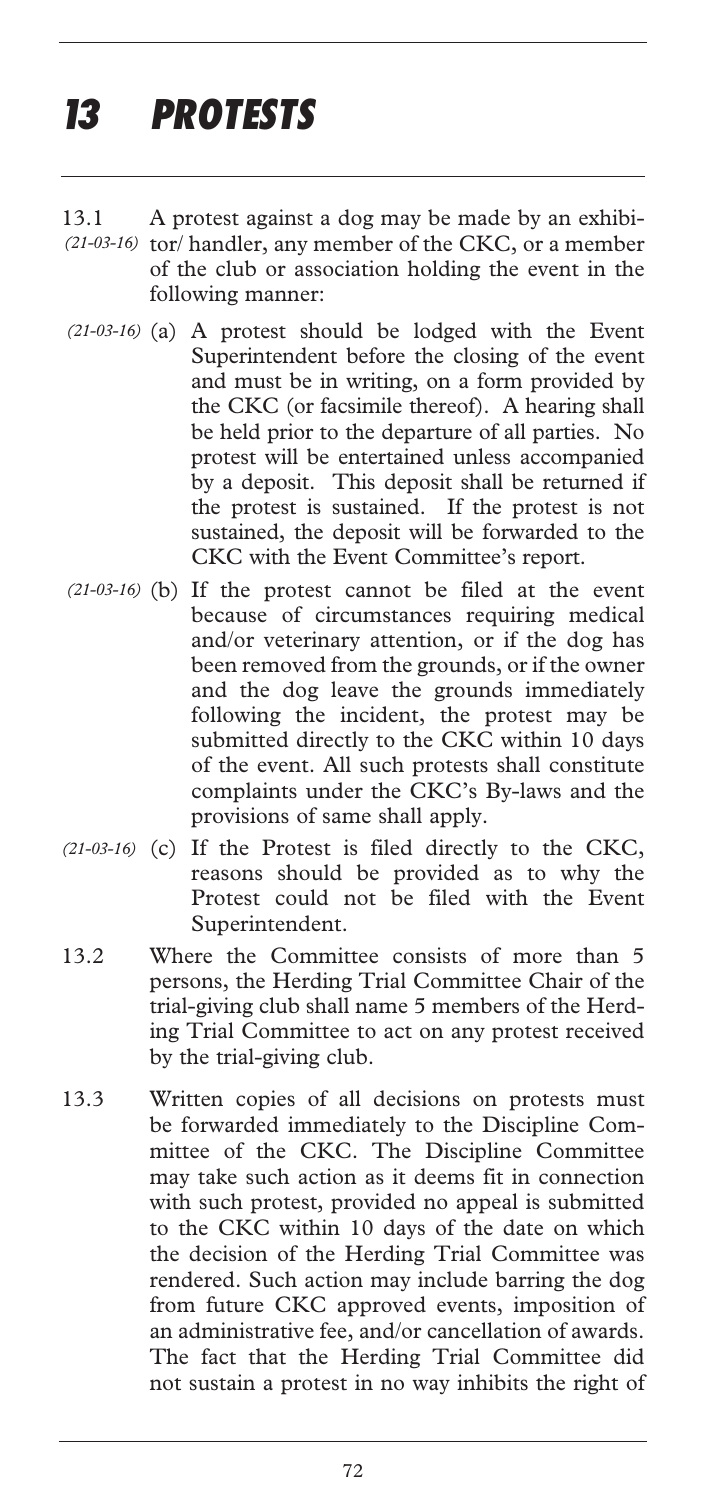the Discipline Committee to take such action as it deems advisable.

- 13.4 An appeal to the Discipline Committee of the CKC from a decision of the Herding Trial Committee where a dog has been protested must be forwarded to the CKC within 10 days of the date on which the decision was rendered, together with a deposit.
- 13.5 If a trial-giving club fails to hear a protest as prescribed above, or in the opinion of the Discipline Committee improperly handles a protest, the Discipline Committee shall have the authority to take such action as it deems fit and necessary, and it may at the same time take disciplinary action against the officials of the trial-giving club concerned.

## *14 COMPLAINTS*

- 14.1 A complaint against a person regarding a violation of the rules and regulations related to herding trials must be in writing, on a form issued by the CKC (or facsimile thereof), and must be accompanied by a deposit. A deposit is not required on a complaint alleging that a judge officiating at a trial held under these rules and regulations has been subject to indignities of any kind during the progress of the trial.
- 14.2 A complaint should be lodged with the Herding Trial Committee no later than 15 minutes after the completion of judging of the trial or should the complainant choose to do so, a complaint may be submitted directly to the CKC within 10 days of the trial. All such complaints shall constitute complaints under the CKC By-laws and the provisions of same shall apply.
- 14.3 Any complaint against the club holding the trial or any of its officials must be submitted directly to the CKC within 10 days of the trial. All such complaints shall constitute complaints under the CKC By-laws and the provisions of same shall apply.
- 14.4 A complaint shall be restricted to any of the following:
	- (a) An act of omission or commission on which is based an allegation of a violation of the Herding Trial rules and regulations;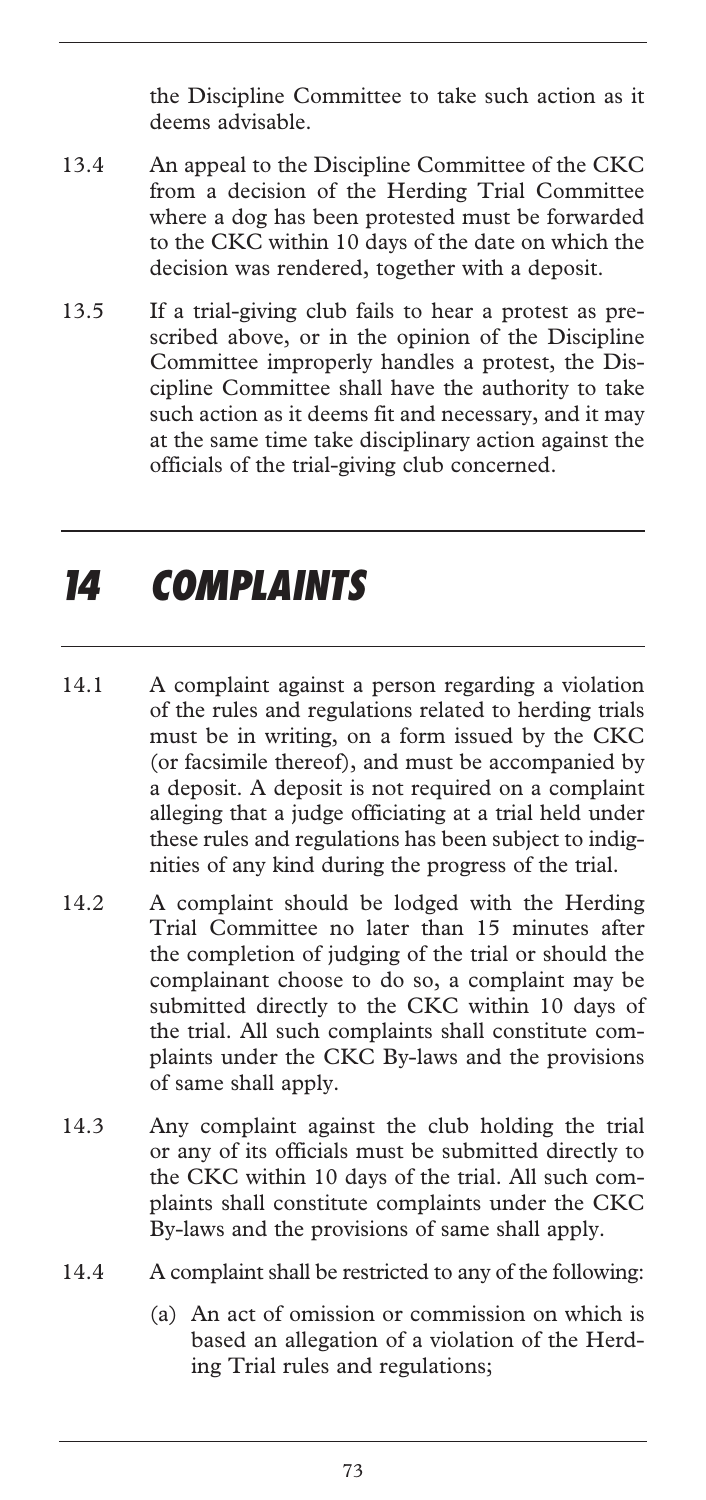- (b) Any act on which an allegation of misconduct is based;
- (c) The alleged failure of an officiating judge to excuse or remove from competition a dog for which a provision for excusing or removal from competition appears in these rules and regulations.
- 14.5 Where the Herding Trial Committee consists of more than 5 persons, the Herding Trial Committee Chair shall name 5 members to form a Herding Trial Committee to act on complaints received by the trial-giving club.
- 14.6 When a complaint is received against a judge by the trial-giving club, the club will hold a hearing while all parties are still in attendance. The report and all statements given by all parties will be forwarded to the Discipline Committee along with the deposit from the complainant. The Herding Trial Committee will not render a decision but will collect all pertinent information.
- 14.7 Upon receipt of a complaint, the Herding Trial Committee of the trial-giving club shall conduct an investigation as soon as possible thereafter, but in any event, within 14 days of receipt, shall conduct a hearing in accordance with procedures set out in these rules and regulations.
- 14.8 The Herding Trial Committee shall promptly forward the complaint, the deposit and a record of the hearing together with its recommendation on the disposition of the complaint to the CKC. Copies of the record of the hearing and the Committee's recommendation will be forwarded to the parties concerned at the same time.
- 14.9 Notwithstanding any contrary provisions in these rules and regulations, the procedure specified herein for dealing with complaints shall govern.
- 14.10 Disciplinary action will be taken against any official and the trial-giving club of which they are an official when it is established to the satisfaction of the CKC that an attempt was made to discourage the submission of a complaint. Disciplinary action will be taken against a trial-giving club which fails to properly deal with complaints as provided in these rules and regulations.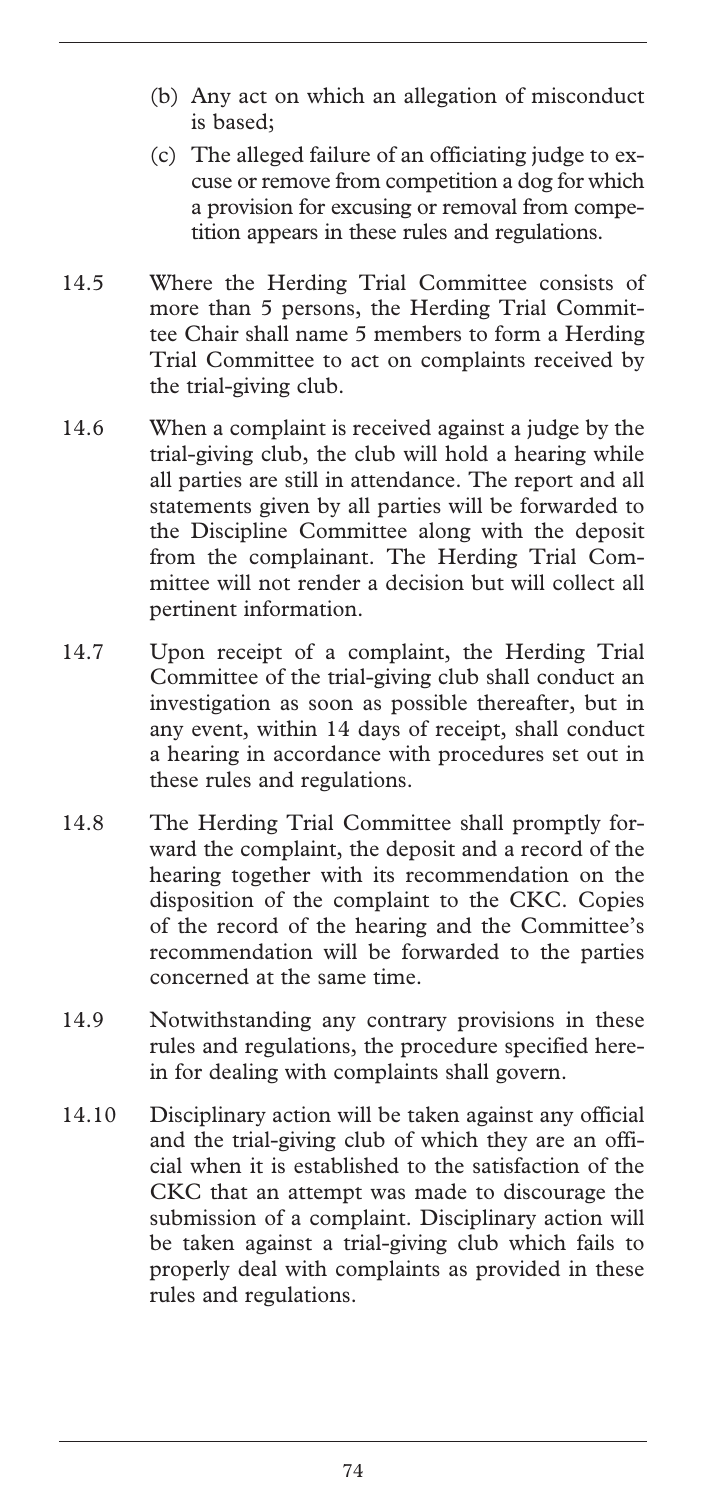## *15 DISCIPLINE*

- 15.1 The Discipline Committee may take disciplinary action against any club, person, partnership, company or organization for any act of omission or commission which violates any section or sections of the rules and regulations for CKC herding trials. Such action will be taken as provided for in the By-laws of the CKC.
- 15.2 No person shall abuse a dog or livestock on the grounds or premises of a trial, or conduct themselves in a manner considered prejudicial to the best interests of the event.
- 15.3 Any club, member, person, partnership, company or organization availing themselves of the privilege of participating in any capacity or manner whatsoever at a herding trial shall, by such participation, be deemed to have agreed to the authority of the CKC and its Board as conferred on the CKC by its By-laws and all other rules and regulations adopted by the CKC.
- 15.4 At its discretion and subject to the appeal process, the Discipline Committee may cancel any or all passes or qualifying scores earned by a dog owned by a person debarred, deprived, suspended or expelled of all privileges of the CKC when such wins were earned following the date on which such act occurred that resulted in disciplinary action.
- 15.5 The administration to a dog competing at a herding trial of a drug or any substance, in any form, whose action alters the nervous system by stimulation, sedation or tranquilization shall be considered as misleading the judge and will be considered misconduct. The person or persons responsible will be subject to disciplinary action in accordance with this section.
- 15.6 Any person, either within or outside the judging arena, who does anything calculated to attract, distract or otherwise interfere in any way with the attention, deportment, or performance of a dog under judgement, may be disciplined by the Discipline Committee in whatever way it considers to be in the best interest of the club, or the judge may take summary action.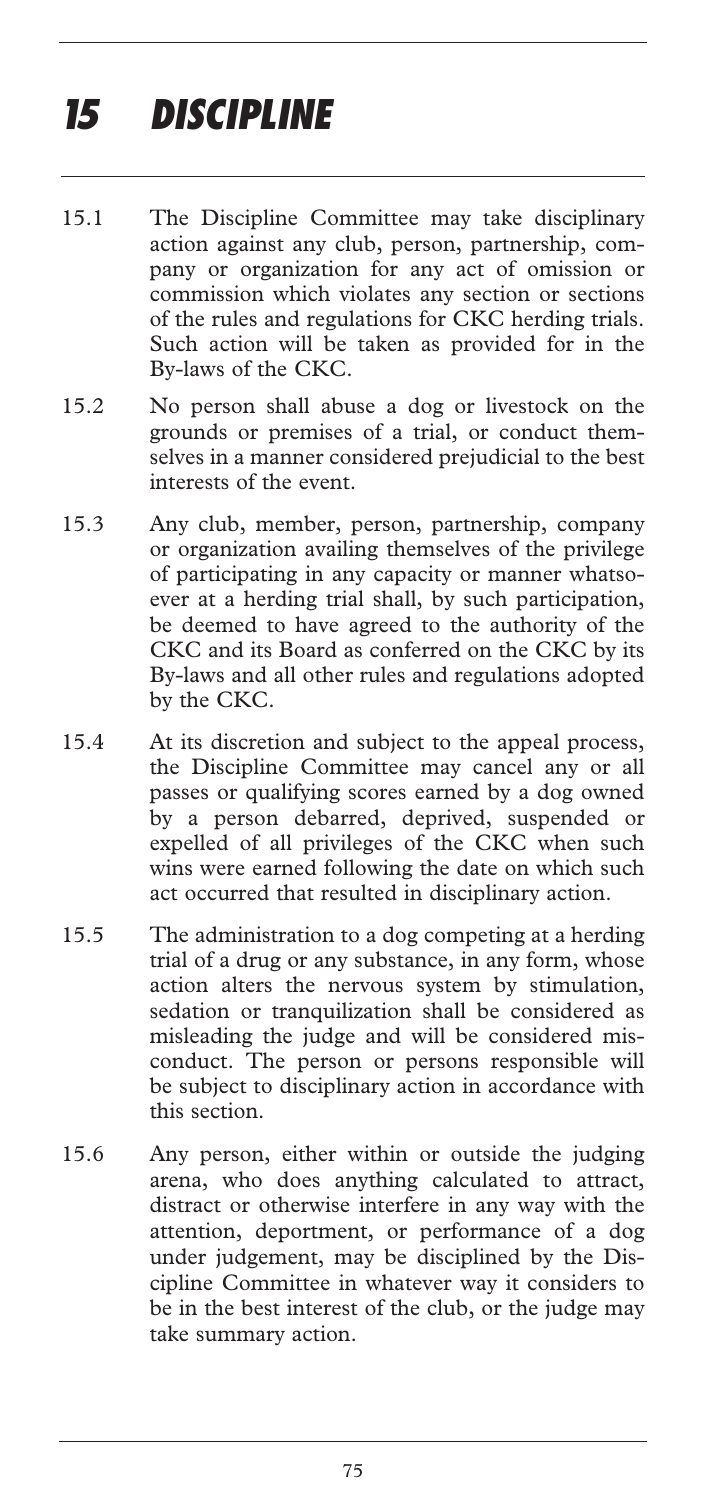15.7 It shall be the duty and obligation of the trial-giving club to see that a judge, club official, ring steward volunteer or competitor at a Herding Trial held under these regulations, is not subject to indignities of any kind. The Herding Trial Committee Chair shall promptly report to the CKC any infringement of this regulation, and the CKC shall have the authority to take such action as it deems fit on receipt of a report indicating that this has occurred. A copy of this regulation shall be prominently placed in every premium list and catalogue.

#### *16 PROCEDURES FOR CONDUCTING A TRIAL COMMITTEE HEARING*

- 16.1 It is essential that the defendant be given the opportunity to be present during the whole hearing and to testify and present his own witnesses. If a defendant refuses to attend or defend himself, the hearing may proceed without him. In notifying the defendant of the hearing, it is essential that he be informed specifically of the nature of the charges against him and that a record of such notice be made.
- 16.2 The complainant must also be informed of the hearing and allowed to be present throughout the whole hearing.
- 16.3 Both the complainant and defendant should be informed that they may be represented by legal counsel or a handler at the hearing if they choose but this is not necessary.
- 16.4 The chair is to call the meeting to order and then announce: "We are proceeding by reason of our appointment to the Herding Trial Committee by (name of trial-giving club)."
- 16.5 The chair shall identify all persons present and the reason for their presence (i.e. complainant, defendant, witness) and then ask the witnesses to withdraw until required to give evidence. After giving evidence a witness may be excused.
- 16.6 The complaint is to be read except that if the complainant and defendant agree, it may be necessary to relate only the substance of the complaint as set out on the Official Complaint form.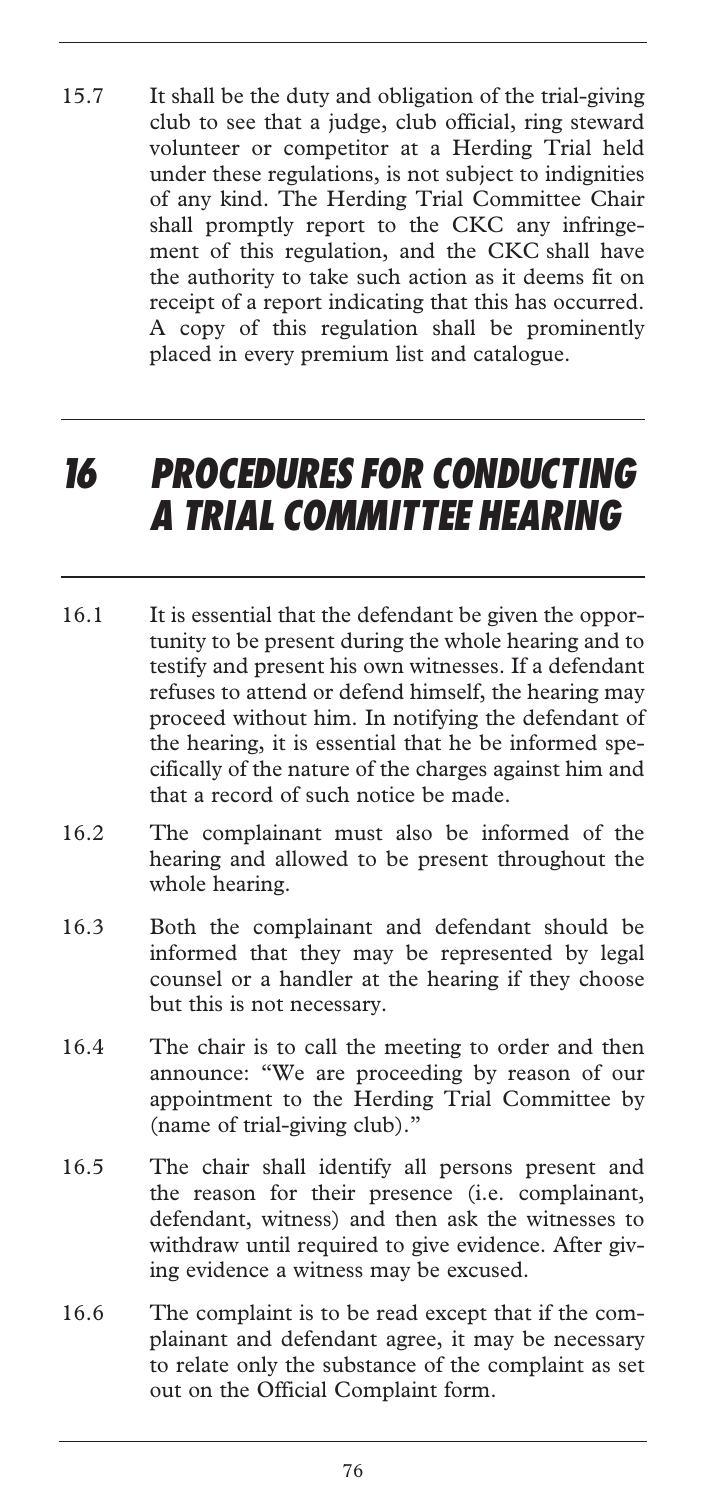- 16.7 The chair is to ask the defendant whether he wishes to admit or deny the complaint as it has been read or stated.
- 16.8 The complainant is to give evidence on the complaint. He may then be questioned by the defendant. At the chair's invitation, any member of the Committee may question the complainant. If the complainant has brought witnesses, such witnesses may then give evidence individually. Each witness may be questioned by the defendant or any member of the Committee. Each witness is to leave the hearing after evidence has been given.
- 16.9 Upon completion of the evidence given by the complainant and any witnesses appearing on his behalf, the defendant may then give evidence and may then be questioned by the complainant or any member of the Committee. If the defendant has brought witnesses, such witnesses may then give evidence individually. Each witness may be questioned by the complainant or any member of the Committee.
- 16.10 The chair may then call any other witness which the Committee considers appropriate to the proper hearing of the complaint.
- 16.11 The complainant may then have the opportunity of summing up the complaint and the evidence presented in support thereof. The defendant shall have the opportunity of summing up his defense and any evidence presented in support of his defense.
- 16.12 The chair shall announce that the Committee will be submitting a report on the hearing together with its recommendation on the disposition of the complaint to the Discipline Committee of the CKC and the parties concerned. All but the Committee members shall be dismissed so that the matter may be considered.

### *17 PARTICIPATION*

17.1 The participation in any manner or in any capacity at a competitive event held under these rules shall be considered a privilege accorded any person by the CKC and such privilege may be extended and withdrawn by the Discipline Committee.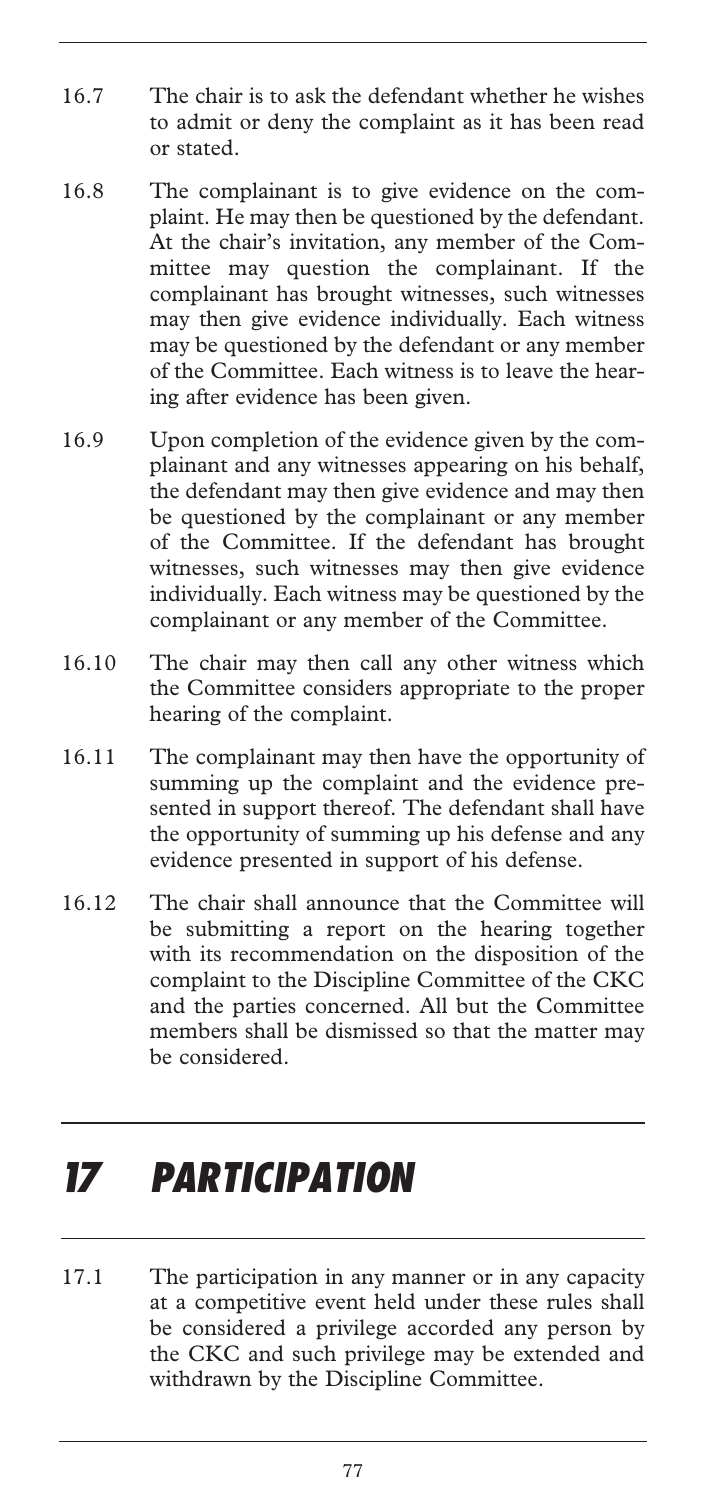- 17.2 Any person availing himself of the privilege of participating in any manner, shape or form and in any capacity, including that of a spectator, at a competitive event held under these rules shall, by such participation, be deemed to have agreed to the authority of the CKC and its Board.
- 17.3 No person who has been expelled, deprived of the privileges, suspended, or debarred by the CKC may enter a dog, compete, exhibit, judge, act as handler for any competitor, take a dog into any competition or be connected in any capacity with competitive events held under these rules.
- 17.4 A club holding a herding trial under these rules shall not engage in any capacity a person who is under suspension or expulsion, debarred or deprived of privileges by the CKC.
- 17.5 Any person who has lost the right to participate in events in his country of residence shall not, while such a loss of privilege is in effect, participate in any Canadian Kennel Club approved event. Any wins by a dog that is exhibited or handled by such an individual shall automatically be cancelled.

## *18 LIABILITY (22-03-16)*

- 18.1 The CKC shall not be responsible to any member, person, partnership, club or corporation for any loss, *(22-03-16)*  damage or injury arising at or by reason of any event held under any rules adopted by the CKC.
- 18.2 Every owner or authorized agent for the owner of any dog entered in a CKC event is required to take all reasonable steps to ensure that the dog behaves properly at the event, and in particular to prevent the dog from threatening, menacing or biting a judge, another dog, or any other person in attendance at the event. Failure to take such reasonable steps may result in disciplinary action against such owner or authorized agent under the By-laws, which may result in the imposition of any of the penalties provided for in the By-laws. *(22-03-16)*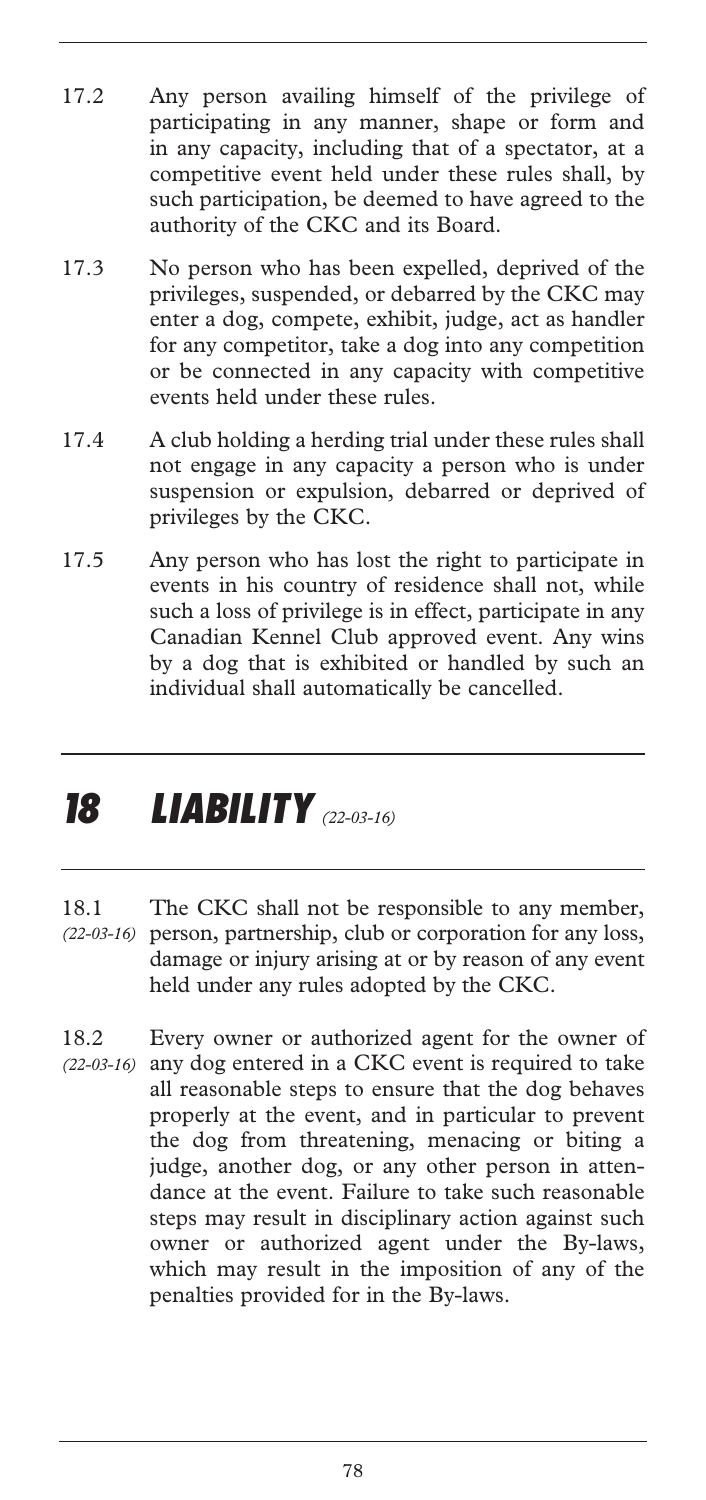# *19 AMENDMENTS*

- 19.1 These rules are subject to amendment by the Board.
- 19.2 Amendments may also be proposed by a person, association, club, representative group or body by presenting such proposal to the Board for its consideration. In such circumstances the Board will forward the proposal to the Herding Council for its consideration and input, prior to the Board making its final decision.
- 19.3 Any amendment to these rules shall be approved by a simple majority vote of the Board.
- 19.4 The effective date of any approved amendment shall be set by the Board.
- 19.5 The Board, at its sole discretion, may choose to perform a non-binding poll of the membership to attain general input prior to making a final decision on any proposed amendment to these rules.
- 19.6 Upon the Board making its final decision with respect to any amendment to these rules, the membership shall be advised by placing a notice in the *Official Section* as soon thereafter as is reasonably possible.